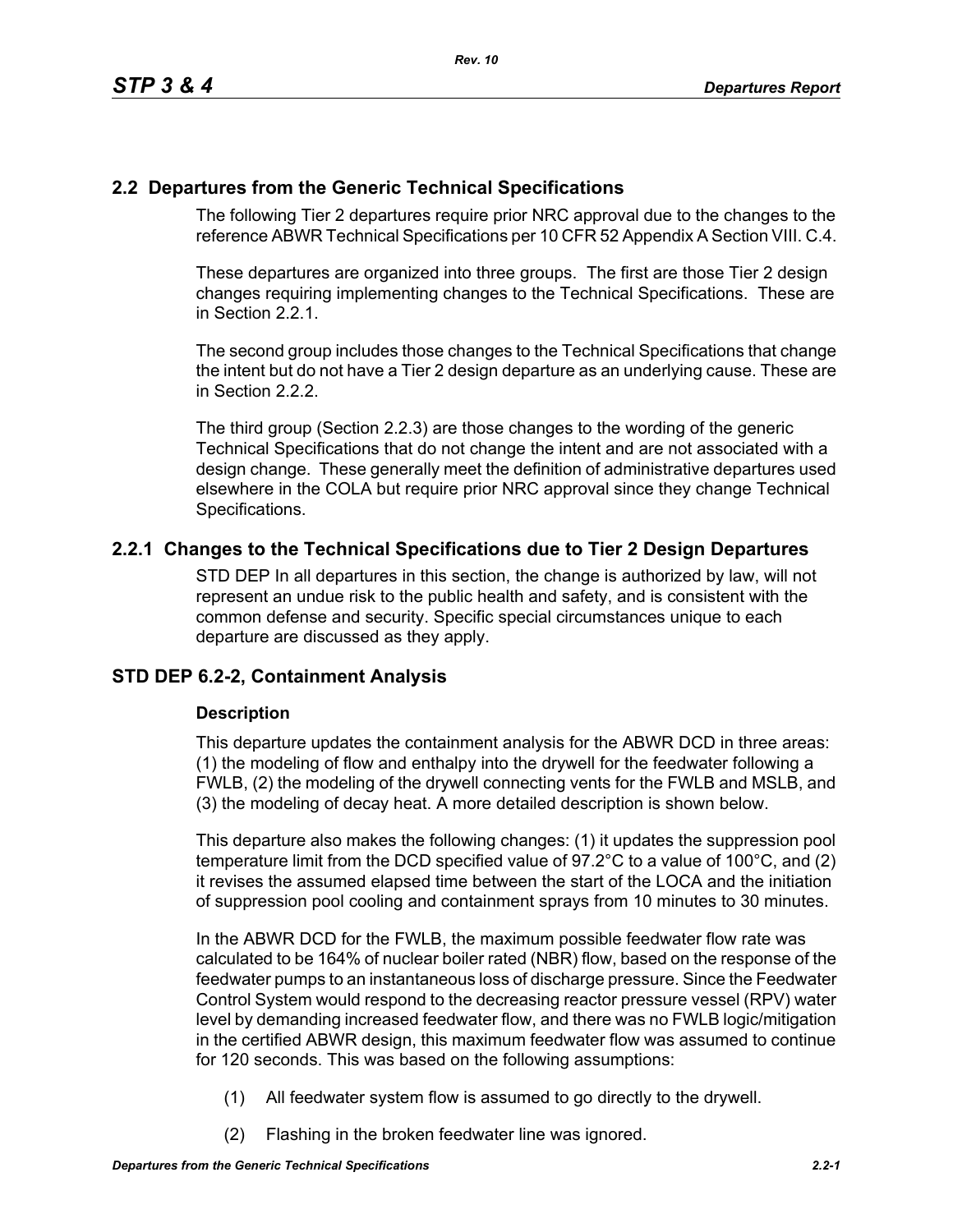- (3) Initial feedwater flow was assumed to be 105% NBR.
- (4) The feedwater pump discharge flow will coast down as the feedwater system pumps trip due to low suction pressure. During the inventory depletion period, the flow rate is less than 164% because of the highly subcooled blowdown. A feedwater line length of 100 meters was assumed on the feedwater system side.

Subsequent to certification, analysis for plant-specific ABWRs revealed that these assumptions were non-conservative.

For the containment analysis, the feedwater system side of the FWLB has been changed using a revised time variant feedwater mass flow rate and enthalpy directly to the drywell airspace. The time histories of the mass flow and enthalpy have been determined from the predicted characteristics of a typical feedwater system. The conservatism of the assumed mass flow and enthalpies will be confirmed based on the containment analyses to be performed for ITAAC Item No. 4 in Part 2, Tier 1, Table 2.14.1, which will reflect the as-built condensate and feedwater piping configuration, pipe lengths, and pump characteristics. In addition, to provide added assurance of acceptable results, safety related FWLB mitigation has been added to the STP 3 & 4 ABWR design which adds safety related instrumentation to sense and confirm a FWLB based on high differential pressure between feedwater lines coincident with high drywell pressure to trip the condensate pumps (Ref. STD DEP T1 2.4-2). This automated condensate pump trip is not credited in the containment analysis.

The analysis is further revised to reflect the characteristics of the horizontal vents configuration that had not been modeled in the DCD. The certified DCD model did not properly simulate the horizontal vent portion of the vent system and incorrectly modeled the vent clearing time. The revised STP 3 & 4 ABWR containment analysis has been performed using the drywell connecting vent (DCV) loss coefficients and considering the horizontal vents. The total DCV loss coefficient is based on a summation of losses.

Further analysis done based on ANSI/ANS-5.1 (1994), including the 2-sigma uncertainty, has determined that the decay heat curves used in the DCD based on best estimate ANSI/ANS-5.1 (1979) were non-conservative for long-term analysis. To address this, the decay heat curves used in the revised containment analysis were revised to reflect the ANSI/ANS-5.1 (1979) with 2-sigma uncertainty included.

The revised containment analysis uses the GOTHIC code and is documented in WCAP-17058. The analysis uses the same assumptions and inputs that were used in the DCD with consideration of the revised modeling as noted above. The report describes all input assumptions, baselining of the GOTHIC code results to those used in the DCD and all containment time-dependent pressure and temperature results. The report also evaluates the impact on the analysis results of the few unavoidable modeling differences due to certain features in the GOTHIC code.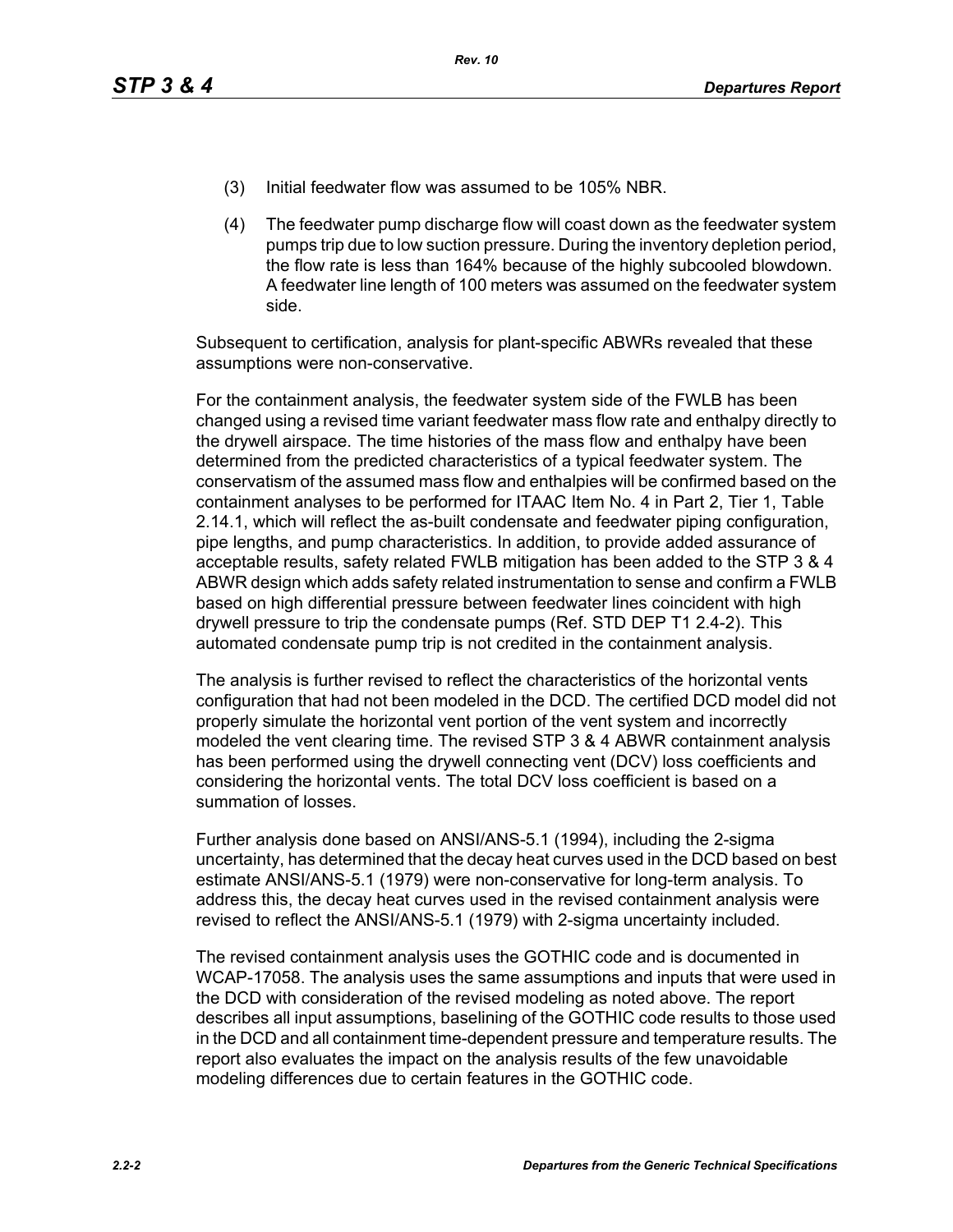The impact of the revised pressure and temperature results on pool swell velocity and height described in Appendix 3B is evaluated in a new departure which is STD DEP 3B-2.

Technical Specification 3.6.1.1, 3.6.1.2, and 3.6.1.4 Bases (Applicable Safety Analyses) are changed based upon the containment analysis. These changes show the peak containment pressure  $(P_a)$  from the containment analysis.

#### **Evaluation Summary**

This departure which updates the containment analysis for STP 3 & 4 does not affect Tier 1, Tier 2\*, or any operational requirements. However, it does affect the Bases for Technical Specifications 3.6.1.1, 3.6.1.2, and 3.6.1.4 and therefore requires NRC approval.

There is no impact on environmental qualification of equipment due to the higher predicted drywell temperatures and pressures. The qualification of equipment is based on the containment design pressures and temperatures. The calculated containment pressure and temperature for both the FWLB and MSLB remain below the design values except for a two second period when the drywell temperature exceeds the design temperature by 2.1°C for the MSLB. Due to thermal inertia, components in the drywell would not have sufficient time to reach the design limit temperature in such a short time.

The change in the design suppression pool temperature limit is to align the limit with the NPSH calculation assumptions to determine that adequate NPSH exists for the HPCF and RHR pumps. These calculations represent the limiting condition for determining maximum allowable suppression pool temperature. These calculations use a suppression pool temperature of 100°C. Therefore, the allowable design limit for the peak suppression pool temperature is being changed to 100°C.

The change in the assumed elapsed time between start of LOCA and initiation of suppression pool cooling and containment sprays from 10 minutes to 30 minutes is conservative relative to the DCD as heat removal from these systems is not credited until later in the accident sequence. This also brings the assumption for operator action into alignment with current safety analysis practices.

This departure was evaluated per Section VIII.C.4 of Appendix A to 10CFR part 52 and:

(1) This exemption is not inconsistent with the Atomic Energy Act or any other statute and therefore is authorized by law. The design change and revised containment analysis represents an improvement and therefore will not present an undue risk to the public health and safety. The change does not relate to security and does not otherwise pertain to the common defense and security.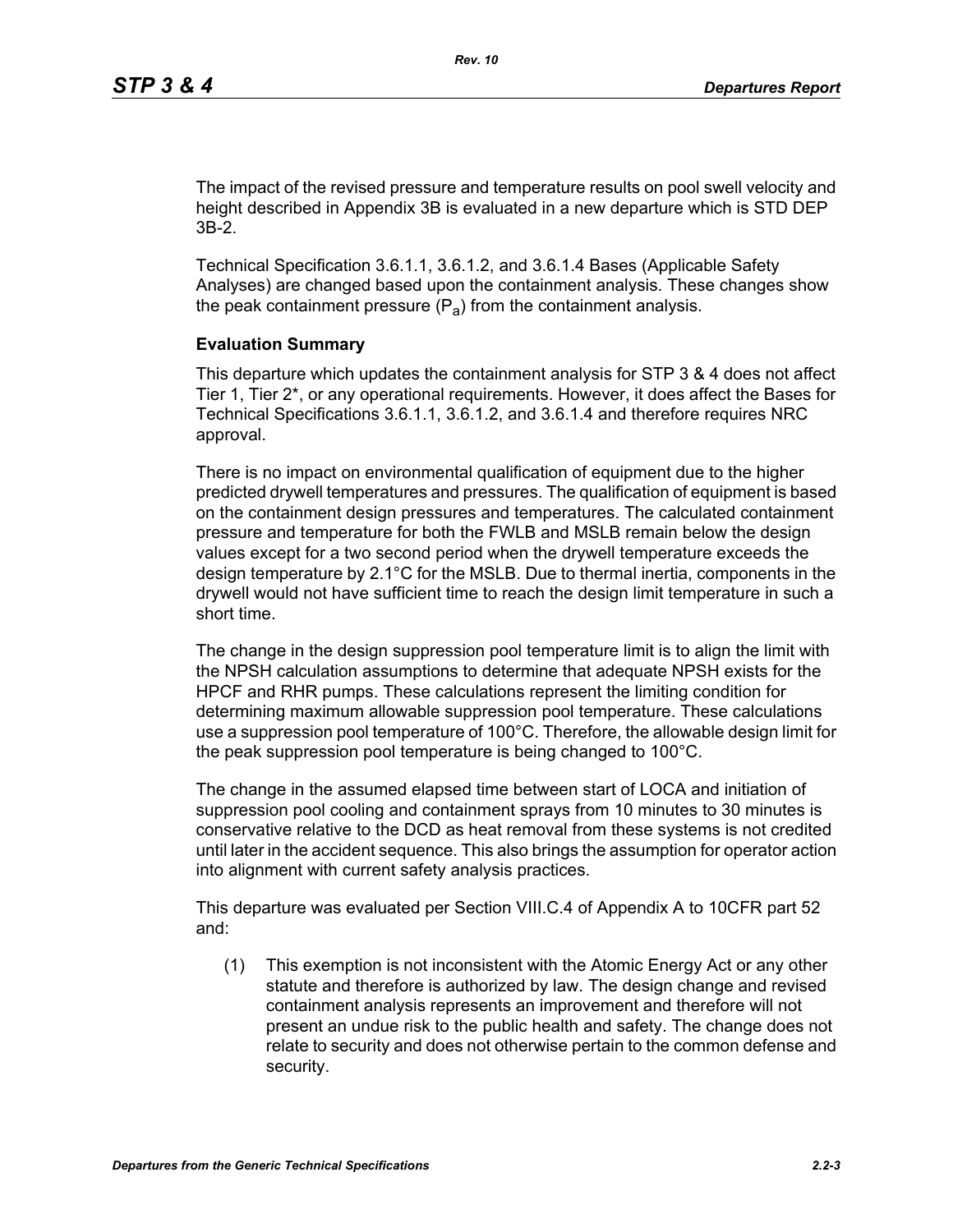(2) Special circumstance (iv) applies in that this represents a benefit in public health and safety. The incorporation of these modeling changes as well as the use of an analysis method which has been baselined to the certified DCD analysis method provide a more accurate prediction of peak containment conditions post-accident. These results show that the peak containment pressure and temperature conditions calculated following an accident based on these improved analyses are acceptable.The FWLB mitigation to the ABWR design will provide added assurance that the revised containment analysis results will remain conservative when detailed feedwater and condensate system design and procurement work is completed.

As discussed above, the change satisfies the exemption criteria per the requirements in 10 CFR 52 Appendix A Section VIII.C.4.

## **STD DEP 7.3-7, Automatic Depressurization Subsystem (ADS) Manual Operation**

This departure summary is relocated to Part 7, Section 3.0.

## **STD DEP 7.3-12, Leak Detection and Isolation System Sump Monitoring**

#### **Description**

Subsection 7.3.1.1.2(m) of the reference ABWR DCD provides alarm setpoints (nominal values) to support Technical Specification limits for Reactor Coolant Pressure Boundary Leakage. The leakage rate values are also discussed in Subsections 5.2.5.4.1, 5.2.5.5.1, 5.2.5.5.2 and 5.2.5.9. The original values were based on a leakbefore-break option (not used on STP 3 & 4) that allowed the use of a lower unidentified leakage limit. In lieu of providing a plant-specific Leak Before Break analysis, drywell leakage rate limits are provided as follows:

- **Total leakage averaged over the previous 24-hour period is changed from 95 L/min** to 114 L/min
- Unidentified leakage is changed from 3.785 L/min to 19 L/min

The 8 L/min increase in 4 hours is a plant computer based control room alarm that will provide an early warning to control room operators so they can take action well below the Technical Specification limit for unidentified leakage of 19 L/min. This alarm initiates on an increase in leakage above normal leakage values.

Technical Specification LCO 3.4.3 and its associated Bases are changed to show the revised leakage limits.

#### **Evaluation Summary**

This departure changes the Technical Specification 3.4.3 LCO and associated Bases, but does not change the intent of the generic Technical Specification. However since it affects a Technical Specification it requires prior NRC approval. This departure was evaluated per Section VIII.C.4 of Appendix A to 10CFR part 52 and: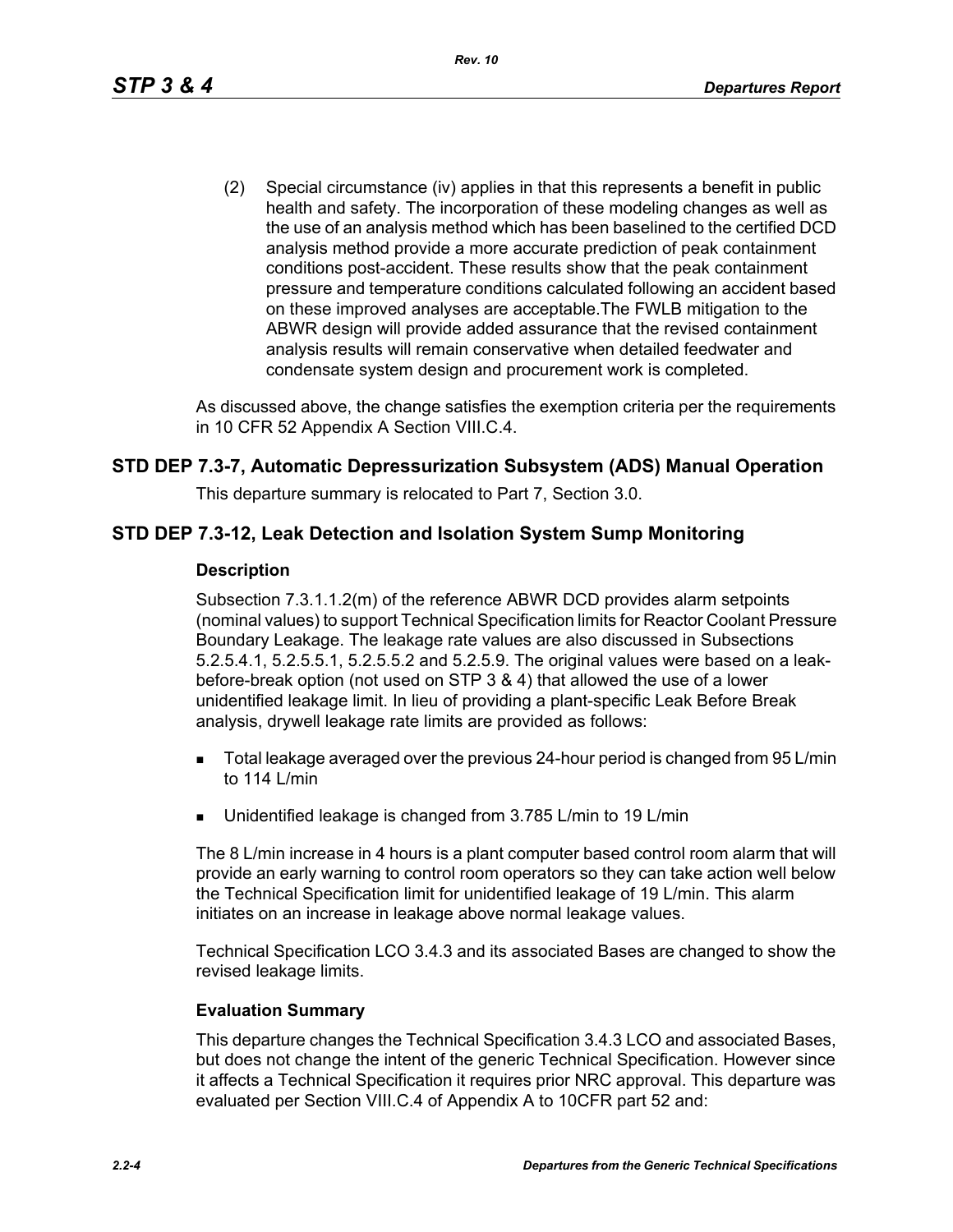Special circumstance (iv) of 10 CFR 50.12(a)(2) applies in that substituting the operationally proven leakage limits was judged to be more conservative than applying the Leak Before Break criteria so that a net benefit to public health and safety results.

This exemption is not inconsistent with the Atomic Energy Act or any other statute and therefore is authorized by law. As discussed above, the design change represents an improvement and therefore will not present an undue risk to the public health and safety. The design change does not relate to security and does not otherwise pertain to the common defense and security.

## **STD DEP 7.3-17, Automatic Depressurization System (ADS) Electrical Interface**

#### **Description**

Subsection 7.3.2.1.2 (3e) of the reference ABWR DCD describes compliance with RG 1.75. The following information has been added to provide a more complete description of ECCS compliance with this RG:

"Sensor input signals are in Division I, II, III and IV. Control logic is performed in Divisions I, II and III."

These words are added to clarify that control logic is only in Div I, II and III to conform to the three divisions of ECCS. However, sensor signals come from all four electrical Divisions.

Technical Specification 3.3.1.4 Bases (Background) is changed to show that there are three divisions of ESF logic (Divisions I, II, and III), not four.

#### **Evaluation Summary**

This departure changes Technical Specification 3.3.1.4 Bases but does not change the intent of the generic Technical Specification. However, since it is a change to the Technical Specification it requires prior NRC approval. This departure was evaluated per Section VIII.C.4 of Appendix A to 10CFR part 52 and:

Special circumstances are present as specified in 10 CFR 50.12(a)(2). Special circumstance (ii) applies in that the departure represents no change in the underlying purpose of the design but clarifies the Technical Specifications and conforms them to the standard design.

This exemption is not inconsistent with the Atomic Energy Act or any other statute and therefore is authorized by law. As discussed above, the change represents an improvement to the Technical Specification and therefore will not present an undue risk to the public health and safety. The design change does not relate to security and does not otherwise pertain to the common defense and security. As demonstrated above, the exemption complies with the requirements in Section VIII.C.4.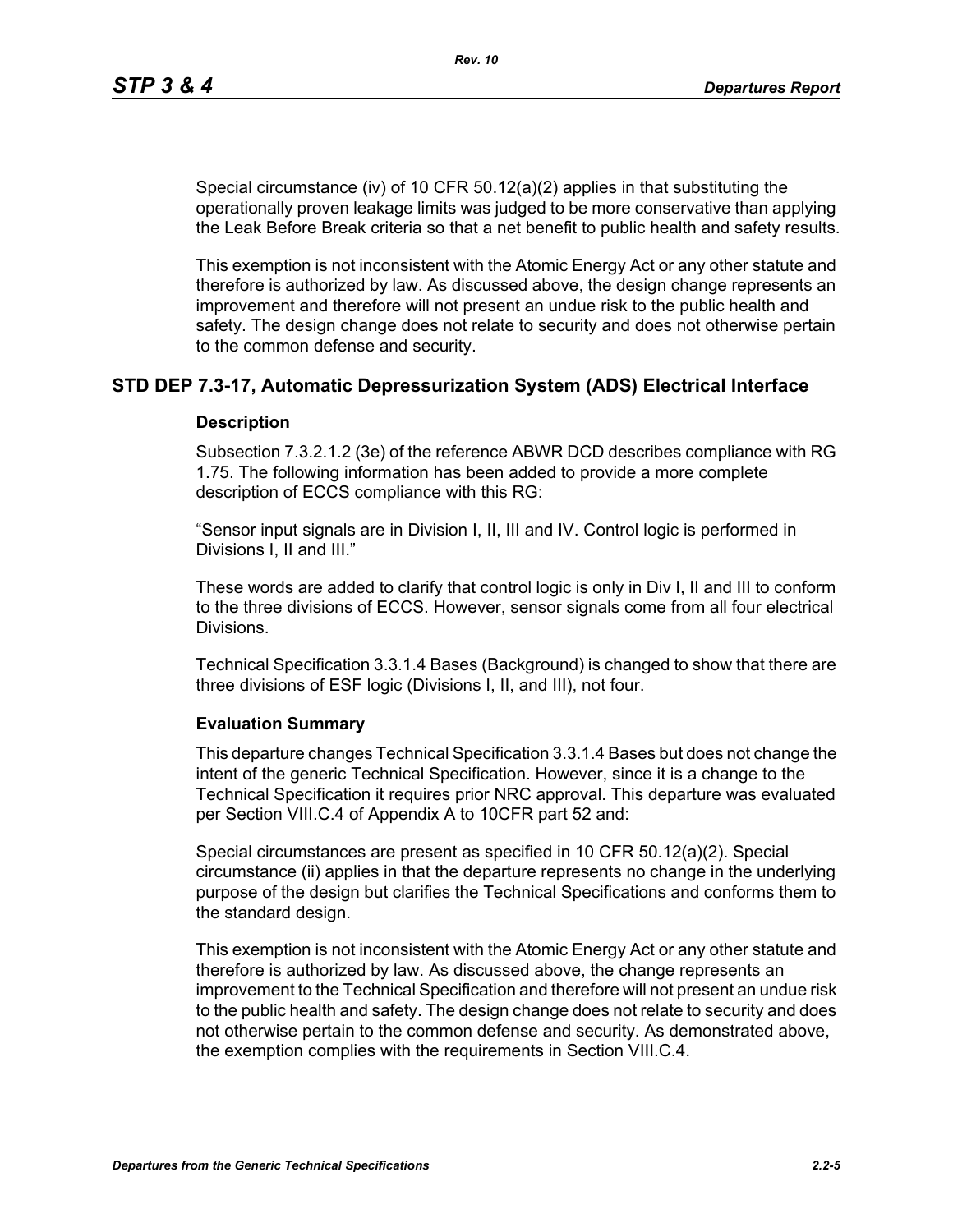# **STD DEP 7.5-1, Post-Accident Monitoring (Drywell Pressure) Description**

The following changes are to assure the system designs meet the post-accident monitoring (PAM) design requirements of RG 1.97.

- **Add variable Type A classification to the Drywell Pressure in Subsection 7.5.2.1.** This information is to be used by the control room operator in determining an initiation of the drywell spray to maintain the reinforced concrete containment vessel below temperature limits under a LOCA condition. Table 7.5-3 has also been revised to add drywell pressure as a Type A variable.
- **Correct the variable ranges for the Drywell Pressure and Meteorological Data in** Table 7.5-2.
- **Delete the Secondary Containment Air Temperature from the list of PAM variables** in Table 7.5-2.
- Add Suppression Chamber (Wetwell) Spray Flow, variable Type D. Category 2, to the list of PAM variables in Table 7.5-2.
- Add the Type A wetwell pressure parameter to the large display panel in Subsection 18.4.2.11 to be used by the control room operator in determining a manual initiation of the wetwell spray to limit the bypass leakage.
- Add additional event items to Table 7.5-4 to align it with DCD Table 15A-9.

TS Bases B3.3.6.1 (LCO discussion for Function 5.a) is changed to show that Drywell Pressure and Wetwell Pressure are Type A Instruments (post-accident monitoring variables), and to show that Wetwell Atmosphere Temperature is a Category I variable and is a required function for post-accident monitoring. The Bases are also changed to provide a discussion for Wetwell Atmosphere Temperature (Function 13) and to show the correct reference to Wetwell Pressure, rather than Containment Wide Range Pressure.

TS Table 3.3.6.1-1 is changed so that Function 5.b shows Wetwell Pressure instead of Containment Wide Range Pressure, and Wetwell Atmosphere Temperature is added to that Table as Function 13.

## **Evaluation Summary**

The PAM design requirements were updated to more closely follow the guidance of RG 1.97, BTP HICB-10 and TMI-related criteria 10 CFR 50.34. The identified changes are requirements that were exempted in the reference ABWR DCD but are now redesigned to better comply with RG 1.97.

From RG 1.97, Type A variables provide the primary information required to permit the control room operator to take the specified manually controlled actions for which no automatic control is provided and that are required for safety systems to accomplish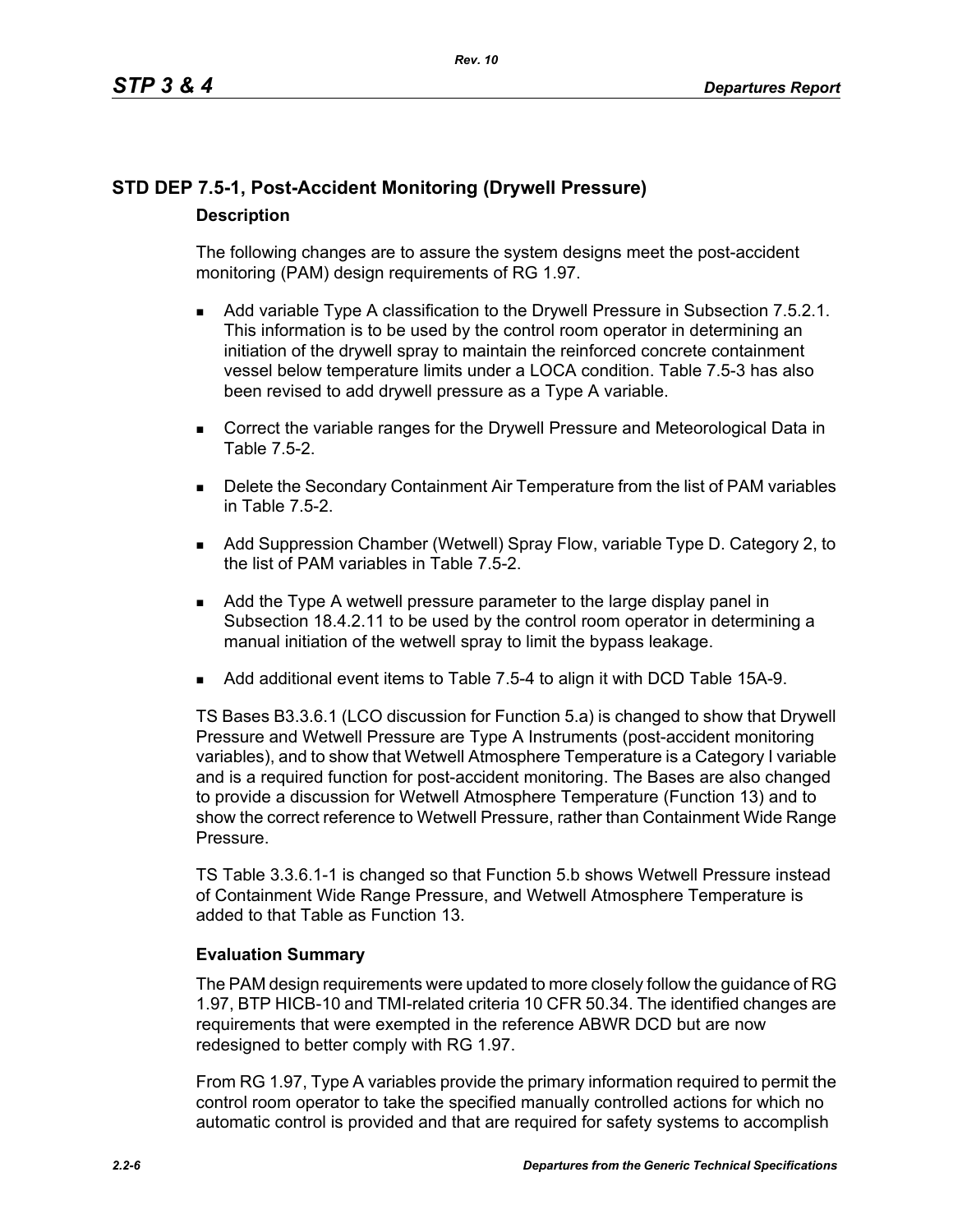*Rev. 10*

their safety function for design basis accident events. Based on that, the drywell and wetwell pressure readings are categorized as Type A variables as they are used by the operator to determine whether to initiate drywell or wetwell sprays to protect primary containment from exceeding pressure or temperature limits. Secondary containment air temperature is deleted as a PAM variable as it is not a required PAM variable in Table 2 of RG 1.97 or in 10 CFR 50.34.

Special circumstance (iv) applies in that the departure represents a net benefit to the public health and safety by providing a set of instruments for post-accident monitoring that are more closely in adherence with regulatory guidance. These include additional areas monitored for radiation, high profile display of containment conditions important to post-accident response, and modified instrument ranges to better bracket expected parameters post-accident.

This exemption is not inconsistent with the Atomic Energy Act or any other statute and therefore is authorized by law. As discussed above, the design change represents an improvement and therefore will not present an undue risk to the public health and safety. The design change does not relate to security and does not otherwise pertain to the common defense and security.

## **STD DEP 7.7-10, Control Rod Drive Control System Interfaces**

#### **Description**

Subsection 7.7.1.2.1 of the reference ABWR DCD provides the Rod Control and Information System (RCIS) interfaces with the Control Rod Drive (CRD) Control System for Single Rod Movement (Subsection 7.7.1.2.1(1)), Withdrawal Cycle (Subsection 7.7.1.2.1(2)), Insert Cycle (Subsection 7.7.1.2.1(3)), and Ganged Rod Motion (Subsection 7.7.1.2.1(4)). This COLA change implements the following revisions in the listed DCD subsections:

- **The Performance and Monitoring Control System (PMCS) normal operational** manual mode CRT display is replaced with the RCIS Dedicated Operator Interface on the Main Control Room Panel.
- The description of allowed operator single and ganged rod movement manual commands is revised.
- The name of the subsection "Introduction" is changed to "Single Rod Movement."
- A discussion of the Rod Action and Position Information (RAPI) rod block operations is added.
- **The description of RAPI normal rod movement operations is revised. The revised** text includes description of operation of the Rod Server Modules (RSMs), the Rod Brake Controllers (RBCs), the Synchro-to-Digital Converters (SDCs), and the Fine Motion Control Rod Drives (FMCRDs).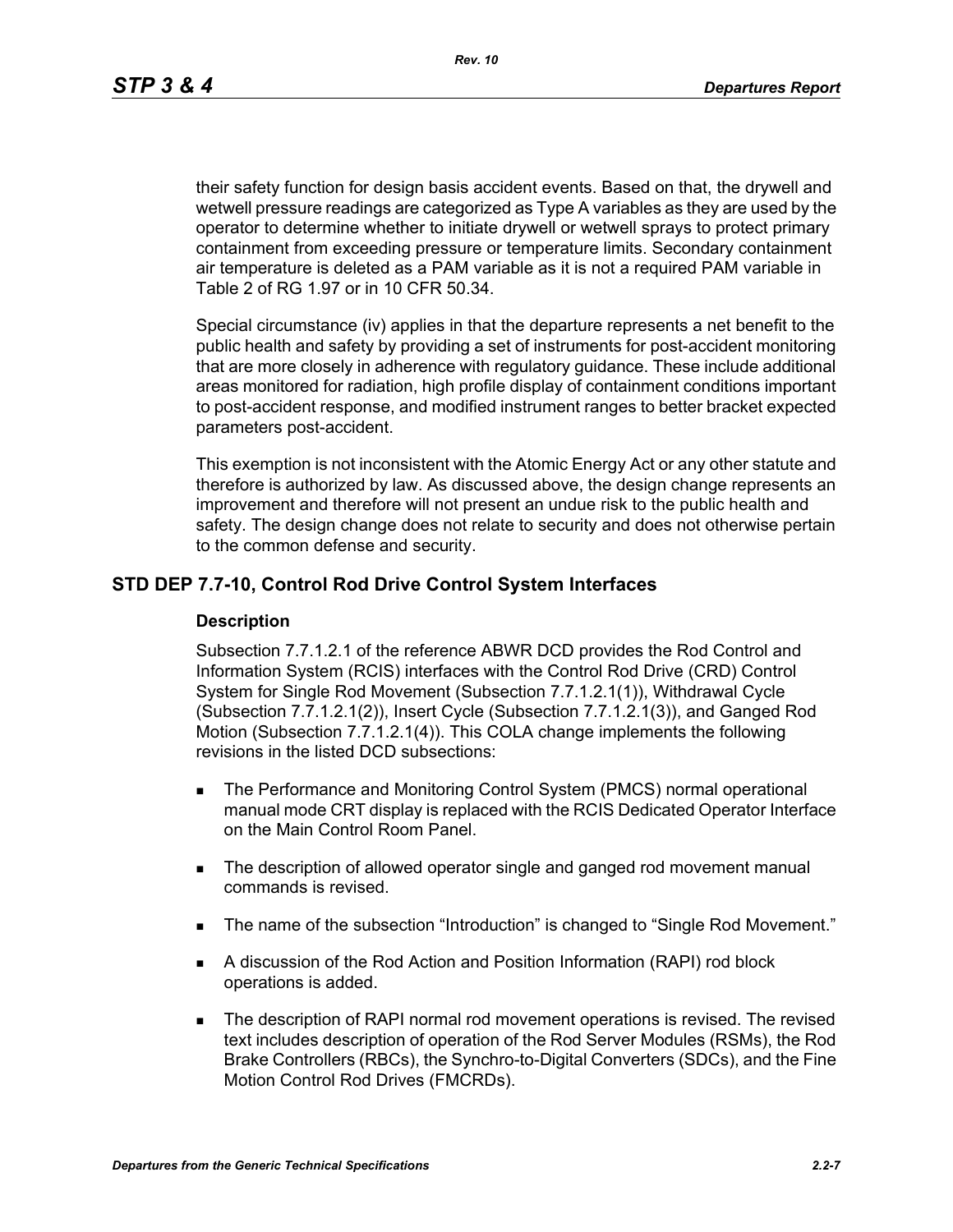- The name of the subsection "Ganged Rod Motion" is changed to "Ganged Rod Movement."
- The description of ganged rod movement interface is revised.

Subsection B 3.9.4, "Bases," of Section 16.0, "Technical Specifications" of ABWR DCD, Rev. 0, describes "Actions" to take to bypass an inoperable full-in position indication channel of the RCIS to allow refueling operations to proceed. The actions include identifying an alternate method to use to ensure the affected control rod is fully inserted. A possible option is described which uses the synchros of the affected FMCRD to verify rod full-in position. This COLA change implements a revision to the specific method described in Subsection B 3.9.4 to use the synchros to verify rod fullin position.

## **Evaluation Summary**

This proposed change provides a more clear and complete description of this nonsafety RCIS design implementation and operation. These RCIS changes are a result of ABWR DCD I&C design evolution based on multiple years of operating experience at a Japanese ABWRs. The approved ABWR DCD design and functional requirements still are satisfied with improved, state-of-the-art, I&C equipment systems.

# **STD DEP 7.7-18, Rod Control and Information System Operator Information**

## **Description**

Subsection 7.7.1.2.3 of the reference ABWR DCD provides the Rod Control and Information System (RCIS) Reactor Operator Information. This COLA change implements the following revisions in Subsection 7.7.1.2.3:

- The list of RCIS annunciation activations at the main control panel is revised to be consistent with the current RCIS design.
- The list of RCIS status information provided on the RCIS dedicated operators interface on the main control panel is revised to be consistent with the current RCIS design.
- The list of RCIS operator functions allowed through the RCIS dedicated operators interface panel, and related RCIS displays, indications and associated controls provided on the main control room panel and on the RCIS cabinets and panels, is revised to be consistent with the current RCIS design.
- The list of RCIS related information displayed for the operator by main control room equipment other than the RCIS dedicated operator interface is revised to be consistent with the current RCIS design.

Bases Subsections B 3.9.3, "Background", B 3.10.3, "Background" and "Applicable Safety Analyses", B 3.10.4, "Background" and "Applicable Safety Analyses", and B 3.10.5, "Background" and "Applicable Safety Analyses" of Section 16.0, "Technical Specifications" of the DCD reference use of an RCIS "Rod Test Switch" to allow two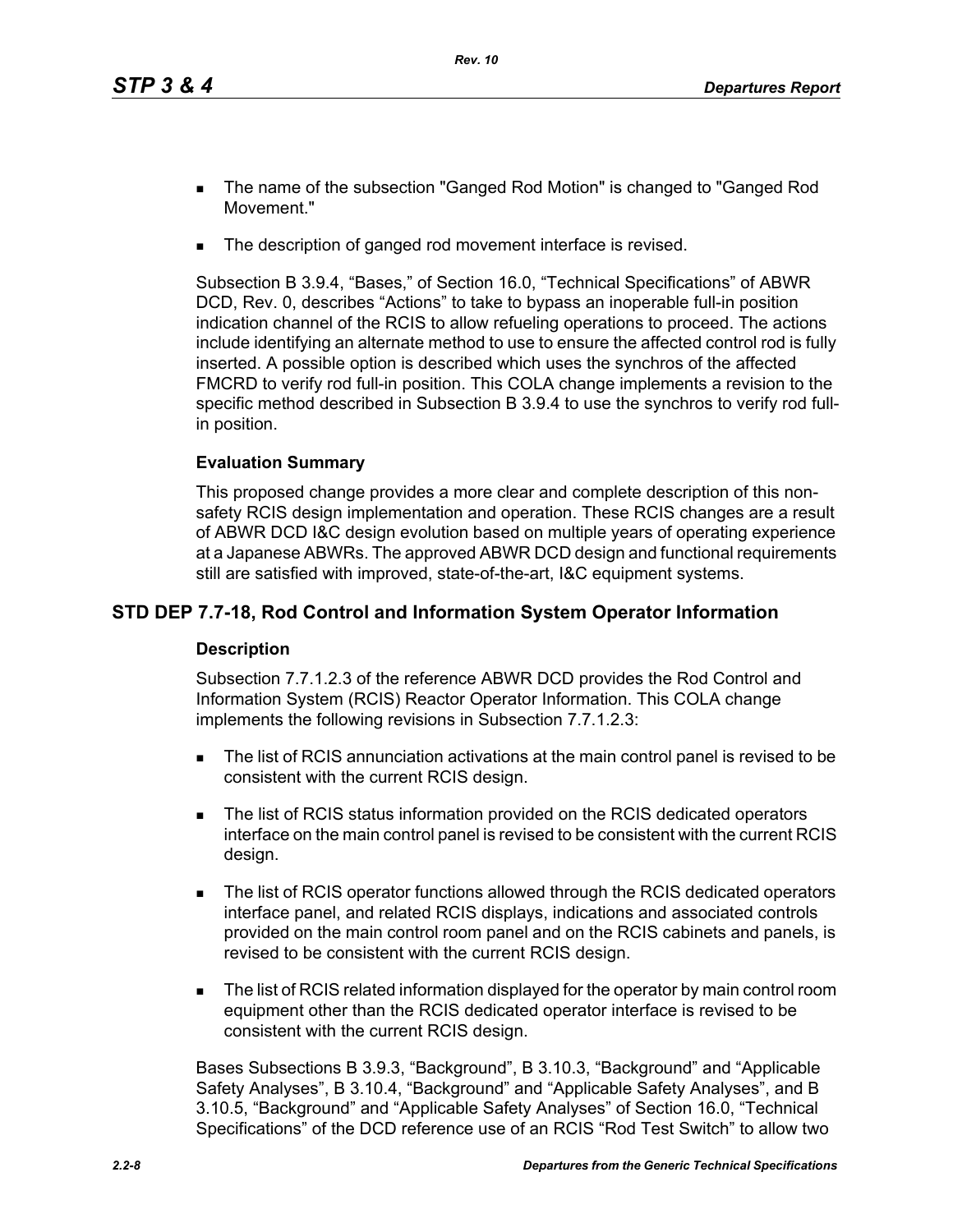control rods to be withdrawn for scram testing. This "Rod Test Switch" is placed in Scram Test Mode through use of the RCIS Dedicated Operators Interface (DOI) panel (i.e., the switch is now a touch panel button). This COLA change implements a revision to Subsections B 3.9.3, B 3.10.3, B 3.10.4 and B 3.10.5 of the Technical Specifications to revise the manner in which the RCIS is placed in Scram Test Mode.

#### **Evaluation Summary**

This proposed change does not affect Tier 1 or Tier 2\* information, however it does affect the bases of Technical Specifications 3.9.3, 3.10.3, 3.10.4 and 3.10.5 and therefore requires prior NRC approval. This proposed change was evaluated per Section VIII.C.4 of Appendix A to 10CFR part 52 and:

- (1) This proposed change is not inconsistent with the Atomic Energy Act or any other statute and therefore is authorized by law. This proposed change consists only of rewording for clarification and editorial correction with no change to the meaning or intent of the original bases of Technical Specifications 3.9.3, 3.10.3, 3.10.4 and 3.10.5 and therefore will not present an undue risk to the public health and safety. This proposed change does not pertain to the common defense and security.
- (2) Special circumstances are present as specified in 10 CFR 50.12 (a) (2) which states, "Application of the regulation in the particular circumstances would not serve the underlying purpose of the rule or is not necessary to achieve the underlying purpose of the rule."

The description of the manner in which the RCIS is placed in Scram Test Mode requires revision in order to be consistent with the current design. Application of the regulation as stated in the Bases for Technical Specifications 3.9.3, 3.10.3, 3.10.4 and 3.10.5 is not necessary to serve the underlying purpose of the rule because the proposed change consists only of rewording for clarification and editorial correction with no change to the meaning or intent of the original bases of Technical Specifications.

As demonstrated above, the exemption complies with the requirements in Section VIII.C.4.

## **STD DEP 8.3-1, Plant Medium Voltage Electrical System Design**

#### **Description**

The ABWR DCD provided a single 6.9 kV electrical system. This departure changes the medium-voltage electrical distribution system to a dual voltage system consisting of 13.8 kV and 4.16 kV. This departure will change the following:

- Medium voltage rating of the Power Generation (PG) buses increased to 13.8 kV,
- Medium voltage rating of the Plant Investment Protection (PIP) buses decreased to 4.16 kV,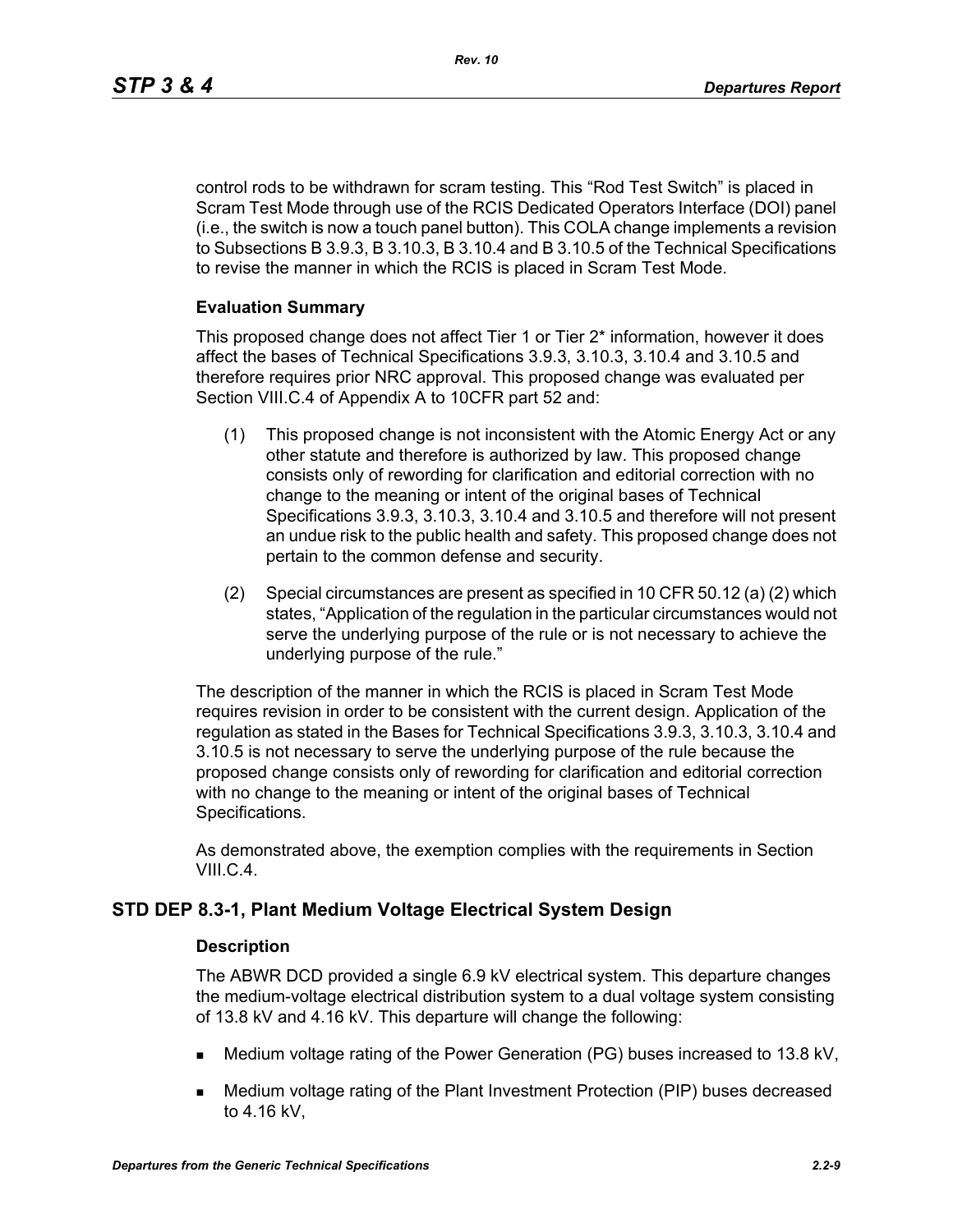- Medium voltage rating of the Class 1E buses decreased to 4.16 kV,
- EDG ratings increased to 7200 kW and 4.16 kV,
- Combustion turbine generator (CTG) ratings increased to 13.8 kV and at least 20 MWe,
- **Time required for CTG to start and achieve steady state voltage and frequency** increased from two minutes to "less than 10 minutes" as required by RG 1.155 for a Station Blackout (SBO) alternate AC source.
- Addition of a second reserve auxiliary transformer from offsite power.

The 13.8 kV PG buses are nonsafety-related while the three emergency diesel generators provide power to divisional 4.16 kV safety buses for a more typical US practice. The change is necessary to allow the plant electrical distribution system to be designed and built using commercially available equipment. This will allow higher voltage (13.8 kV) to supply pumps at a greater distance, which will reduce starting impact on voltage regulation. Stub buses to the 4.16 kV will be included to accommodate the NRC required "direct connect to transformers" and to provide transformer differential current protection. An additional reserve auxiliary transformer from off-site power will be included.

10 CFR 50.63 states that if the CTG (alternate AC source) is available to power the Class 1E buses within 10 minutes of the onset of an SBO, then no coping analysis is required. The change in CTG startup time from two to < 10 minutes does not affect plant safety in the station blackout event since the CTG is not required to provide immediate core inventory or reactor pressure control.

As a result of this design change, Technical Specifications 3.3.1.4 (Table 3.3.1.4-1), and Bases 3.3.1.1 (Background) and 3.3.1.4 (Applicable Safety Analysis, LCO, and Applicability, Actions) are changed to show the medium voltage is 4.16 kV, not 6.9 kV.

Technical Specifications 3.5.1 (Actions), 3.8.1 (Actions, Surveillance Requirements), 3.8.4 (Actions), 3.8.9 (Actions), 3.8.11 (Actions) are changed to show electrical operating requirements changes for the CTG and DGs.

Technical Specifications Bases 3.8.1 (Background, Applicable Safety Analysis, LCO, Actions, Surveillance Requirements), 3.8.2 (LCO), 3.8.7 (LCO), 3.8.8 (LCO), 3.8.9 (Background, LCO, Table B 3.8.9-1), 3.8.11 (LCO, Actions), are changed to show electrical operating requirements changes for the offsite power sources, CTG and DGs.

The capability to power the FMCRDs directly from a PIP bus and the direct transfer capability is changed to occur at the 480 volt level. These changes are reflected in FSAR Sections 8.3.1.1.1, Figures 8.3-1, Sheet 1, 3 and 4 and FSAR Table 9A.6-2 Fire Hazard Analysis.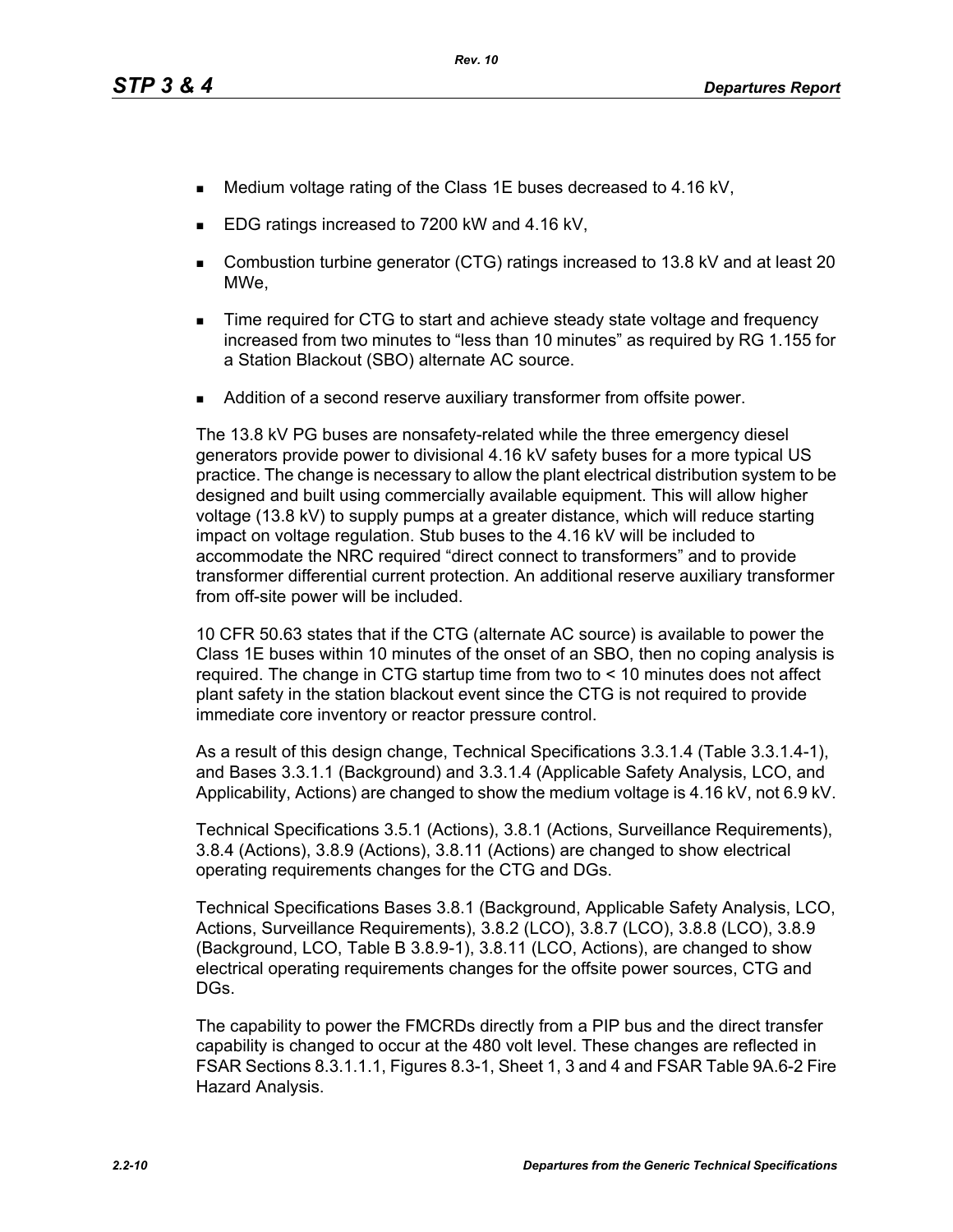Power supplies to the FMCRD power distribution panels A-1, A-2, B-1, B-2, C-1 and C-2 and transfer switches have been re-classified as non-Class 1E. This change requires revisions to FSAR sections 7.4.2.1.2, 8.3.1.1.1, 8.3.1.2(2)(f), and 8.3.3.5.1, 8.3.3.6.2.2.4 and 8.3.4.29.

Isolation between Class 1E bus and non-Class 1E FMCRD loads is provided by two Class 1E protective devices in series. The Class 1E breaker trip prior to upstream breaker trip is assured by circuit protection coordination and testing of breakers. The zone selective interlock feature requirement is removed. This change requires revision to FSAR sections 7.4.2.1.2, 8.3.1.1.1, 8.3.1.2(2)(f), 8.3.4.29 and 19B.2.9 A-25.

#### **Evaluation Summary**

This departure does not affect any Tier 1 or Tier 2\* DCD. This design change results in changes to the Technical Specifications and their Bases as listed above but does not change the intent of the generic Technical Specifications. However since it affects Technical Specifications it requires prior NRC approval. This departure was evaluated per Section VIII.C.4 of Appendix A to 10CFR part 52 and:

- (1) This departure is not inconsistent with the Atomic Energy Act or any other statute and therefore is authorized by law. The departure will not present an undue risk to the public health and safety, and the departure does not relate to security and does not otherwise pertain to the common defense and security.
- (2) Special circumstances are present as specified in 10 CFR 50.12(a)(2).

Special circumstance (iv) applies in that the departure represents a net benefit to the public health and safety by:

- **The proposed design improves reliability with divisional and safety/non-safety** isolation and independence increased through the use of stub buses
- The dual voltage design will provide greater flexibility for maintenance, surveillance, and inspection
- Increased availability of multiple sources of power to the various buses in the proposed design and the ability to isolate the buses individually, if needed.

As discussed above, the exemption complies with the requirements in Section VIII.C.4; therefore, STP requests approval.

## **STP DEP 8.3-3, Electrical Site Specific Power and Other Changes**

#### **Description**

The associated standard departure STD DEP 8.3-1 revised the medium voltage electrical distribution system. Site specific changes per this departure are required to accommodate the new arrangements and electrical loads. These changes include diesel generator loading and other drawing changes listed below.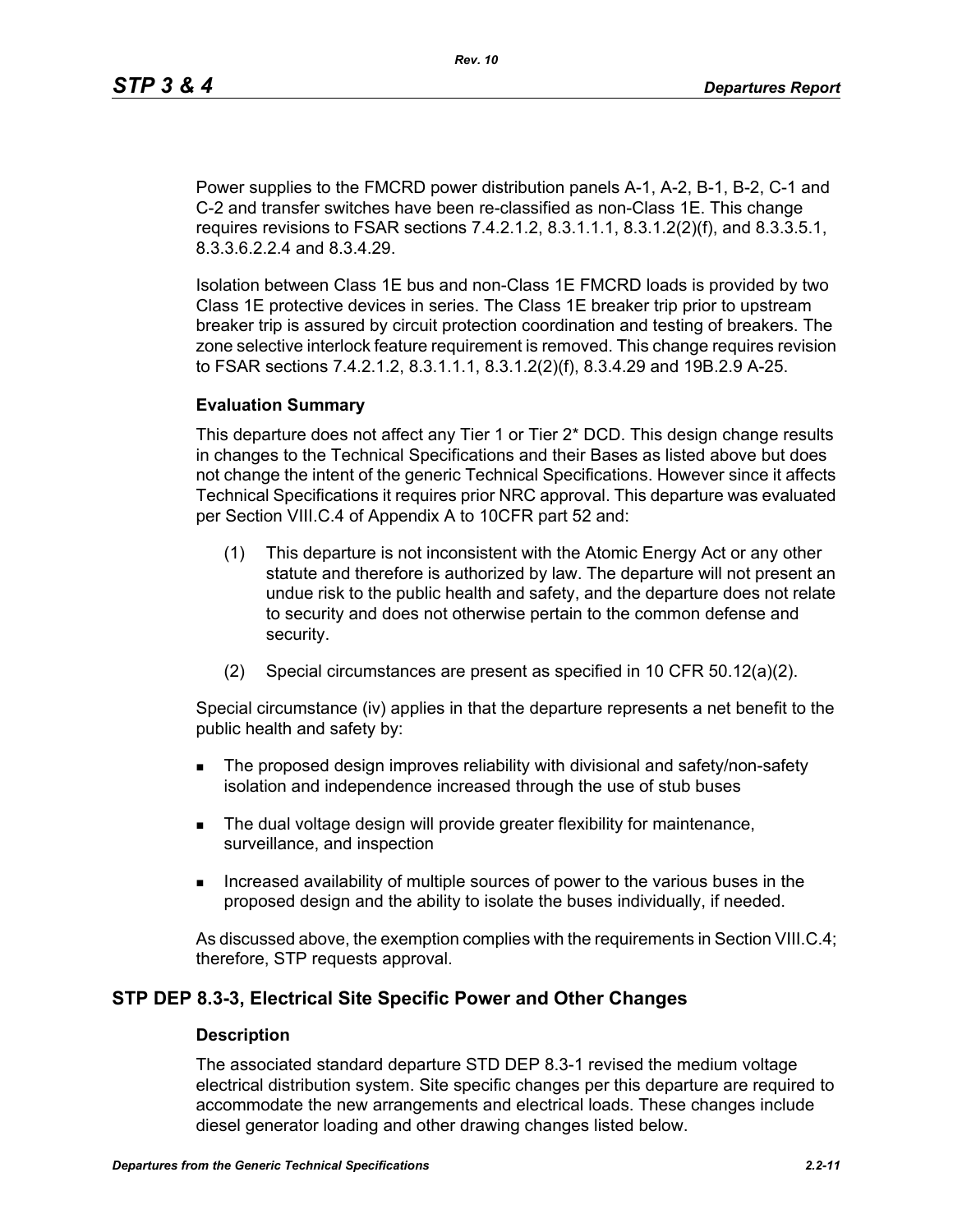*Rev. 10*

- Table 8.3-1 was updated to identify the site-specific changes (i.e., CT Fans, UHS, HECW Refrigerators, MCCs) as a result of performing load study calculations, diesel generator sizing and CTG sizing calculations.
- Figure 8.3-1, Sheets 1-4, were revised to incorporate site-specific load changes which were identified during the process of performing load study calculations, diesel generator sizing and CTG sizing calculations.

As a result of this design change, Technical Specifications Bases 3.8.9 (Table B 3.8.9- 1 "AC, DC, and AC Vital Bus Electrical Power Distribution System") is changed to show the AC Bus changes, i.e., MCC changes.

## **Evaluation Summary**

This departure does not affect any Tier 1 or Tier 2\* information. This design change results in changes to the Technical Specification Bases as listed above but does not change the intent of the generic Technical Specifications. However since it affects Technical Specifications it requires prior NRC approval. This departure was evaluated per Section VIII.C.4 of Appendix A to 10CFR part 52 and:

- (1) This departure is not inconsistent with the Atomic Energy Act or any other statute and therefore is authorized by law. This departure will not present an undue risk to the public health and safety, and the departure does not relate to security and does not otherwise pertain to the common defense and security.
- (2) Special circumstances are present as specified in 10 CFR 50.12(a)(2). Special circumstance (ii) applies to this exemption in that application of the Technical Specification Bases information from the reference ABWR DCD is not necessary to serve the underlying purpose of the rule as follows:
	- *(a)* This departure revises EDG loads within allowable total capacity and changes electrical bus arrangements to support site-specific features.
	- *(b)* The load study calculations for the site-specific loads on the EDGs and CTG for STP 3&4 have been performed and the results validate the loads included in updated Table 8.3-1 and Figure 8.3-1 and show that the EDGs retain sufficient operating margin to meet NRC regulatory position in RG 1.09, Rev. 4.

As discussed above, the exemption complies with the requirements in Section VIII.C.4; therefore, STP requests approval.

# **STD DEP 10.4-5, Condensate and Feedwater System**

## **Description (Technical Specification Affected)**

Technical Specification 3.3.4.2 Bases (Background) is changed to show that there are four feedwater pumps which requires four feedwater pump Adjustable Speed Drives (ASDs). The reference ABWR DCD specified two feedwater pump ASDs.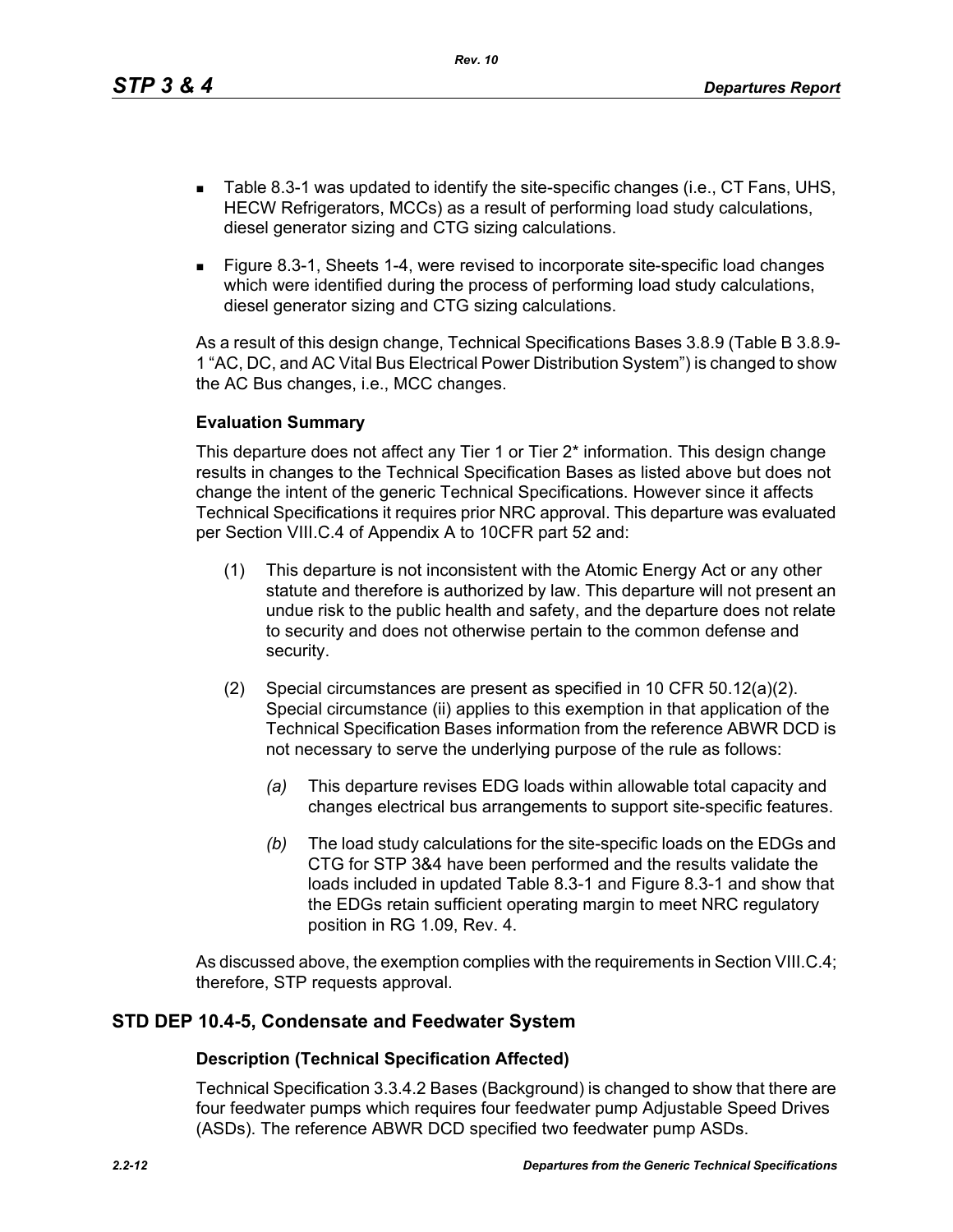## **Evaluation Summary (Technical Specification Affected)**

Special circumstance as defined in 10CFR50.12 (ii) applies in that the original DCD design is not necessary to achieve the underlying purpose of the rule. The departure represents an equal or better alternative in that feedwater flows are controlled via variable speed drives, reducing energy loss at part throttle, additional redundancy exists with additional spare pumps, and critical components like demineralizers can operate at lower pressure.

This exemption is not inconsistent with the Atomic Energy Act or any other statute and therefore is authorized by law. As discussed above, the design change represents an improvement and therefore will not present an undue risk to the public health and safety. The design change does not relate to security and does not otherwise pertain to the common defense and security.

The remaining changes associated with this departure are described and evaluated in the following sections.

#### **Description (Technical Specification Not Affected)**

The reference ABWR DCD and the updated plant configuration based on departures from the reference ABWR DCD are compared in the table below:

- **Four condensate pumps**
- Three reactor feed pumps
- Two heater drain pumps
- One or more heater drain tanks
- A feed pump bypass valve controls FW during plant startup
- Two offgas recombiner condensers cooled by the condensate system

## **Reference ABWR DCD Reference ABWR DCD with Departures**

- Four condensate pumps
- Four condensate booster pumps
- **Four reactor feed pumps**
- Four heater drain pumps
- One high pressure heater drain tank
- Three low pressure heater drain tanks
- One low flow control valve in feed pump discharge header for startup
- One bypass valve used for bypassing HP heaters
- Two offgas recombiner condensers cooled by the turbine building cooling water system

The addition of condensate booster pumps eliminates the necessity to design condensate pumps with high discharge head and the necessity to design the equipment downstream of the condensate pumps (filter/demineralizers, auxiliary equipment coolers) for high pressure application. The addition of the booster pumps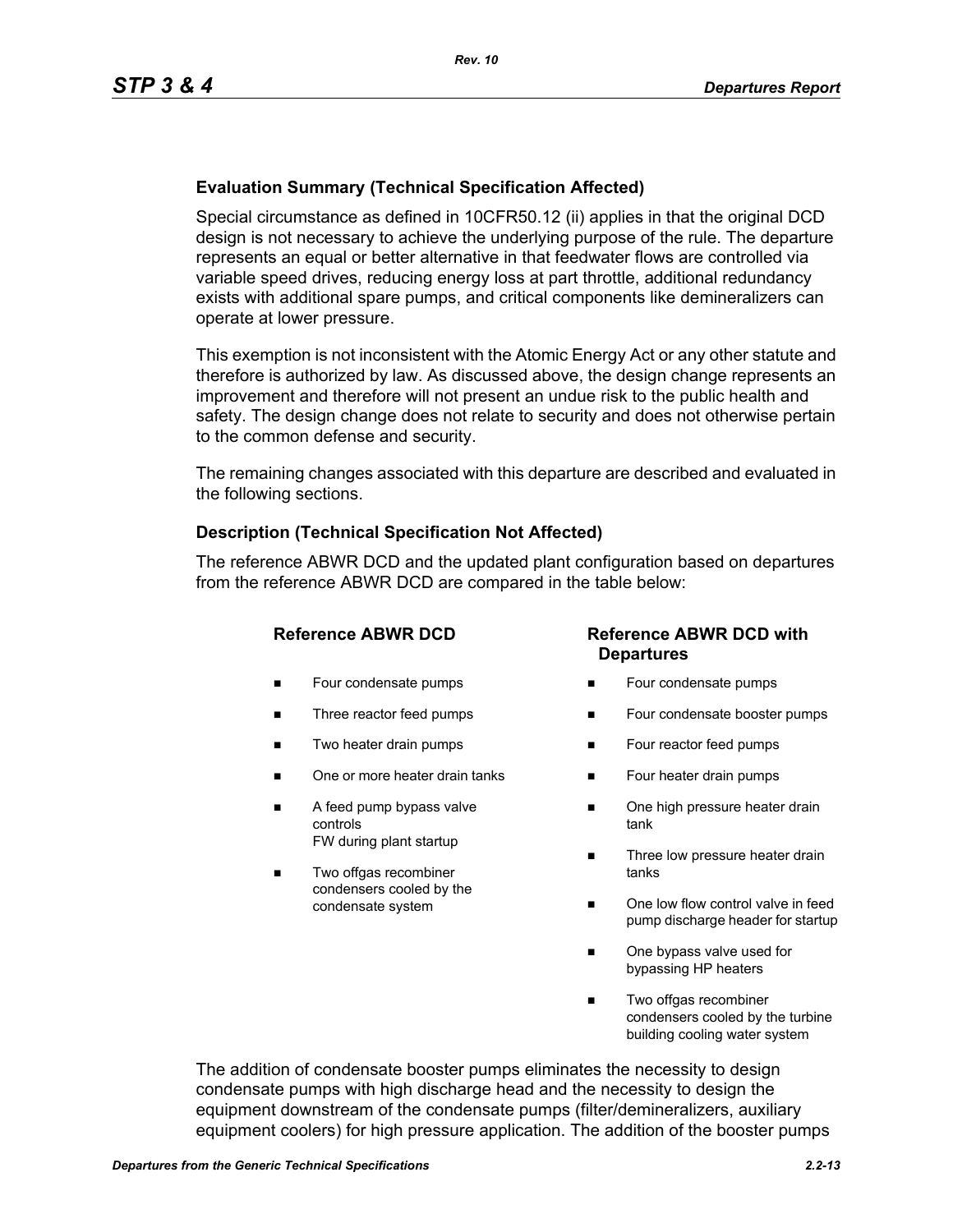allows the design of the condensate pumps to have low discharge head. The condensate and condensate booster pumps provide the necessary NPSH to the reactor feed pump suction.

The addition of one reactor feed pump and two heater drain pumps improves plant availability. If one of these pumps trip during normal operation, the standby pump starts automatically to maintain rated power operation. The use of four booster pumps allow three to be in operation, and the automatic startup of the standby pump as needed to support full power operation.

The four heater drain pumps take suction from one common heater drain tank, which collects drains from the high pressure feedwater heaters and the moisture separator drain tanks. The use of one heater drain tank is based upon equipment arrangement consideration in the Turbine Building.

Three low-pressure drain tanks have been added and each drain tank is located downstream of the corresponding Nos. 1 and 2 heaters. For example, low pressure drain tank A is common to 1A and 2A heaters. This configuration eliminates the condition of drain choking if the differential pressure between No. 1 heater drain cooler and the main condenser becomes insufficient.

The offgas recombiner condensers are changed from being cooled by condensate to being cooled by the turbine building cooling water system to ensure the operating temperature does not exceed the limit for the offgas system.

One low-flow control valve is added to meet the low flow condition during plant startup. A bypass valve used for bypassing the high pressure feedwater heaters is added to provide an additional operation mode when one high pressure heater is not in operation.

#### **Evaluation Summary (Technical Specification Not Affected)**

The changes described above are limited to the equipment addition and removal of non-safety-related equipment, and the changes do not affect any safety-related SSC, or SSC important to safety. Therefore, the changes described in this departure other than those specifically described above as affecting the Technical Specifications do not affect the safety analyses , have no impact on any safety function or any SSC used to mitigate the consequences of an accident, and do not increase the consequences of a malfunction of an SSC important to safety. Furthermore, there is no impact on the probability or consequences of an accident or malfunction of an SSC important to safety, and the departure will not result in any accident of a different type than previously evaluated in the referenced DCD.

The changes described in this departure other than those specifically described above as affecting the Technical Specifications have been evaluated pursuant to the requirements in 10CFR52, Appendix A, Section VIII.B.5. There is no impact on any Tier 1 or Tier 2\* DCD, Technical Specifications, Bases for Technical Specifications or operational requirements as a result of these changes.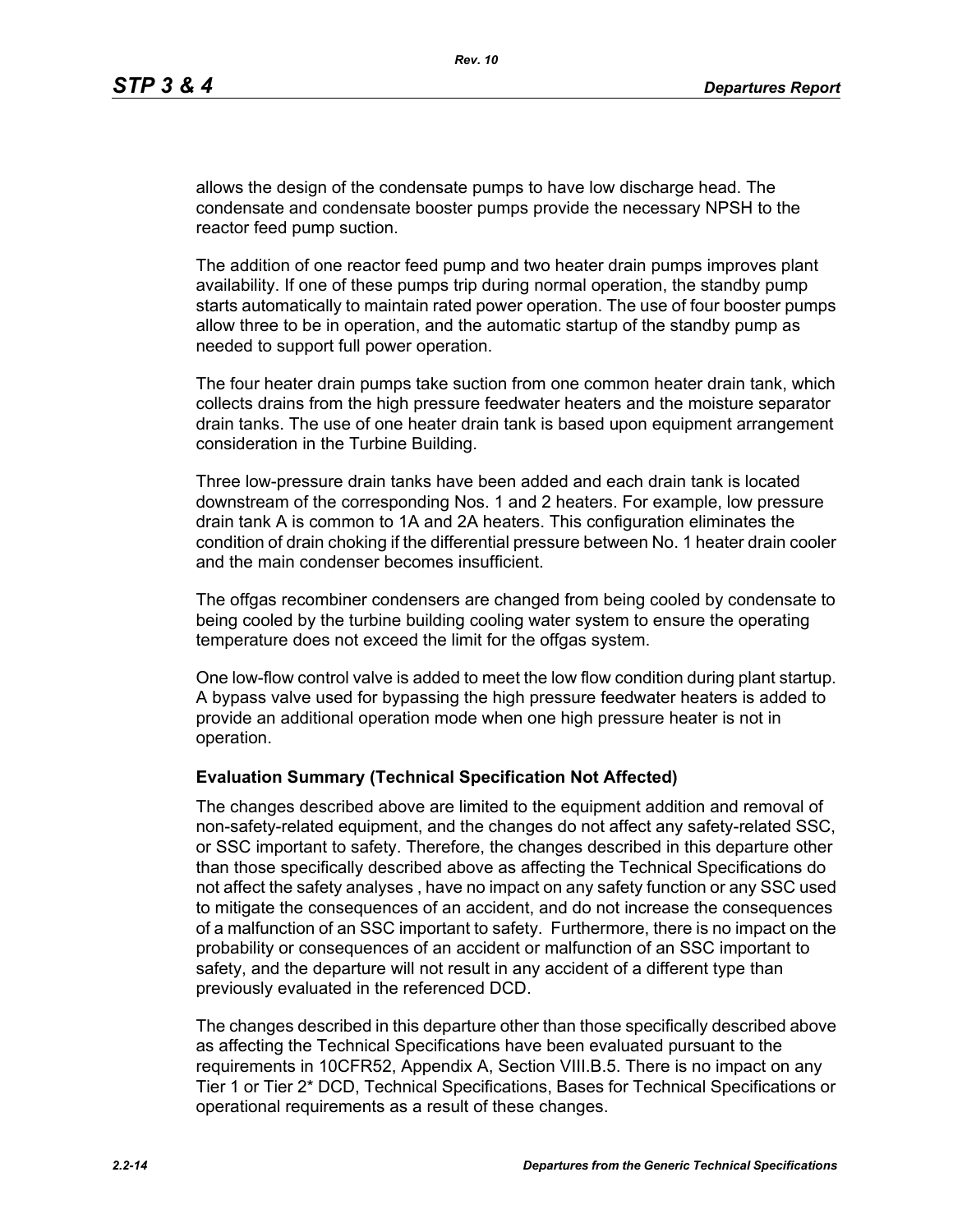# **2.2.2 STD DEP Changes of Intent to the Technical Specifications**

The following departures change the wording and the intent of the referenced ABWR DCD Technical Specifications. None of these changes is caused by nor are the departures related to changes to an underlying design.

# **STD DEP 16.2-1, Safety Limit Violation**

## **Description**

The following Generic Technical Specifications and the associated Bases related to Safety Limits have been deleted:

- Specification 2.2.1 requiring NRC notification within 1 hour of any Safety Limit violation;
- **Specification 2.2.3 requiring notification of the General Manager Nuclear Plant,** Vice President - Operations, and Offsite Reviewers as specified in Specification 5.5.2 within 24 hours of a violation;
- Specification 2.2.4 requiring the submittal of a Licensee Event Report within 30 days to the NRC of a Safety Limit Violation; and,
- Specification 2.2.5 requiring NRC authorization to resume unit operation.

Specifications 2.2.1, 2.2.4 and 2.2.5 are duplicative of the requirements found in 10 CFR 50.72, 10 CFR 50.73, and 10 CFR 50.36(d)(1), respectively and thus do not belong in Technical Specifications. Specification 2.2.3 does not meet the criteria for inclusion in Technical Specifications and is being relocated to a conduct of operationstype procedure developed in accordance with the procedures development plan.

## **Evaluation Summary**

This departure was evaluated per Section VIII.C.4 of Appendix A to 10 CFR Part 52, which requires that 1) the exemption is authorized by law, will not present an undue risk to the public health and safety, and is consistent with the common defense and security; and 2) special circumstances are present as specified in 10 CFR 50.12(a)(2); As shown below, both of these two criteria are satisfied.

- The exemption is not inconsistent with the Atomic Energy Act or any other statute and therefore is authorized by law. As discussed above, the actions in question are required by regulations or plant documents and therefore the deletions of the actions from the Technical Specifications will not present an undue risk to the public health and safety, and the departure does not relate to security and does not otherwise pertain to the common defense and security.
- Special circumstances are present as specified in 10 CFR 50.12(a)(2). Specifically, special circumstance (ii) is present, since it is unnecessary to include the deleted provisions in the Technical Specifications in order to ensure that the actions are accomplished.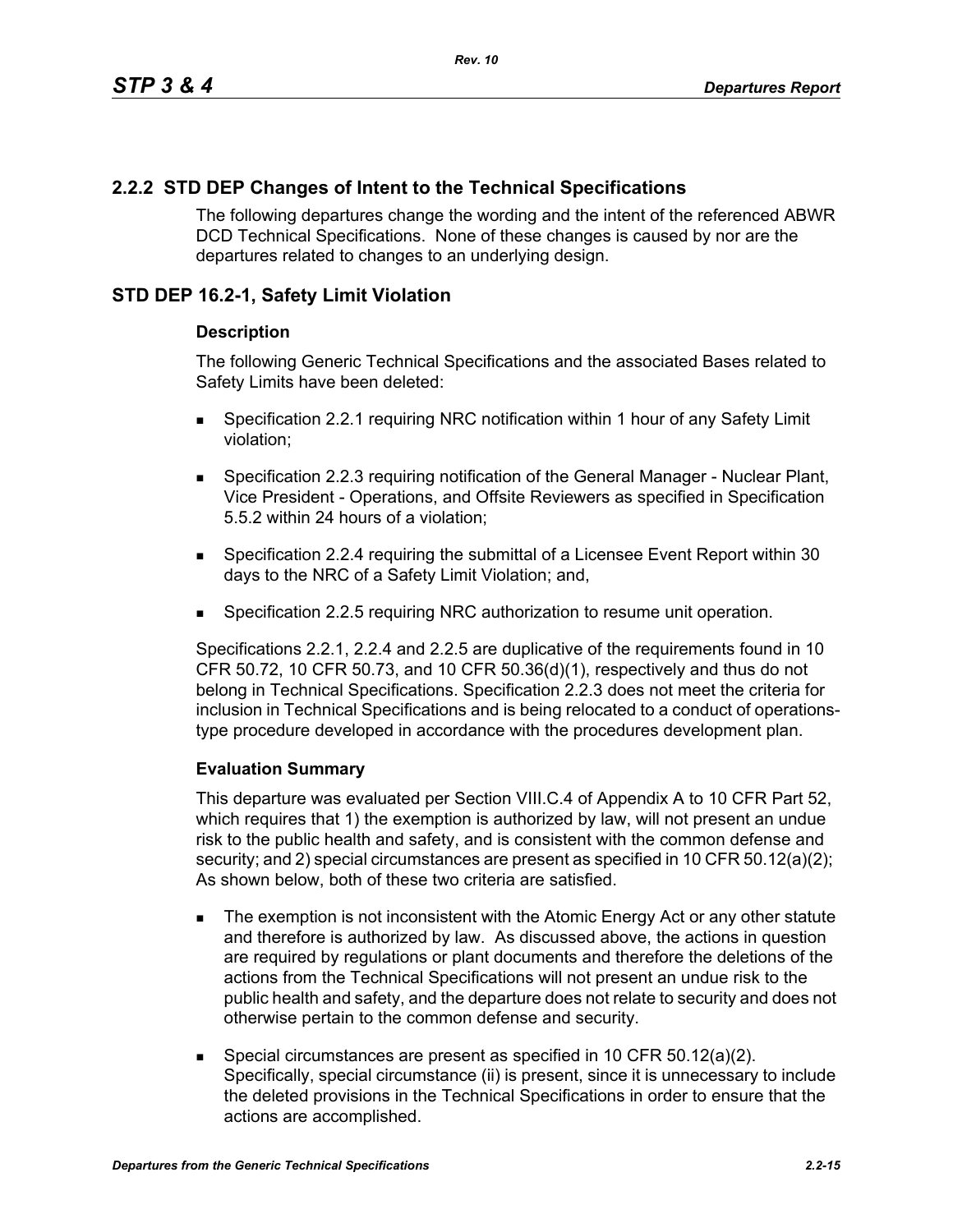As demonstrated above, this exemption complies with the requirements in Section VIII.C.4 of Appendix A to 10 CFR Part 52. Therefore, STPNOC requests that the NRC approve this exemption.

#### **References**

- (1) 10 CFR 50.36, Technical Specifications
- (2) 10 CFR 50.12, Specific Exemptions

## **STD DEP 16.3-78, LCO 3.3.6.1, Post Accident Monitoring (PAM) Instrumentation**

#### **Description**

The containment water level parameter has been removed from Post Accident Monitor technical specifications. The instrumentation does not meet the criteria for inclusion (i.e., Drywell water level is classified as Cat. 2 and sump level is classified as Cat 3). The reference ABWR DCD Subsection 7.5.2.1(2)(e) provides justification for Drywell Sump Level being classified as a Category 3 variable. DCD Subsection 7.5.2.1(2)(o) provides a description of instrumentation for monitoring of containment water level, referred to as Drywell Water Level monitoring. Drywell Water Level monitoring consists of separate instrumentation for monitoring the wetwell water level (suppression pool water level) and the upper drywell water level. The suppression pool water level is a Category I variable, and is included in Technical Specification LCO 3.3.6.1. DCD Chapter 7, Table 7.5-2 ABWR PAM Variable List, indicates that Drywell Water Level is classified as Category 2. Therefore, in accordance with RG 1.97 Rev. 3, Drywell Sump Level and Drywell Water Level are not required to be included in Technical Specification LCO 3.3.6.1 because these variables are not Category I or Category I non-Type A variables.

## **Evaluation Summary**

This departure was evaluated per Section VIII.C.4 of Appendix A to 10 CFR Part 52, which requires that 1) the exemption is authorized by law, will not present an undue risk to the public health and safety, and is consistent with the common defense and security; and 2) special circumstances are present as specified in 10 CFR 50.12(a)(2); As shown below, both of these two criteria are satisfied.

- The exemption is not inconsistent with the Atomic Energy Act or any other statute and therefore is authorized by law. As discussed above, the Bases only require that Post-Accident Monitoring instruments that are classified as Type A or Category I be included and so will not present an undue risk to the public health and safety, and the departure does not relate to security and does not otherwise pertain to the common defense and security.
- Special circumstances are present as specified in 10 CFR 50.12(a)(2). Specifically, special circumstance (ii) is present, since it is unnecessary to include the deleted provisions in the Technical Specifications in order to ensure that they reflect DCD design and regulatory guidance.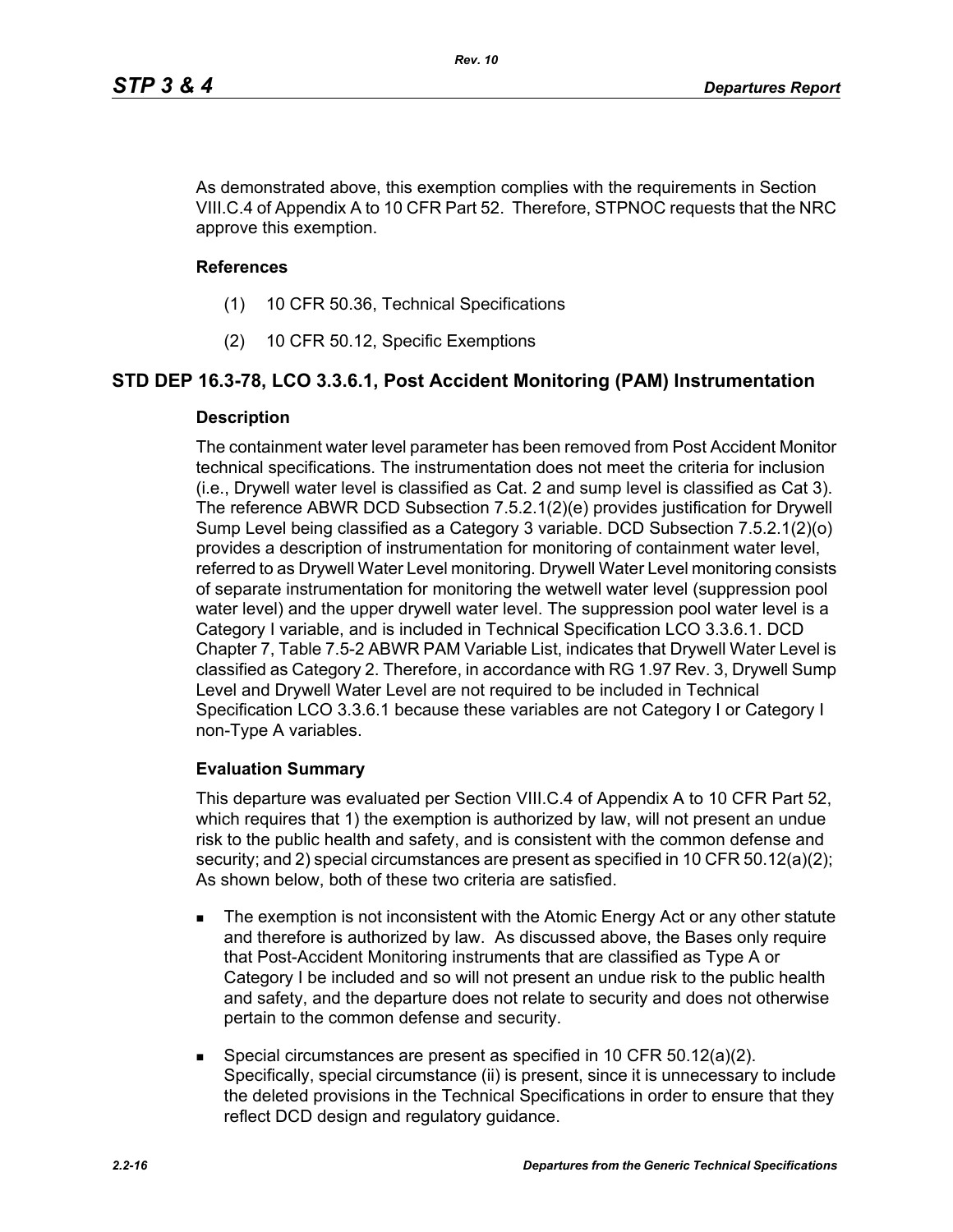As demonstrated above, this exemption complies with the requirements in Section VIII.C.4 of Appendix A to 10 CFR Part 52. Therefore, STPNOC requests that the NRC approve this exemption.

# **STD DEP 16.5-1, Unit Responsibility**

## **Description**

Technical Specification 5.1.2 states: "During any absence of the [SS] Shift Supervisor/Manager from the control room while the unit is in MODE 1, 2, 3, or 4, an individual with an active Senior Reactor Operator (SRO) license shall be designated to assume the control room command function. During any absence of the [SS] Shift Supervisor/Manager from the control room while the unit is in MODE 5, an individual with an active SRO license or Reactor Operator license shall be designated to assume the control room command function."

Technical Specification 5.1.2 is being changed as follows: "During any absence of the [SS] Shift Supervisor/Manager from the control room while the unit is in MODE 1, 2, or 3, an individual with an active Senior Reactor Operator (SRO) license shall be designated to assume the control room command function. During any absence of the [SS] Shift Supervisor/Manager from the control room while the unit is in MODE 4 or 5, an individual with an active SRO license or Reactor Operator license shall be designated to assume the control room command function."

10 CFR 50.54 (m) (2) (iii) states, "When a nuclear power unit is in an operational mode other than cold shutdown or refueling, as defined by the unit's technical specifications, each licensee shall have a person holding a senior operator license for the nuclear power unit in the control room at all times. In addition to this senior operator, for each fueled nuclear power unit, a licensed operator or senior operator shall be present at the controls at all times."

MODE 4 is being deleted from the first statement and added to the second statement. MODE 4 is defined as cold shutdown and does not require an SRO to assume control room command function, but allows this individual to be an RO or SRO. This change is consistent with the requirements as stated in 10 CFR 50.54  $(m)$  (2) (iii).

# **Evaluation Summary**

This departure was evaluated per Section VIII.C.4 of Appendix A to 10 CFR Part 52, which requires that 1) the exemption is authorized by law, will not present an undue risk to the public health and safety, and is consistent with the common defense and security; and 2) special circumstances are present as specified in 10 CFR 50.12(a)(2). As shown below, both of these two criteria are satisfied.

(1) The exemption is not inconsistent with the Atomic Energy Act or any other statute and therefore is authorized by law. As discussed above, the will not present an undue risk to the public health and safety, and the departure does not relate to security and does not otherwise pertain to the common defense and security.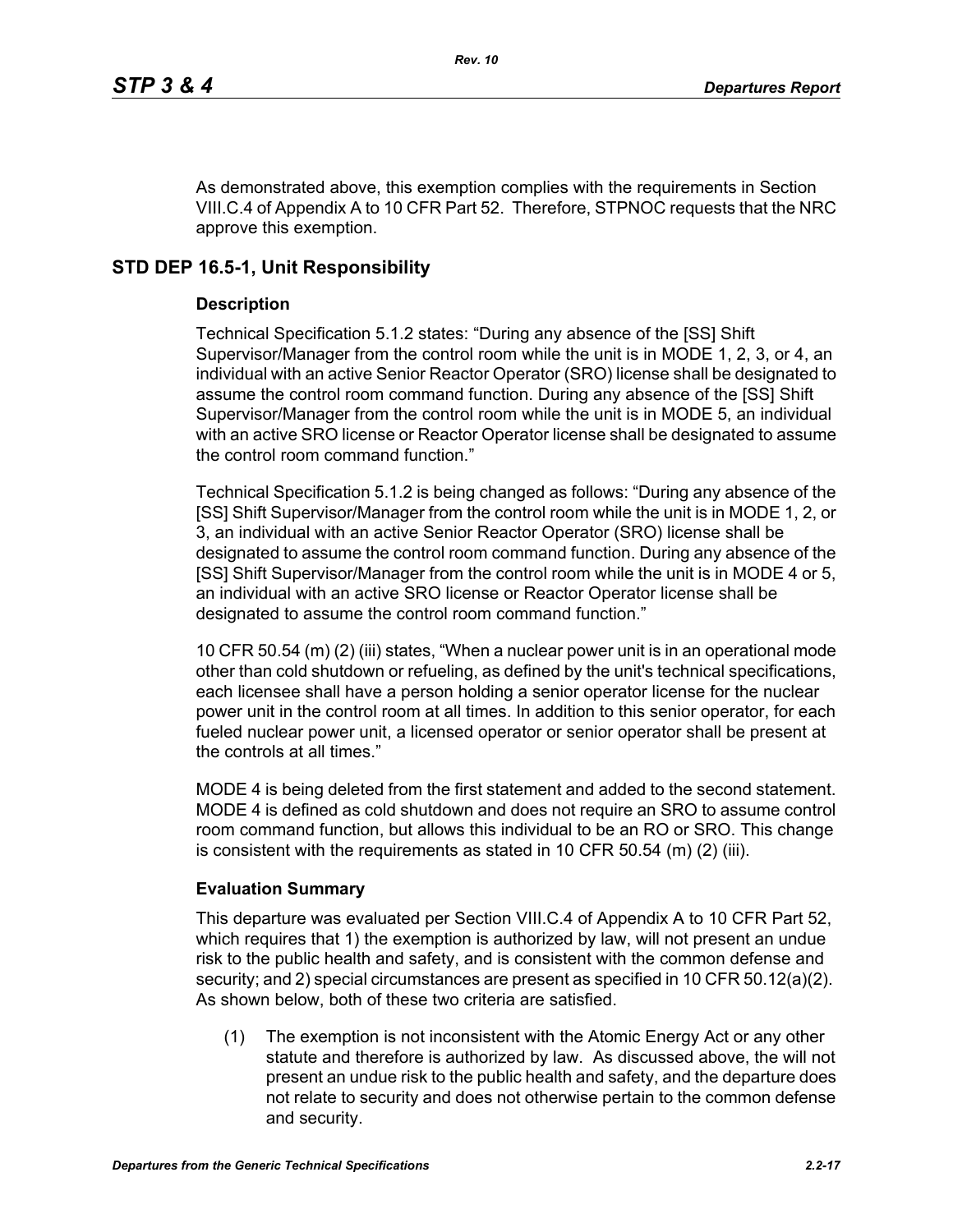(2) Special circumstances are present as specified in 10 CFR 50.12(a)(2). Specifically, special circumstance (ii) is present, since the departure represents a clarification of an acceptable process of compliance with current regulatory requirements and therefore will result in a benefit to the public health and safety.

As demonstrated above, this exemption complies with the requirements in Section VIII.C.4 of Appendix A to 10 CFR Part 52. Therefore, STPNOC requests that the NRC approve this exemption.

#### **References**

(1) 10 CFR 50.54 (m) (2) (iii)

# **STD DEP 16.5-2, Unit Staff**

Technical Specification 5.2.2.a, "Unit Staff" states: "An auxiliary operator shall be assigned to each reactor containing fuel and an additional auxiliary operator shall be assigned for each control room from which a reactor is operating." Technical Specification 5.2.2.a, Note 1, states: "Two unit sites with both units shutdown or defueled require a total of three auxiliary operators for the two units." Technical Specification 5.2.2.d states: "Administrative procedures shall be developed and implemented to limit the working hours of unit staff who perform safety related functions (e.g., licensed SROs, licensed ROs, health physicists, auxiliary operators and key maintenance personnel)."

In all three instances in Technical Specification 5.2.2, "Unit staff," the term "auxiliary operator" is changed to "non-licensed operator." This administrative change is modifying the Technical Specification to be consistent with industry terminology.

# **STD DEP 16.5-3, Technical Specification Bases Control Program**

#### **Description**

Technical Specification 5.4.2.b states: "A change to the site-specific portion of the FSAR that involves an unreviewed safety question as defined in 10 CFR 50.59, or a change to Tier 2 of the plant-specific DCD that involves an unreviewed safety question as defined in the design certification rule for the ABWR (Appendix A to 10 CFR 52)."

Technical Specification 5.4.2.b is being changed to: "A change to the site-specific portion of the FSAR or Bases that requires NRC approval pursuant to 10 CFR 50.59, or the design certification rule for the ABWR (Appendix A to 10 CFR 52)."

This change is being made to properly define the Technical Specification Bases Control Program process for operation of the units after the license is approved.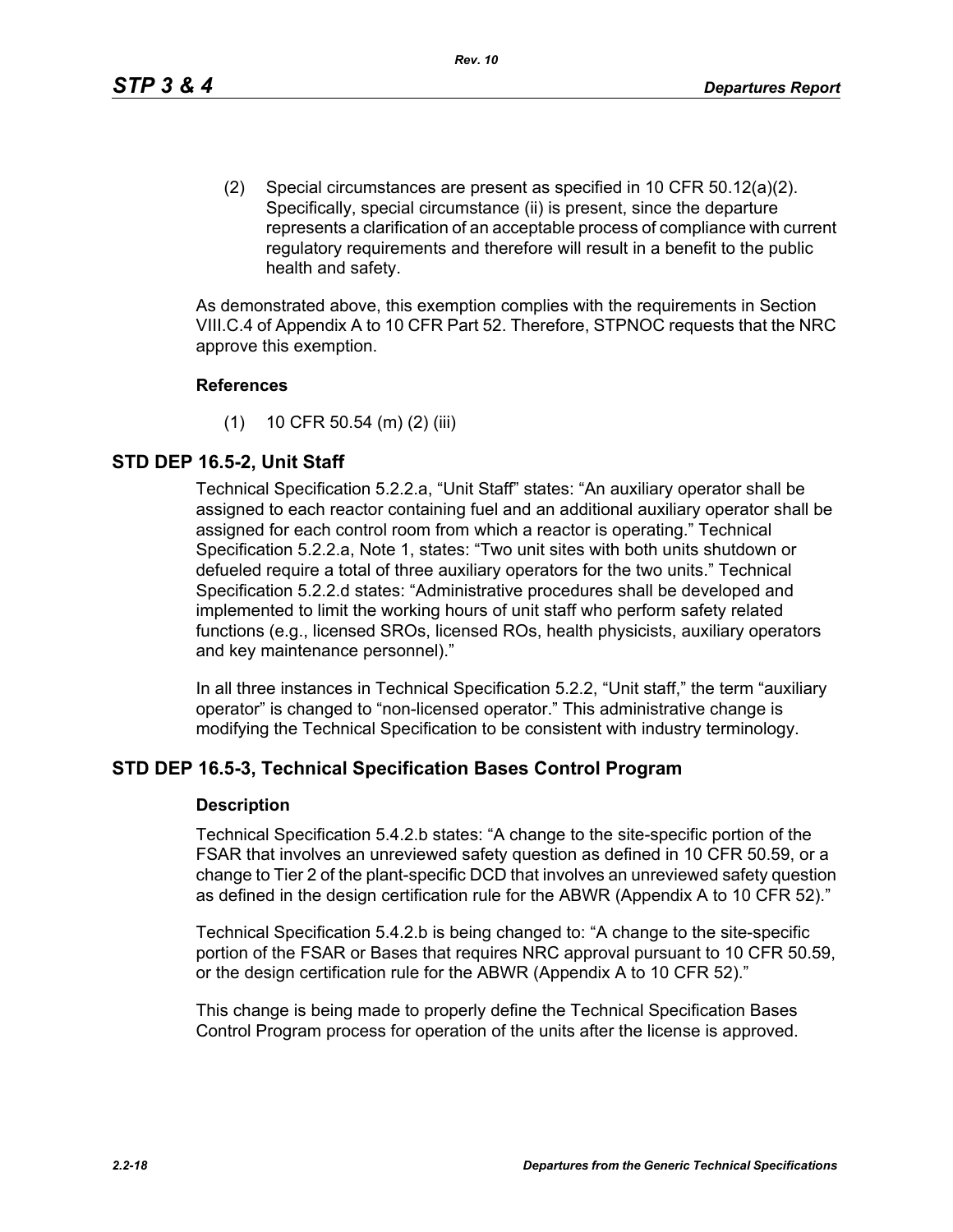#### **Evaluation Summary**

This departure was evaluated per Section VIII.C.4 of Appendix A to 10 CFR Part 52, which requires that 1) the exemption is authorized by law, will not present an undue risk to the public health and safety, and is consistent with the common defense and security; and 2) special circumstances are present as specified in 10 CFR 50.12(a)(2). As shown below, both of these two criteria are satisfied.

- (1) The exemption is not inconsistent with the Atomic Energy Act or any other statute and therefore is authorized by law. As discussed above, the departure is a clarification of an acceptable process for compliance with current regulatory requirements and therefore will not present an undue risk to the public health and safety, and the departure does not relate to security and does not otherwise pertain to the common defense and security.
- (2) Special circumstances are present as specified in 10 CFR 50.12(a)(2). Specifically, special circumstance (ii) is present, since change is to bring this section into agreement with 10 CFR 52.

As demonstrated above, this exemption complies with the requirements in Section VIII.C.4 of Appendix A to 10 CFR Part 52. Therefore, STPNOC requests that the NRC approve this exemption.

## **STD DEP 16.5-4, Reporting Requirements**

#### **Description**

Technical Specification 5.7.1.1 states: "Annual Reports covering the activities of the unit as described below for the previous calendar year shall be submitted by March 31 of each year. The initial report shall be submitted by March 31 of the year following initial criticality."

Technical Specification 5.7.1.1 will be changed to state: "Annual Reports covering the activities of the unit as described below for the previous calendar year shall be submitted by April 30 of each year. The initial report shall be submitted by April 30 of the year following initial criticality."

10 CFR 20.2206 requires this due date by April 30 of each year, this change is necessary to be consistent with the CFR.

#### **Evaluation Summary**

This departure was evaluated per Section VIII.C.4 of Appendix A to 10 CFR Part 52, which requires that 1) the exemption is authorized by law, will not present an undue risk to the public health and safety, and is consistent with the common defense and security; and 2) special circumstances are present as specified in 10 CFR 50.12(a)(2). As shown below, both of these two criteria are satisfied.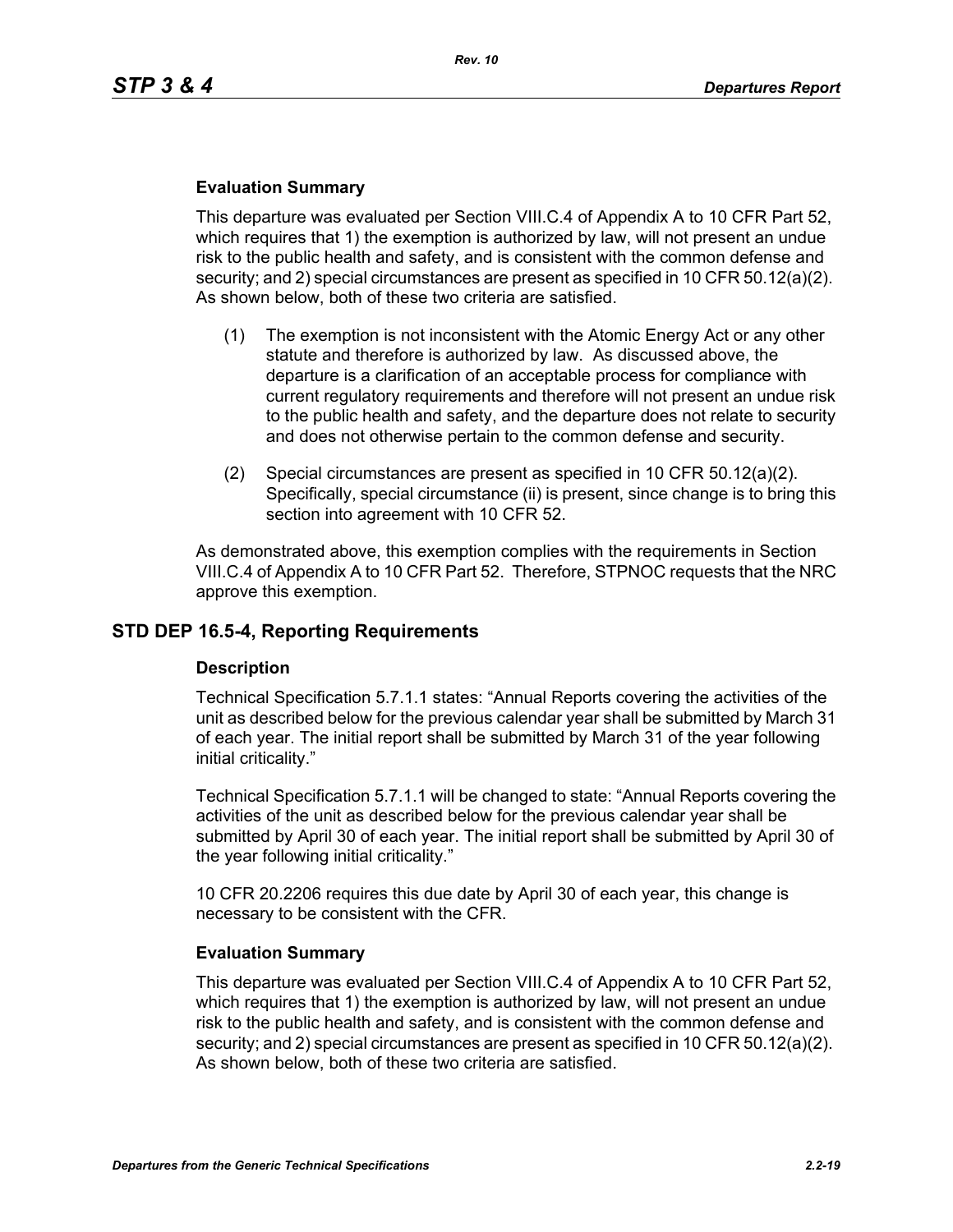- (1) The exemption is not inconsistent with the Atomic Energy Act or any other statute and therefore is authorized by law. As discussed above, the departure is a clarification of an acceptable process for compliance with current regulatory requirements and therefore will not present an undue risk to the public health and safety, and the departure does not relate to security and does not otherwise pertain to the common defense and security.
- (2) Special circumstances are present as specified in 10 CFR 50.12(a)(2). Specifically, special circumstance (ii) is present, since this change is to bring this section into agreement with 10 CFR 52.

As demonstrated above, this exemption complies with the requirements in Section VIII.C.4 of Appendix A to 10 CFR Part 52. Therefore, STPNOC requests that the NRC approve this exemption.

## **References**

(1) 10 CFR 20.2206 Reports of Individual Monitoring

# **STD DEP 16.5-5, TS 5.2.2 Unit Staff - Working Hours**

## **Description**

The proposed change removes working hour limits imposed in the Technical Specifications in order to support compliance with 10 CFR Part 26, Subpart I, Managing Fatigue. Work hour controls and fatigue management requirements have been incorporated into the NRC's regulations; therefore, it is unnecessary to have work hour control requirements in the Technical Specifications.

Technical Specification 5.2.2.d requires administrative procedures to be developed and implemented to limit the working hours of personnel who perform safety related functions. This change proposes to eliminate these Technical Specification requirements because they are superseded by the requirements in 10 CFR Part 26, and to renumber paragraphs 5.2.2.e and 5.2.2.f accordingly.

On April 17, 2007, the NRC Commissioners approved a final rule amending Title 10, Part 26, of the Code of Federal Regulations (CFR) which, among other changes, established requirements for managing worker fatigue at operating nuclear power plants. Subpart I specifically addresses managing worker fatigue by designating individual break requirements, work hour limits, and annual reporting requirements. Subpart I was published in the Federal Register on March 31, 2008 (73 FR 16966) and Notice of Availability was given in the Federal Register on December 30, 2008 (73 FR 79923) to remove this subsection from Technical Specifications through TSTF-511, "Eliminate Working Hour Restrictions from TS 5.2.2 to Support Compliance with 10 CFR Part 26."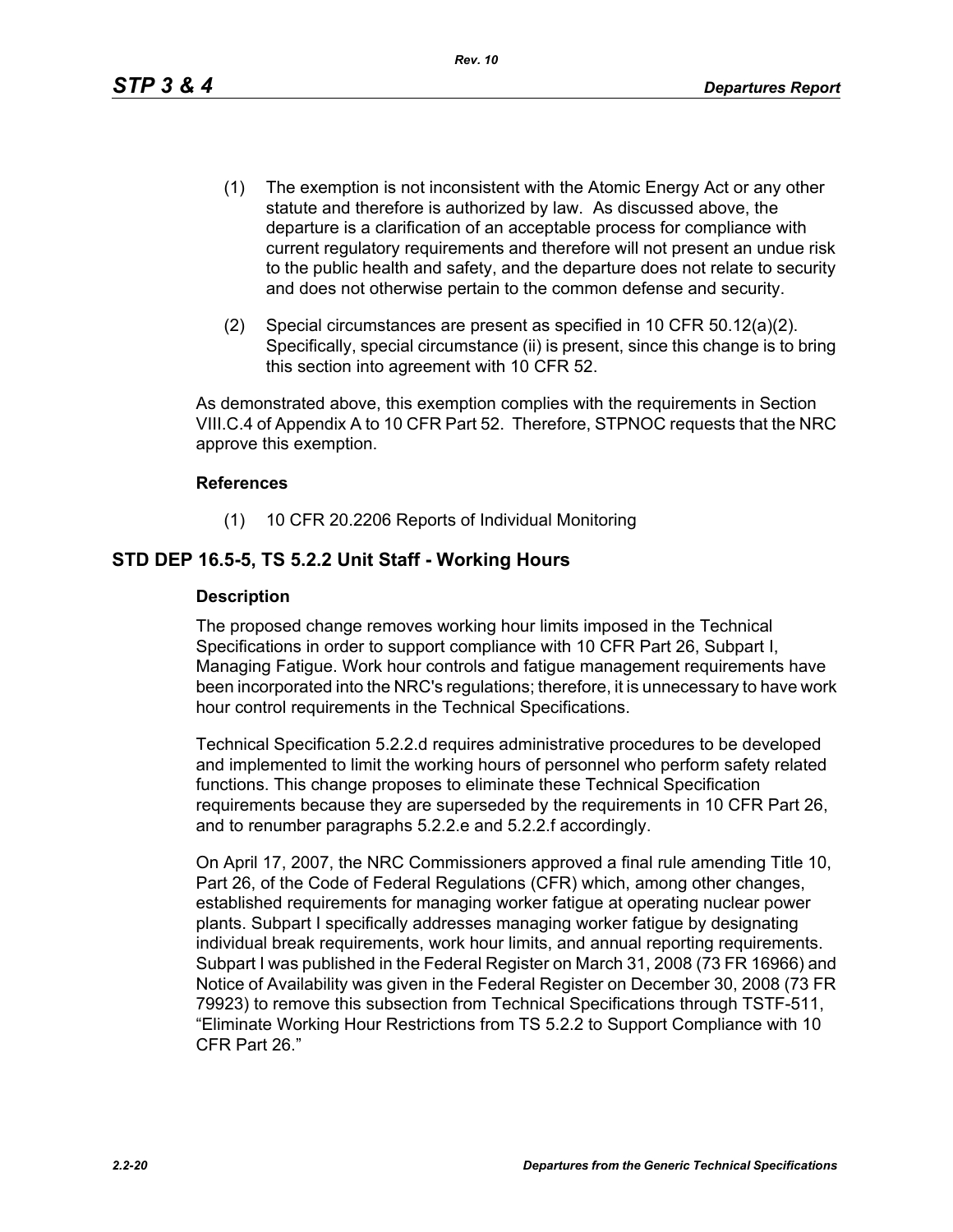#### **Evaluation Summary**

This departure was evaluated per Section VIII.C.4 of Appendix A to 10 CFR Part 52, which requires that 1) the exemption is authorized by law, will not present an undue risk to the public health and safety, and is consistent with the common defense and security; and 2) special circumstances are present as specified in 10 CFR 50.12(a)(2).

As shown below, both of these two criteria are satisfied.

- The exemption is not inconsistent with the Atomic Energy Act or any other statute and therefore is authorized by law. As discussed above, the actions in question are required by regulations or plant documents and therefore the deletions of the actions from the Technical Specifications will not present an undue risk to the public health and safety, and the departure does not relate to security and does not otherwise pertain to the common defense and security.
- **Special circumstances are present as specified in 10 CFR 50.12(a)(2). Specifically,** special circumstance (ii) is present, since it is unnecessary to include the deleted provisions in the Technical Specifications in order to ensure that the actions are accomplished.

As demonstrated above, this exemption complies with the requirements in Section VIII.C.4 of Appendix A to 10 CFR Part 52. Therefore, STPNOC requests that the NRC approve this exemption.

## **STD DEP 16.5-6, TS 5.5.2.6 - Inservice Testing Program**

#### **Description**

The IST Program is categorized as an operational program per the guidance in Commission Paper SECY-05-0197 and Regulatory Guide 1.206. Based on this guidance, a COL Applicant is expected to provide a full description of operational programs for NRC review in support of its COL application. The current NRC regulations in 10 CFR 50.55a incorporate by reference the ASME Code for Operation and Maintenance of Nuclear Power Plants (OM Code) with certain modifications to supersede Section XI of the ASME BPV Code for the development of IST Programs for new nuclear power plants and as operating plants update their IST Programs in accordance with the regulations. Further, NUREG-1434, "Standard Technical Specifications for General Electric Plants, BWR/6," Revision 3.1, dated December 1, 2005, specify the use of the ASME OM Code for development of the IST Programs for these plants.

The proposed change updates PTS 5.5.2.6 in Part 4, and in Chapter 16 of Part 2, "Final Safety Analysis Report," of the STP 3&4 COL application, to reference the ASME OM Code, consistent with the full description of the IST Program and in accordance with the guidance in NRC Standard Review Plan Section 3.9.6, "Functional Design, Qualification, and Inservice Testing Programs for Pumps, Valves, and Dynamic Restraints."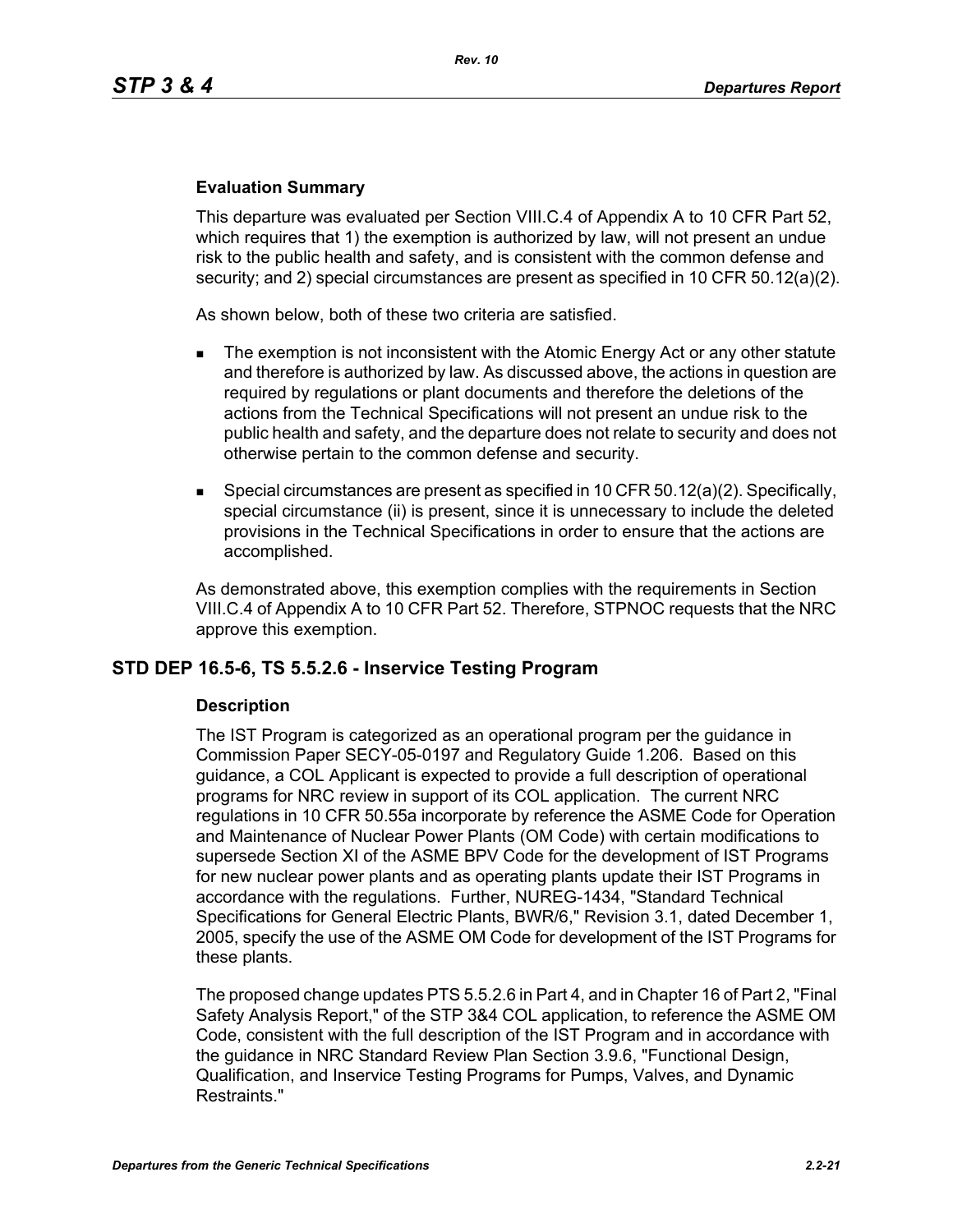#### **Evaluation Summary**

This departure was evaluated per Section VIII.C.4 of Appendix A to 10 CFR Part 52, which requires that 1) the exemption is authorized by law, will not present an undue risk to the public health and safety, and is consistent with the common defense and security; and 2) special circumstances are present as specified in 10 CFR 50.12(a)(2). As shown below, both of these two criteria are satisfied.

(1) The exemption is not inconsistent with the Atomic Energy Act or any other statute and therefore is authorized by law. As discussed above, the departure is a clarification of an acceptable process for compliance with current regulatory requirements and therefore will not present an undue risk to the public health and safety, and the departure does not relate to security and does not otherwise pertain to the common defense and security.

(2) Special circumstances are present as specified in 10 CFR  $50.12(a)(2)$ . Specifically, special circumstance (ii) is present, since change is to bring this section into agreement with 10 CFR 52.

As demonstrated above, this exemption complies with the requirements in Section VIII.C.4 of Appendix A to 10 CFR Part 52. Therefore, STPNOC requests that the NRC approve this exemption.

## **2.2.3 STD DEP Technical Specifications Editorial Revisions and Clarifications**

The following departures change the Technical Specification wording but neither change nor are caused by an underlying design departure and do not change the intent of the generic Technical Specifications.

These departures are included here and not in Sections 2.2.1 or 2.2.2 above as they meet the general rules for administrative departures as defined in section 1.0. Since they affect Technical Specifications, they require prior NRC approval and are included in this section rather than Section 4.0.

These departures were evaluated per Section VIII.C.4 of Appendix A to 10 CFR Part 52, which requires that 1) the exemption is authorized by law, will not present an undue risk to the public health and safety, and is consistent with the common defense and security; and 2) special circumstances are present as specified in 10 CFR 50.12(a)(2). As shown below, each of these criteria are satisfied.

- (1) These exemptions are not inconsistent with the Atomic Energy Act or any other statute and therefore are authorized by law. As discussed above, the departures are administrative and therefore will not present an undue risk to the public health and safety, and the departures do not relate to security and do not otherwise pertain to the common defense and security.
- (2) Special circumstances are present as specified in 10 CFR 50.12(a)(2). Special circumstance (ii) applies to these exemptions in that the application of the generic Technical Specifications without these changes would not serve their underlying purpose.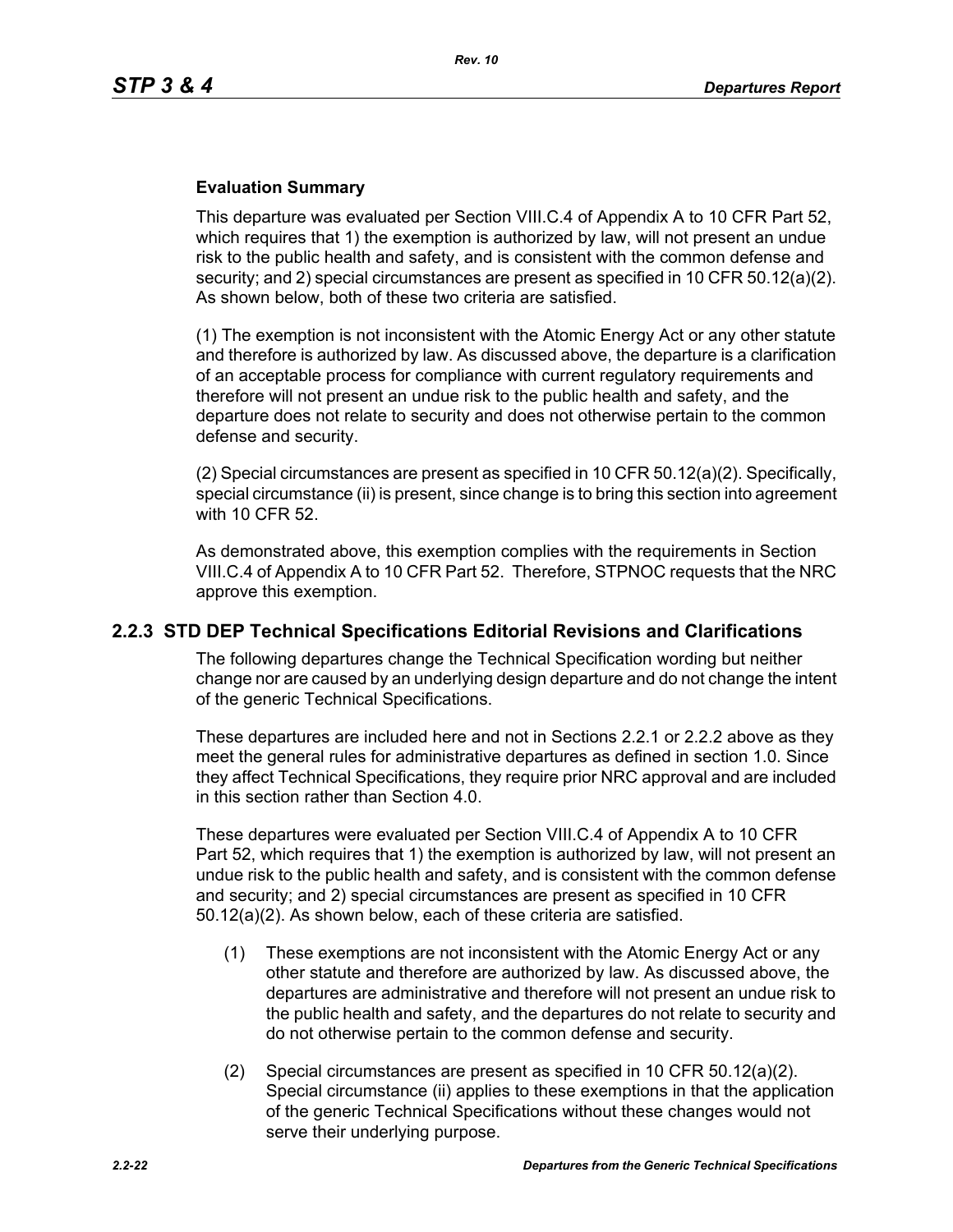As demonstrated above, these exemptions comply with the requirements in Section VIII.C.4 of Appendix A to 10 CFR Part 52. Therefore, STPNOC requests that the NRC approve these exemptions.

## **STD DEP 16.2-2, Safety Limits**

The BWR designs prior to the ABWR had reactor coolant pumps external to the reactor vessel. In the ABWR design the reactor coolant pumps are an internal design. The Technical Specification as written is based on external reactor coolant pumps. The limits for suction and discharge piping are being eliminated for the ABWR Specification to reflect the current design, since the pumps are internal, there are no external pump piping. As cited in DCD Section 5.4.1, all ten recirculation pumps are located inside the reactor coolant pressure boundary. Therefore, the safety limits on pressure for the suction and discharge piping are deleted.

During the design detailing stage of the ABWR development and DCD review, this change was noted and the Technical Specifications updated to reflect the current design. This change to the reference ABWR DCD Technical Specifications is intended to maintain consistency between the design description and the Technical Specifications.

## **STD DEP 16.3-1, 3.0, Limiting Condition for Operation (LCO) Applicability**

LCO 3.0.6 references the Specification 5.8 for the Safety Function Determination Program. The actual Specification number for the Safety Function Determination Program is Specification 5.6. Therefore, the Specification number has been corrected in both the Specification and Bases.

## **STD DEP 16.3-2, LCO 3.0 and Surveillance Requirements (SRs)**

The Bases for SR 3.0.1 state that the high pressure core flooder (HPCF) System requires a functional test to be performed at a specified reactor pressure. The HPCF System does not require reactor steam to operate because it utilizes electrical power. The statement is incorrect. The Reactor Core Isolation Cooling System is the appropriate system that should have been referenced. Therefore, high pressure core flooder has been replaced by the Reactor Core Isolation Cooling System.

The Bases for SR 3.0.1 also refers to control rod maintenance during refueling as an example for mode applicability of surveillance requirements. Two errors are corrected in this paragraph. First, the Bases for SR 3.0.1 refers to SR 3.1.3.4 for scram time testing. The appropriate SR is SR 3.1.4.3. SR 3.1.4.3 is the Surveillance performed at lower reactor pressures and is appropriate for this Bases discussion. Second, this Bases section also indicates that the control rod drive scram time testing should be performed at reactor steam dome pressures greater than 5.51 MPaG. However per Technical Specification 3.1.4 SR 3.1.4.1, SR 3.1.4.2, and SR 3.1.4.4 this testing should be performed at reactor steam dome pressures greater than or equal to 6.55 MPaG. The pressure listed in the description for the Bases for SR 3.0.1 is revised accordingly.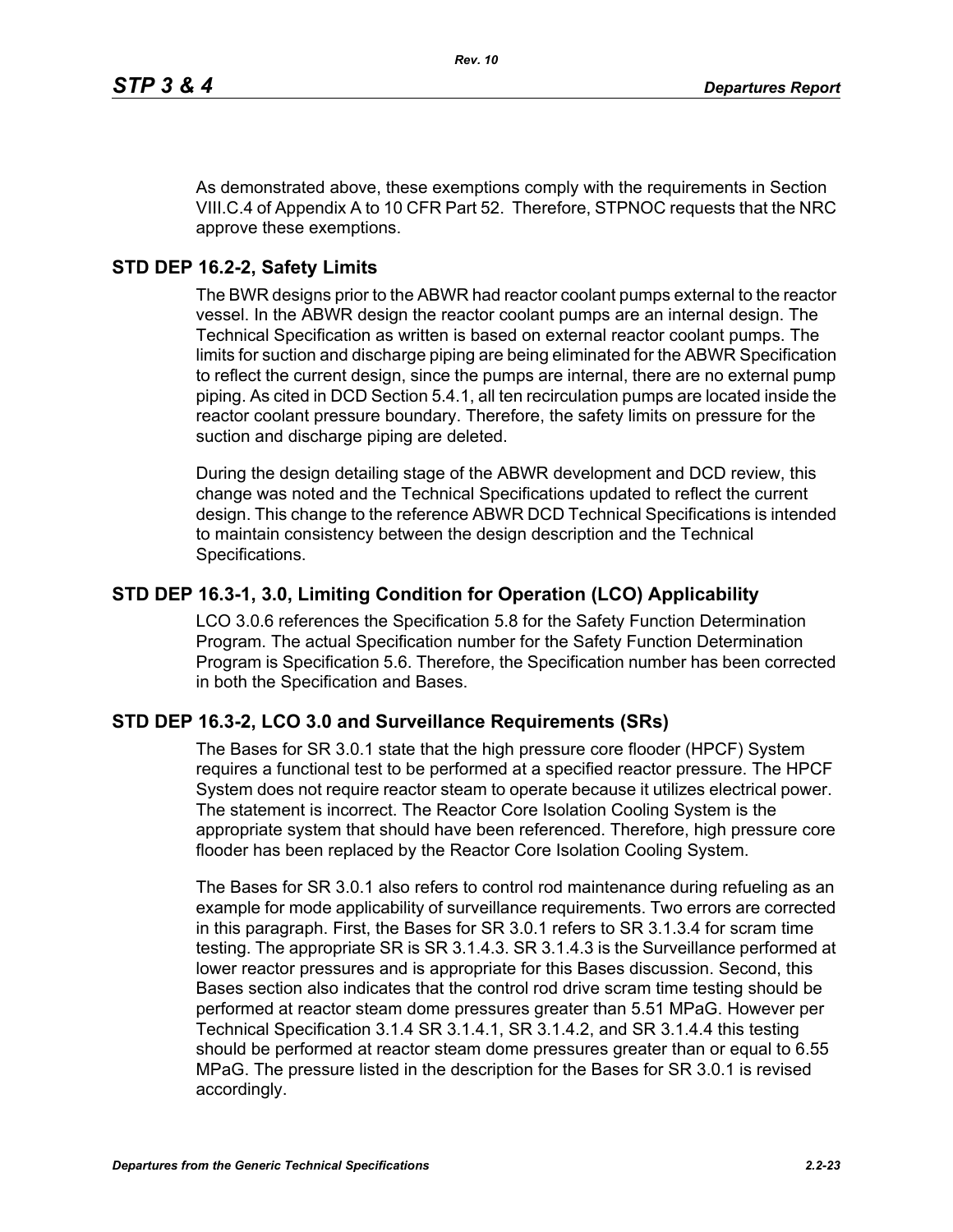# **STD DEP 16.3-3, Not Used**

## **STD DEP 16.3-4, LCO 3.1.1, Shutdown Margin (SDM)**

The Bases of SR 3.1.1.1 states, "Local critical tests require the withdrawal of out of sequence control rods. This testing would therefore require bypassing of the Rod Worth Minimizer to allow the out of sequence withdrawal, and therefore additional requirements must be met (see LCO 3.10.7, "Control Rod Testing-Operating")." This statement has been replaced with, "This testing is performed in accordance with LCO 3.10.7, "Control Rod Testing-Operating" or LCO 3.10.8, "SDM Test-Refueling" where additional requirements are required to be met." This change is made to be consistent with the Specifications in the Special Operations LCO section of the Technical Specifications.

LCO 3.10.7 states, "The requirements of LCO 3.1.6, "Rod Pattern Control," may be suspended and control rods bypassed in the Rod Action and Position Information (RAPI) Subsystem as allowed by SR 3.3.5.1.7, to allow performance of SDM demonstrations, control rod scram time testing, control rod friction testing, and the Startup Test Program, provided conformance to the approved control rod sequence for the specified test is verified by a second licensed operator or other qualified member of the technical staff." This has been replaced with the requirements of LCO 3.1.6 - "Rod Pattern Control" - may be suspended to allow performance of SDM demonstrations, control rod scram time testing, control rod friction testing, and the Startup Test Program, provided LCO 3.3.5.1 - "Control Rod Block Instrumentation" for Function 1.b of Table 3.3.5.1-1 is met with the approved control rod sequence or conformance to the approved control rod sequence for the specified test is verified by a second licensed operator or other qualified member of the technical staff." Consistent changes have also been made to the Bases and surveillances have been modified to ensure the LCO is met depending on the option taken. These changes are made to be consistent with the allowances in LCO 3.10.8 that either requires the LCO 3.3.5.1, "Control Rod Block Instrumentation," MODE 2 requirements for Function 1.b of Table 3.3.5.1-1 or conformance to the approved control rod sequence for the SDM test is verified by a second licensed operator or other qualified member of the technical staff.

# **STD DEP 16.3-5, LCO 3.4.1, Reactor Internal Pumps (RIPs)-Operating**

The LCO 3.4.1 requires the reactor internal pumps to be "operating." SR 3.4.1.1 requires the reactor internal pumps to be OPERABLE. SR 3.4.1.1 has been revised to be consistent with the LCO. Therefore, the SR is modified to require the pumps to be operating. The same change has been made to the Bases of SR 3.4.1.1.

# **STD DEP 16.3-6, LCO 3.4.1, Reactor Internal Pumps (RIPs)-Operating**

The Bases Background section of LCO 3.4.1 states that, "The reason for having variable recirculation flow is to compensate for reactivity effects of boiling over a wide range of power generation (i.e. 55 to 100% RTP)." The lower end of the range has been changed from "55" to "70" to be consistent with the design (i.e., DCD Section 5.4.1.2 Power Generation Design Bases).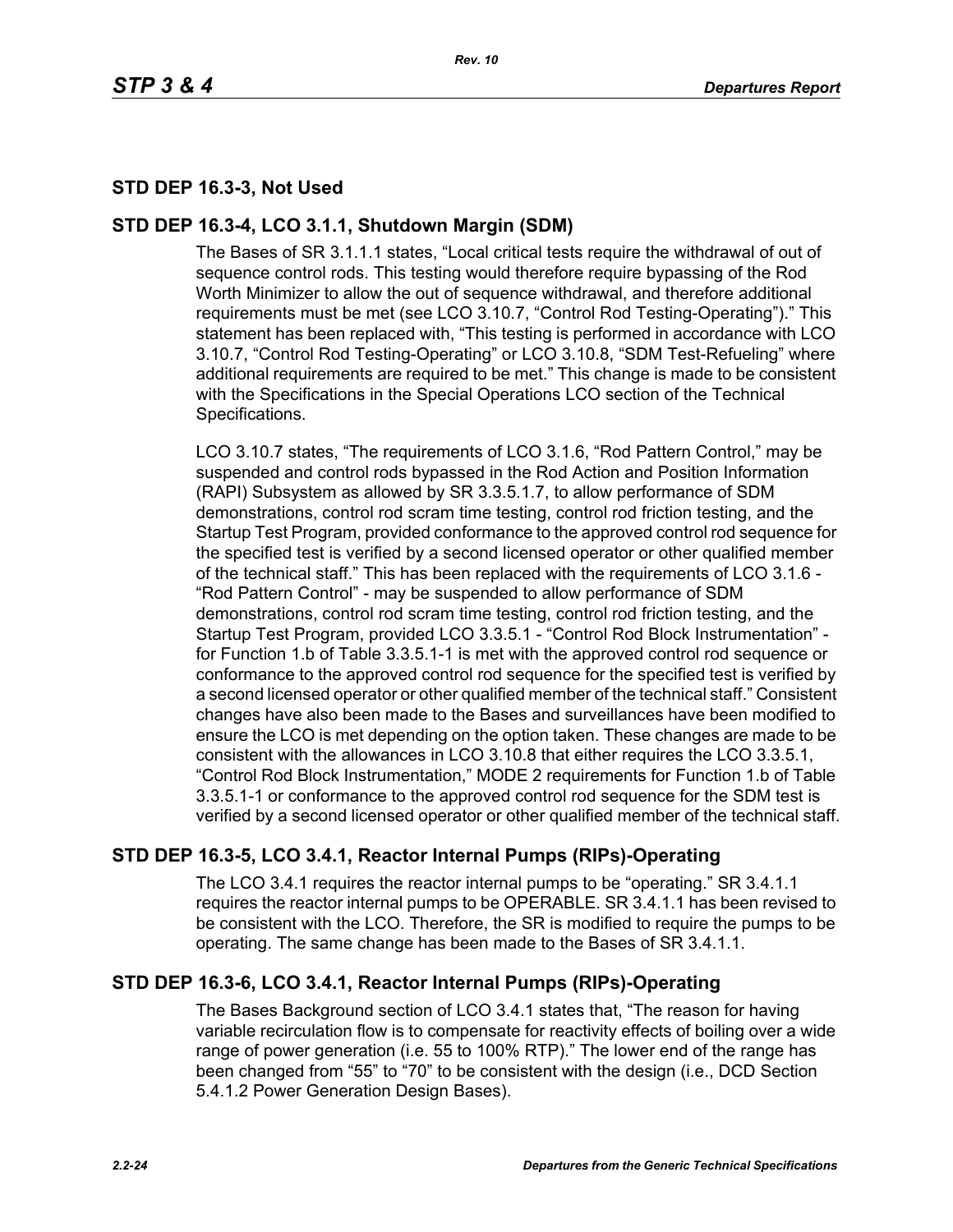# **STD DEP 16.3-7, LCO 3.4.2, Safety/Relief Valves (S/RVs)**

The Bases states "The transient evaluations in Reference 3 are based on these setpoints, but also include the additional uncertainties of +/- 1% of the nominal setpoint to account for potential setpoint drift to provide an added larger degree of conservatism." Reference 3 is DCD Chapter 15. The transients in Chapter 15 do not take credit for the "safety" function of the safety relief valves, but credit the "relief" function. Therefore, the phrase has been modified to indicate that the "overpressurization evaluation" is the appropriate event as documented in Reference 2 (DCD Tier 2, Section 5.2.2).

# **STD DEP 16.3-8, LCO 3.4.9 RCS Pressure and Temperature (P/T) Limits**

The LCO 3.4.9 Bases Applicable Safety Analyses section states that, "Reference 7 establishes the methodology for determining the P/T limits." Reference 7 is NEDO 21778-A, which is not the correct reference. The correct reference is SIR-05-044-A, "Pressure-Temperature Limits Report Methodology for Boiling Water Reactors," dated April 2007, and approved for referencing in license applications by the NRC in letter dated February 6, 2007 from Ho K Nieh Deputy Director, Division of Policy and Rulemaking, Office of Nuclear Reactor Regulation to Mr. Randy C. Bunt, Chair, BWR Owner's Group. This reference replaces the NEDO document as Reference 7.

## **STD DEP 16.3-9, LCO 3.4.7 Alternate Decay Heat Removal**

The Fuel Pool Cooling and Cleanup System can be used as an alternate source of decay heat removal in MODE 5. It cannot be used for decay heat removal in MODE 3 or MODE 4. The Bases Required Actions for LCO 3.4.7 and LCO 3.4.8 states that the Spent Fuel Pool Cooling System may be used as an alternate decay heat removal system during MODE 3 and MODE 4, respectively. The Bases of LCO 3.9.7 and LCO 3.9.8 do not include the Spent Fuel Pool Cooling System as a method for alternate decay heat removal system during MODE 5 operations. The Fuel Pool Cooling and Cleanup System has been deleted as an alternate source of decay heat removal from Technical Specifications 3.4.7 and 3.4.8. Likewise, the Fuel Pool Cooling and Cleanup System has been added to the Bases for Action A1 in Sections 3.9.7 and 3.9.8. The name "Spent Fuel Pool Cooling System" is changed to "Fuel Pool Cooling and Cleanup (FPC) System" to be consistent with DCD Tier 1, Section 2.6.2 and the plant specific P&IDs.

# **STD DEP 16.3-10, LCO 3.5.1, ECCS-Operating**

The Bases Background provides a range of pressures in which the High Pressure Core Flooder (HPCF) System and the Reactor Core Isolation Cooling System are designed to operate. The appropriate ranges for HPCF and RCIC have been included in the Bases.

The Bases Background states that HPCF System includes a full flow test line that routes water from and to the CST. CST has been replaced with suppression pool to be consistent with the actual design.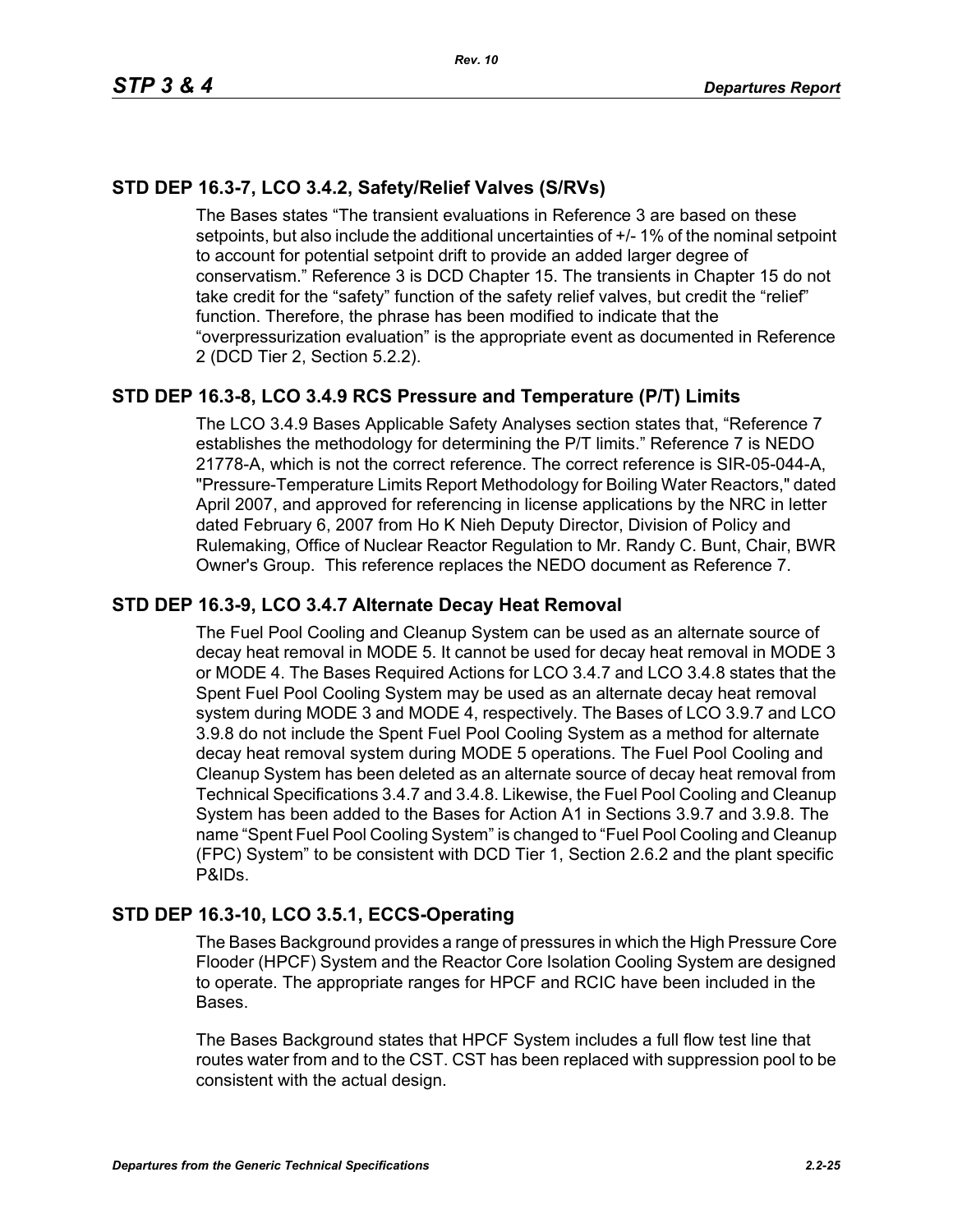The Bases Background provides a description of the pneumatic supply to the Automatic Depressurization System valves. The Bases description has been modified for clarity.

The LCO Bases provide a summary of Specifications that support the Function of the Emergency Core Cooling Systems during the operating MODES. Specification LCO 3.7.2, RCW/RSW and UHS-Shutdown, and LCO 3.7.3, RCW/RSW and UHS-Refueling are also referenced in the Bases discussion. These Specification do not apply during the same MODES as Specification 3.5.1, therefore the Specifications have been deleted from the Bases discussion.

## **STD DEP 16.3-11, 3.4.3 RCS Operational LEAKAGE**

The Bases states, "Crack behavior from experimental programs (Refs. 4 and 5) shows leak rates of tens of thousands liters per second will precede crack instability. The text change from "tens of thousands liters per second" to "hundreds of liters per minute" is consistent with industry guidance and NRC communications."

Reference 5 is NUREG-76/067, October 1975. This reference has been changed to NUREG 75/067 since it is the appropriate reference number.

#### **STD DEP 16.3-12, Not Used**

#### **STD DEP 16.3-13, LCO 3.9.8, Residual Heat Removal (RHR) - "Low Water Level" Applicability**

The Applicability of Specification 3.9.8 is MODE 5 with irradiated fuel in the reactor pressure vessel (RPV) and with the water level < 7.0 m above the top of the RPV flange. The LCO Bases states, "In MODE 5 with the water level < 7.0 m above the reactor pressure vessel (RPV) flange two RHR shutdown cooling subsystems must be OPERABLE." The Bases description has been modified to be consistent with the Specification.

In addition the Bases for the Required Actions state, "If at least one RHR subsystem is not restored to OPERABLE status immediately, additional actions are required to minimize any potential fission product release to the environment." The sentence has been changed to "With the required shutdown cooling subsystem(s) inoperable and the required alternate method(s) of decay heat removal not available in accordance with Required Action A.1, additional actions are required to minimize any potential fission product release to the environment." This change is made to be consistent with the requirements in the Specification.

## **STD DEP 16.3-14, LCO 3.9.2, Refuel Position Rod-Out Interlock**

The Applicability Bases refers to LCO 3.1.2, Reactivity Anomalies, when referring to control rods. The appropriate LCO is 3.1.3, Control Rod OPERABILITY.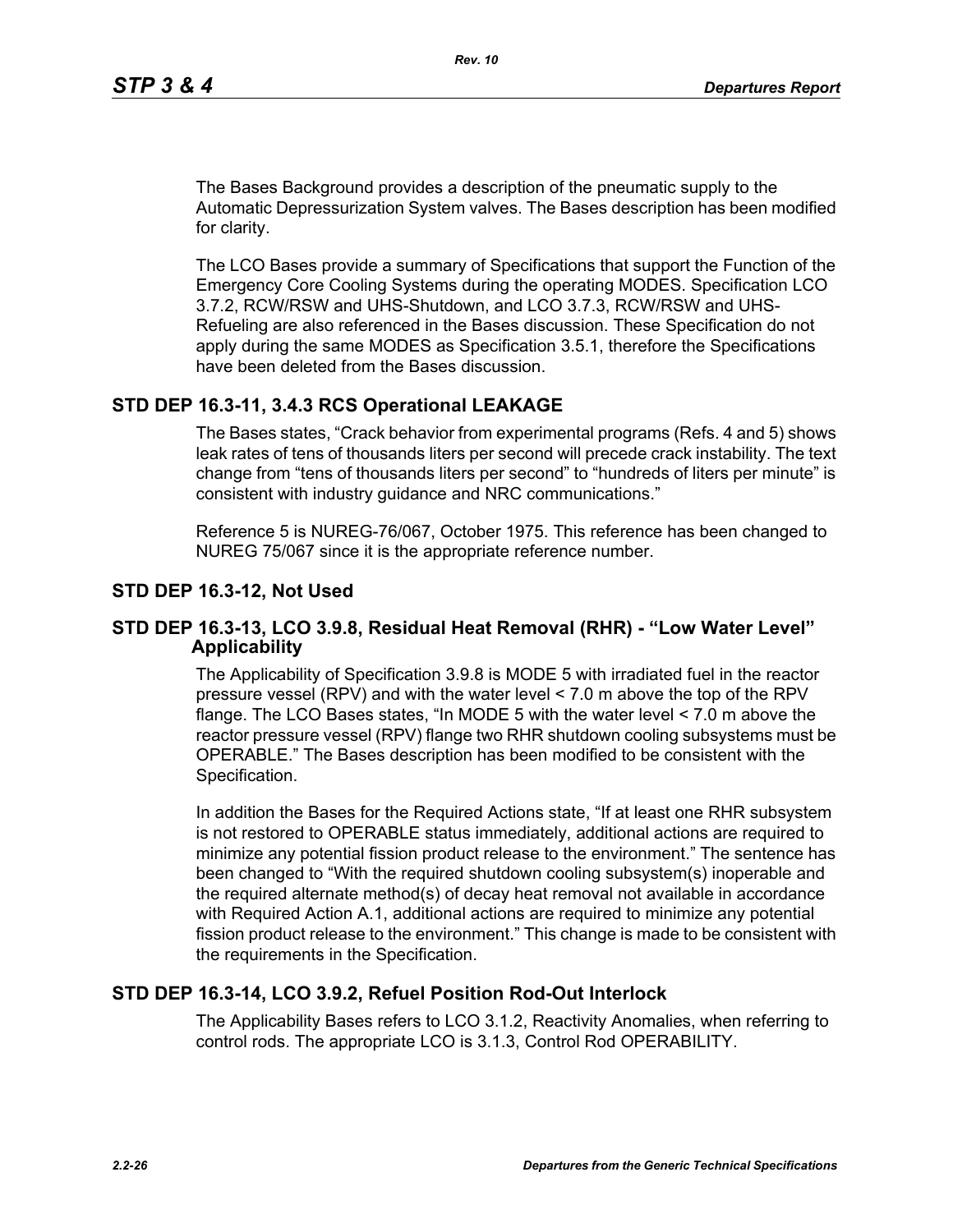# **STD DEP 16.3-15, LCO 3.9.5, Control Rod OPERABILITY - Refueling**

The accumulator pressure in SR 3.9.5 has been changed from 10.49 to 12.75 MPAG to be consistent with the Bases. A lower pressure in the accumulators has not been determined for the ABWR design. This pressure is consistent with the pressure in LCO 3.1.5, Control Rod Scram Accumulators in MODE 1 and 2.

#### **STD DEP 16.3-16, LCO 3.7.1, Reactor Building Cooling Water (RCW) System, Reactor Service Water (RSW) System, and Ultimate Heat Sink (UHS)- Operating, LCO 3.7.2, RCW/RSW System and UHS - Shutdown and LCO 3.7.3, RCW/RSW System and UHS - Refueling**

LCO 3.7.1 includes a Required Action C.2 that requires restoration of two inoperable RCW/RSW or UHS divisions to OPERABLE status within 14 days. LCO 3.7.2 includes a Required Action B.2 that requires restoration of two inoperable RCW/RSW or UHS divisions to OPERABLE status within 14 days. These Required Actions have been deleted since redundant requirements are already included in Condition A of each Specification. The change is consistent with the Completion Time Rules of Section 1.3.

Likewise these actions, which are described in Technical Specification Bases sections B3.7.1 and B3.7.2, have been deleted.

The STP 3&4 UHS design incorporates cooling towers with fans and a UHS basin instead of a UHS spray pond. LCOs 3.7.1, 3.7.2, and 3.7.3 are revised to include SRs 3.7.1.4, 3.7.2.4, and 3.7.3.4, respectively, for monthly surveillance testing of the cooling tower cell fans.

The UHS and RSW system have been redesigned to include the use of centrifugal type pumps located below the bottom of the UHS basin rather than vertical wet-pit type pumps located in pump wells. Thus, the UHS basin water level must be measured in order to verify adequate water level for NPSH and vortex prevention considerations. Therefore, SRs 3.7.1.2, 3.7.2.2 and 3.7.3.2 are revised to verify water level in the UHS basin rather than in the RSW pump wells.

## **STD DEP 16.3-17, LCO 3.10.12, Multiple Control Rod Drive Subassembly Removal - Refueling**

LCO 3.10.12 states, "The requirements of LCO 3.9.3, "Control Rod Position"; LCO 3.9.4, "Control Rod Position Indication"; and LCO 3.9.5, "Control Rod OPERABILITY - Refueling," may be suspended, and the "full in" position indicators may be bypassed for any number of control rods in MODE 5, to allow removal of control rod drive subassemblies with the control rods maintained fully inserted by their anti-rotation devices."

SR 3.10.12.1 requires verification that the anti-rotation devices associated with each CRD subassembly removed are in the correct position to maintain the control rod fully inserted.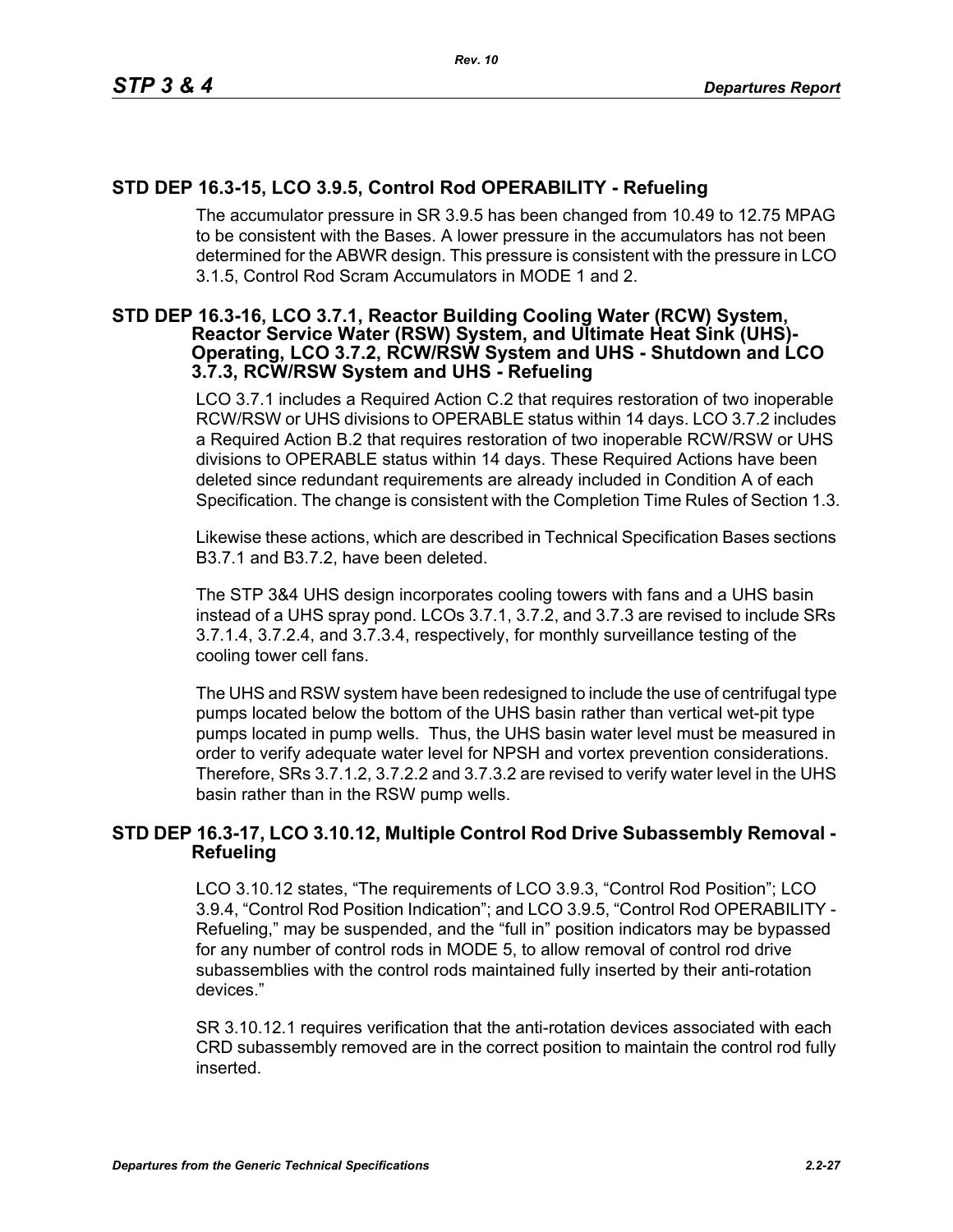The word "applicable" has been added to the LCO and Surveillance just before the "anti-rotation devices" to indicate that not both of the anti-rotation devices are required to maintain the rod in the correct position to maintain the control rod fully inserted.

The Bases Background has been updated to describe when each device applies. Further information is provided in DCD Section 4.6.2.3.4, CRD Maintenance. In addition, Bases discussions for the Applicable Safety Analyses, and Applicability have been modified.

## **STD DEP 16.3-18, LCO 3.10.8 SHUTDOWN MARGIN (SDM) Test - Refueling**

Required Action B.2, to place the reactor mode switch in the shutdown or refuel position has been added to LCO 3.10.8 to ensure that the reactor is in a condition for which LCO 3.10.8 no longer applies and for which the ACTIONS in LCO 3.9.5 will be required to be taken in the event a control rod becomes uncoupled while in this Special Operations LCO.

The LCO 3.10.8 Bases for ACTIONS "A.1" and "B.1 and B.2" have been modified to more accurately reflect the LCO 3.10.8 ACTIONS. In particular, the phrase "for reasons other than Condition B" has been added to the Bases for ACTION A.1 to accurately reflect LCO 3.10.8 ACTION "A," and the Bases for ACTION B.1 have been revised to more specifically describe the Condition as "one control rod not coupled to its associated CRD." Additionally, the Bases for Action B.1 have been revised to clarify that upon completion of Action B, the LCO 3.9.5 requirements for an inoperable control rod apply.

## **STD DEP 16.3-19, LCO 3.10.4, Control Rod Withdrawal - Cold Shutdown**

LCO 3.10.4 states "The reactor mode switch position specified in Table 1.1 1 for MODE 4 may be changed to include the refuel position, and operation considered not to be in MODE 2, to allow withdrawal of a single control rod or control rod pair, and subsequent removal of the associated control rod drives (CRD) if desired, provided the following requirements are met."

LCO 3.10.4 part 2 states, "All other control rods in a five by five array centered on the control rod being withdrawn are disarmed."

LCO 3.10.4 part 2 has been revised to indicate that the control rods that must be disarmed must include all control rods, other than the control rod or rod pair being withdrawn, in a five by five array centered on each control rod being withdrawn. This change is consistent with LCO 3.10.4 and SR 3.10.4.2.

## **STD DEP 16.3-20, LCO 3.10.4, Control Rod Withdrawal - Cold Shutdown**

LCO Bases provides a list of other Special Operations LCO applicable in MODE 4 with the reactor mode switch in the refuel position. In this list, "LCO 3.10.3, Control Rod Withdrawal-Hot Shutdown," is listed. This Specification is applicable in MODE 3 with the reactor mode switch in the refuel position. Reference to the Specification is deleted since it does not apply.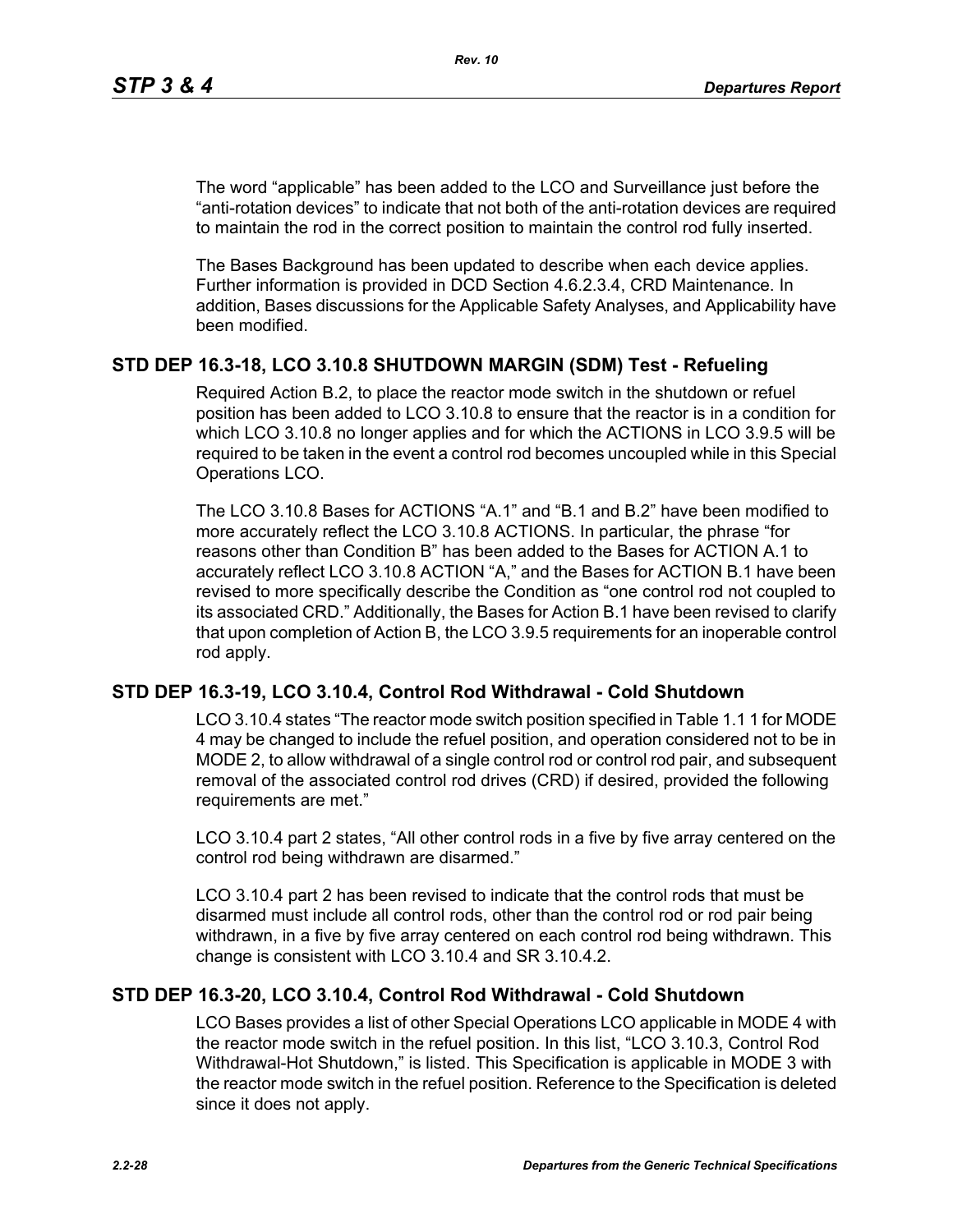# **STD DEP 16.3-21, LCO 3.10.5, Control Rod Drive (CRD) Removal - Refueling**

Technical Specification LCO 3.3.1.1, Functions 2.a, APRM Neutron Flux-High, Setdown and Function 2.d, APRM-Inop is applicable in MODES 2 and MODES 1 and 2, respectively. LCO 3.10.5 is applicable in MODE 5 with LCO 3.9.5 not met. LCO 3.10.5 allows the requirements of and Function 2.a and Function 2.d to not be met when in utilizing this Special Operations LCO. Since LCO 3.10.5 is used when in MODE 5 with LCO 3.9.5 not met, there is no specific need to except the requirements of Function 2.a and 2.b. Therefore they have been deleted from the LCO statement.

# **STD DEP 16.3-22, Not Used**

# **STD DEP 16.3-23, LCO 3.10.5, Control Rod Drive (CRD) Removal - Refueling**

The LCO and APPLICABILITY sections of the Bases refer to LCO 3.3.8.2 instead of to the correct LCO 3.3.8.1. The LCO section also contains incorrect references to the Specification titles for LCOs 3.3.1.1, 3.3.1.2 and 3.3.8.1. These specification number and title corrections have been made.

# **STD DEP 16.3-24, LCO 3.10.3, Control Rod Withdrawal - Hot Shutdown Bases**

LCO Bases provides a list of other Special Operations LCO applicable in MODE 3 with the reactor mode switch in the refuel position. In this list, "LCO 3.10.4, Control Rod Withdrawal-Cold Shutdown," is listed. This Specification is applicable in MODE 4 with the reactor mode switch in the refuel position. Reference to the Specification is deleted since it does not apply.

# **STD DEP 16.3-25, LCO 3.9.1, Refueling Equipment Interlocks**

LCO 3.9.1 requires the refueling equipment interlocks to be OPERABLE during invessel fuel movement with equipment associated with the interlocks. The refueling equipment interlocks (All-rods-in, Refuel machine position, and refuel machine main hoist, fuel loaded) are only applicable when the reactor mode switch is in the refuel position.

The LCO Background states, "With the reactor mode switch in the shutdown or refueling position, the indicated conditions are combined in logic circuits to determine if all restrictions on refueling equipment operations and control rod insertion are satisfied."

This Background implies the instrumentation is applicable when the reactor mode switch is also in the Shutdown position. The changes provided in the LCO and Applicability both in the Specifications and Bases provides additional clarity on when the requirements are required to be met. This change is acceptable because the reactor mode switch Shutdown position requirements in LCO 3.3.5.1 ensures a control rod block is ensured.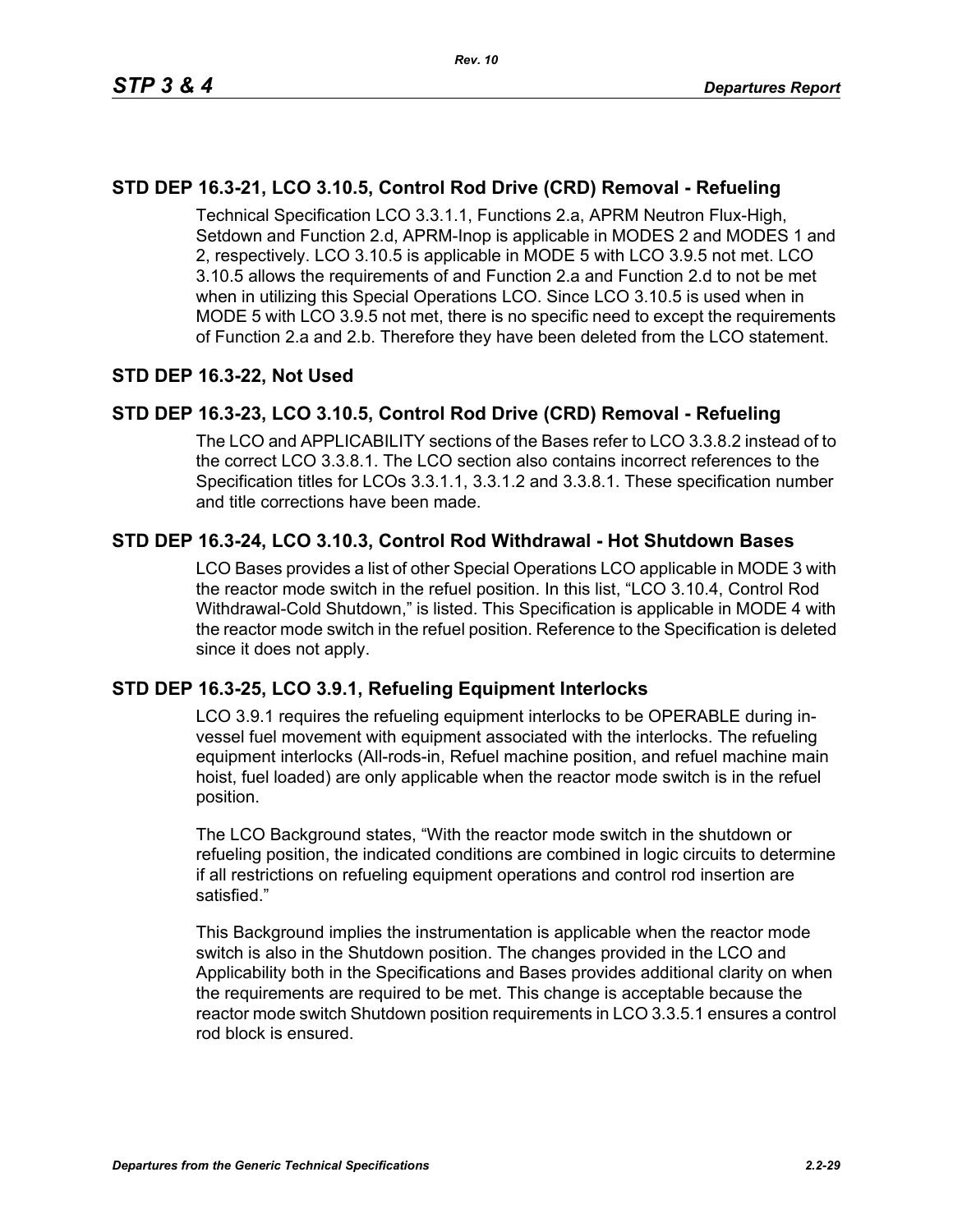# **STD DEP 16.3-26, LCO 3.10.2, Reactor Mode Switch Interlock Testing**

The Bases Background for LCO 3.10.2 discusses the reactor mode switch positions and the related scram interlock functions. The discussion includes reference to a reactor high water level scram. The ABWR design does not include a "reactor high water level scram." Therefore, Bases Section B 3.10.2 has been modified to remove reference to the scram for consistency with the DCD. Additionally, for each mode switch position, supplemental information regarding the neutron monitoring system scram and turbine control valve fast closure and turbine stop valve closure scram is added to clarify and enhance the Bases background discussion consistent with DCD Tier 2, Subsection 7.2.1.1.6.2.

# **STD DEP 16.3-27, LCO 3.10.2, Reactor Mode Switch Interlock Testing**

Bases B 3.10.2 of Technical Specification (TS) LCO 3.10.2, Reactor Mode Switch Interlock Testing, provides a listing of other Special Operations LCOs applicable in MODES 3, 4, and 5. This listing includes LCO 3.10.7, Control Rod Testing - Operating. However, this Specification is applicable in MODES 1 and 2 with LCO 3.1.6 not met. Reference to the Specification is deleted since it does not apply. However, additional Specifications LCO 3.10.1, LCO 3.10.5, LCO 3.10.6, LCO 3.10.8, LCO 3.10.11, and LCO 3.10.12 have been added as references since they are applicable in MODES 3, 4, and 5.

## **STD DEP 16.3-28, LCO 3.10.1, In-Service Leak and Hydrostatic Testing Operation**

The Applicable Safety Analyses description states, "The consequences of a steam leak under pressure testing conditions, with secondary containment OPERABLE, will be conservatively bounded by the consequences of the postulated main steam line break outside of secondary containment accident analysis described in Reference 2." Reference 2 is DCD Tier 2, Section 15.1. The postulated main steam line break outside of secondary containment analysis is not discussed in Section 15.1. It is discussed in DCD Tier 2, Section 15.6.4. Therefore, the appropriate reference has been incorporated.

## **STD DEP 16.3-29, LCO 3.6.4.1, Secondary Containment**

The drawdown time in SR 3.6.4.1.4 is < 120 seconds. This time has been extended for "120 seconds" to "20 minutes" to be consistent with Tier 1 Table 2.14.4 Item 4.a and the analysis in DCD Section 15.6.5.5.1, Fission Product Releases.

## **STD DEP 16.3-30, LCO 3.6.4.1, Secondary Containment**

The Applicability description in the Bases states, "In MODES 4 and 5, the probability and consequences of the LOCA are reduced due to the pressure and temperature limitations in these MODES. Therefore, maintaining secondary containment OPERABLE is not required in MODE 4 or 5 to ensure a control volume, except for other situations for which significant releases of radioactive material can be postulated, such as during operations with a potential for draining the reactor vessel (OPDRVs), during CORE ALTERATIONS, or during movement of irradiated fuel assemblies in the primary or secondary containment."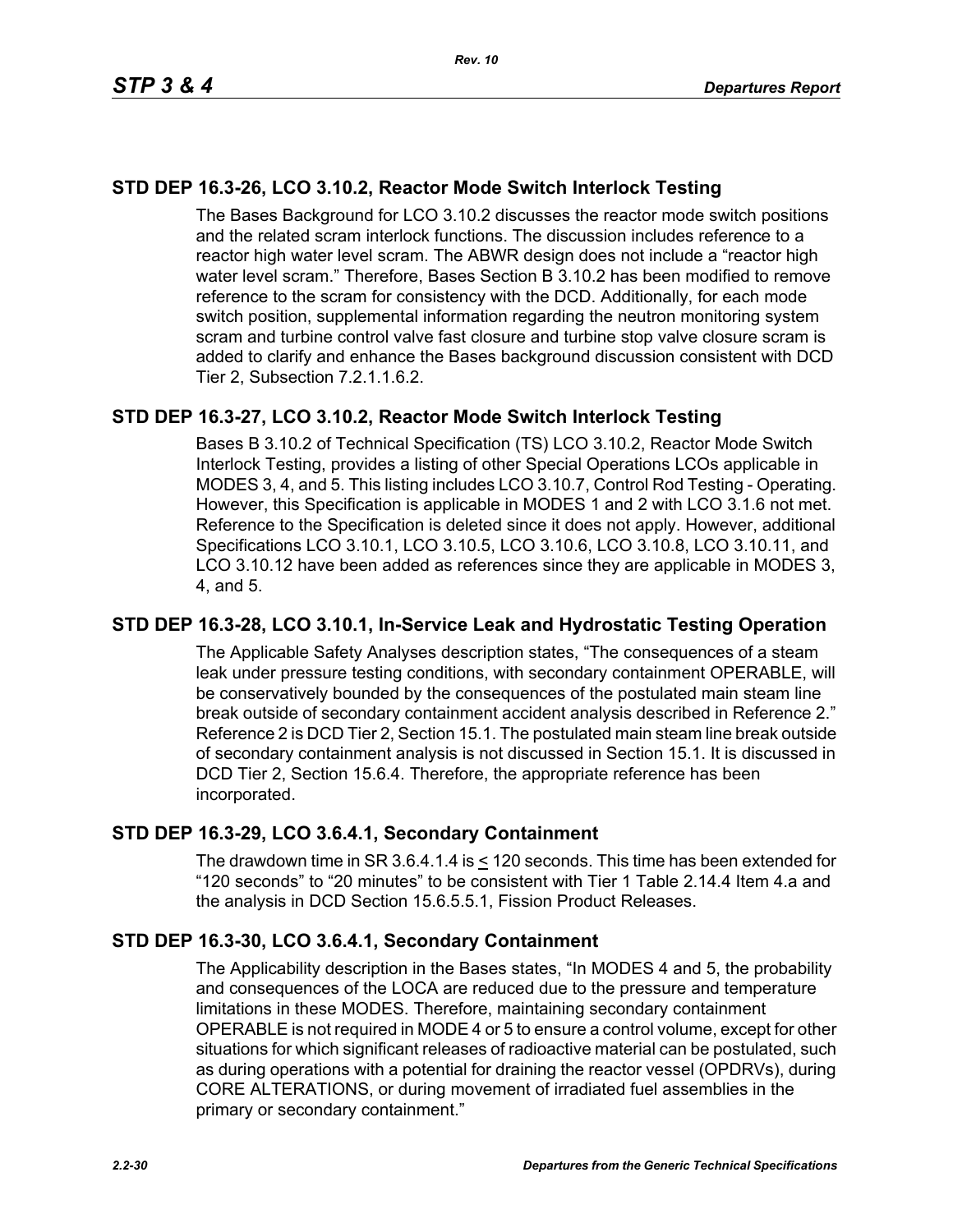The words "primary or" have been deleted from the end of the last sentence since the applicability is only when moving fuel assemblies in the secondary containment.

# **STD DEP 16.3-31, LCO 3.6.4.3, Standby Gas Treatment (SGT) System**

The Bases Background section description states, "The moisture separator is provided to remove entrained water in the air, while the electric heater reduces the relative humidity of the influent air stream to the adsorber section of the filter train to less than 70% whenever SGT System is in operation (Ref. 2)." Reference 2 is DCD Tier 2, Section 6.2.3. Details of the design of the SGT System are described in detail in DCD Tier 2 Section 6.5.1. Therefore, the appropriate reference has been incorporated.

# **STD DEP 16.3-32, LCO 3.6.2.1, Suppression Pool Average Temperature**

Condition D requires entry when suppression pool average temperature is > 43.3°C but < 48.9°C. Required Action D.1 requires the determination of suppression pool average temperature < 48.9°C. ACTION E requires entry when suppression pool average temperature > 48.9°C. Required Action E.1 requires the unit to be depressurize the reactor within 12 hours.

ACTION D has been revised to require the "determination" of suppression pool average temperature instead of a verification that the temperature is  $\leq 48.9^{\circ}$ C and in the same condition the plant is required to be in MODE 4 in 36 hours. In addition, Condition D has been changed to require the temperature to be monitored whenever temperature is > 43.3°C instead of the specified range.

ACTION E is revised by deleting the requirement to be in MODE 4 since the requirement has been incorporated in ACTION D.

This change is necessary since the plant should not be in an operating MODE with temperature > 43.3°C. This is consistent with LCO 3.6.2.1.c which states that the suppression pool temperature should be  $\leq 43.3^{\circ}$ C when THERMAL POWER is  $\leq 1\%$ RTP.

The range in ACTION D has been changed since it is prudent to monitor suppression pool temperature whenever temperature is above 43.3°C not just when within the temperature range.

The Bases ACTIONS have been changed accordingly.

# **STD DEP 16.3-33, LCO 3.6.2.1, Suppression Pool Average Temperature**

The Bases LCO 3.6.2.1 parts a and b states that suppression pool temperature requirements when THERMAL POWER is < 1%. The LCO states that these limits apply when THERMAL POWER is > 1%RTP. The signs in the Bases have been modified consistent with the requirements in the LCO.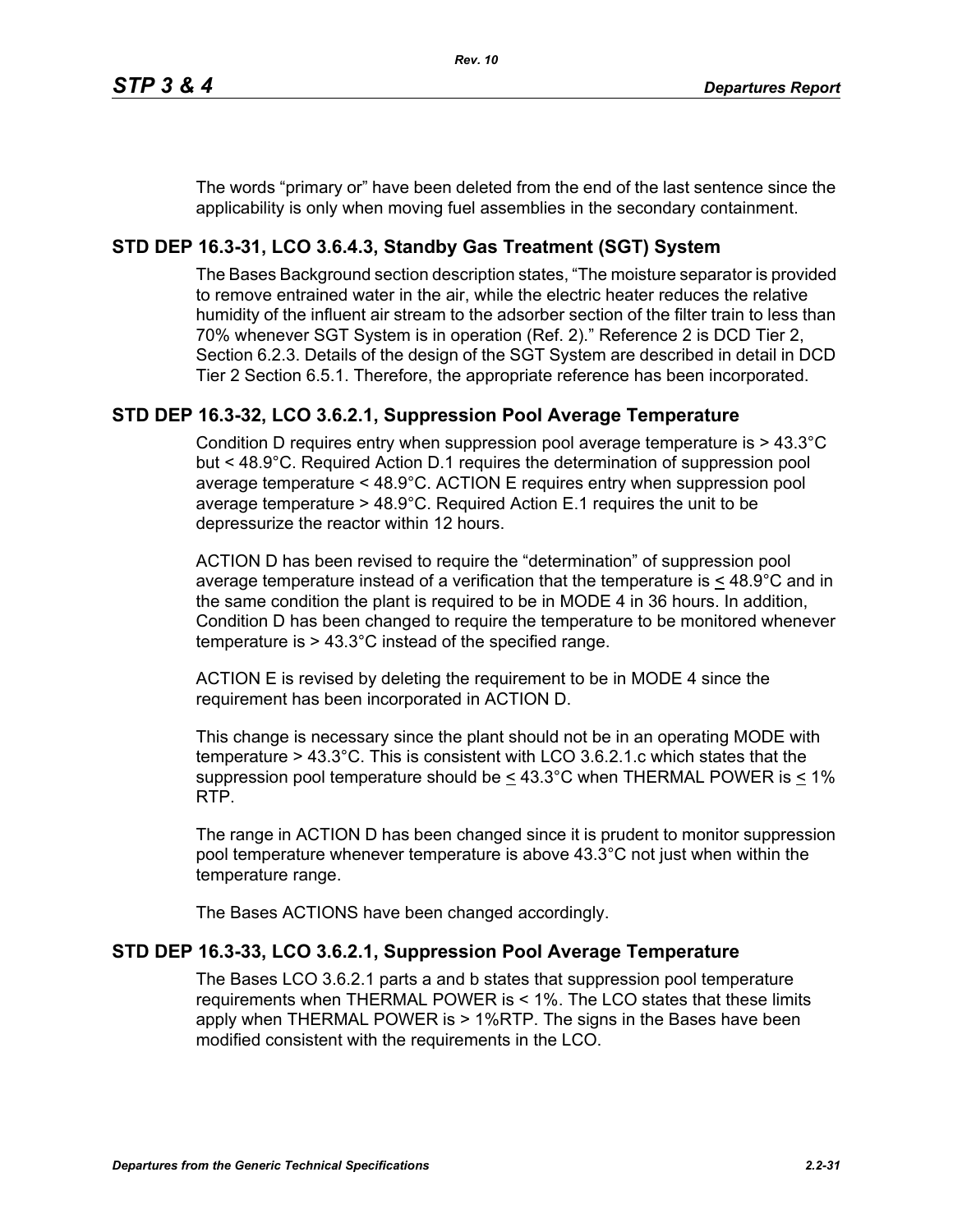# **STD DEP 16.3-34, LCO 3.6.1.6, Wetwell-to-Drywell Vacuum Breakers**

The LCO Bases states "All eight of the vacuum breakers must be OPERABLE for opening. All wetwell-to-drywell vacuum breakers, however, are required to be closed (except during testing or when the vacuum breakers are performing the intended design function)." The SR 3.6.1.6.1 Bases states, "Each vacuum breaker is verified closed (except when being tested in accordance with SR 3.6.1.6.2 or when performing its intended function) to ensure that this potential large bypass leakage path is not present."

The allowance in the Bases that the wetwell-to-drywell vacuum breakers may be opened during testing has been deleted since it is not stated in the LCO or SRs. LCO 3.6.1.6 is applicable for MODES 1, 2 and 3. The surveillance requirement for vacuum breaker functional testing SR 3.6.1.6.2 has a frequency of 18 months which is based on the need to perform the surveillance during an outage. The vacuum breakers can only be manually operated and are only accessible during an outage, and therefore these statements in the Bases in the LCO and SR 3.6.1.6.1 discussions are not applicable.

## **STD DEP 16.3-35, LCO 3.9.6, Reactor Pressure Vessel (RPV) Water Level**

Technical Specification (TS) Bases B 3.9.6, Reactor Pressure Vessel (RPV) Water Level (Refueling Operations) references NUREG - 0831, Supplement 6, Section 16.4.2. as a requirement for the minimum water level of 7.0 meters above the top of the RPV flange to ensure a decontamination factor (DF) of 100 used in the accident analysis for iodine activity in FSAR Section 15.7.4. However, as stated in the DCD/Tier 2, Section 15.7.4, Regulatory Guide 1.25 (March 23, 1972) is the appropriate reference for key analyses assumptions including the DF of 100 (99% Iodine filter). Accordingly, NUREG - 0831 is removed as a reference and the references renumbered.

The DCD states that 25% of 10 CFR 100 limits are met consistent with NUREG - 0800, Section 15.7.4. The acceptance criteria contained in the NUREG is, "25 percent or less of the 10 CFR Part 100 exposure guideline values." Therefore, TS Bases B 3.9.6 background value is changed from "less than" 25% to "less than or equal to" 25% of 10 CFR 100 limits.

In the Applicable Safety Analyses section of B 3.9.6 "dropped" fuel is changed to "damaged" fuel to more accurately describe the accident results and terminology of the analyses in DCD Section 15.7.4.

Finally, reference to LCO 3.7.6 (Fuel Pool Water Level) is made in the Applicability section of the Bases. This LCO numbering has been corrected to 3.7.8.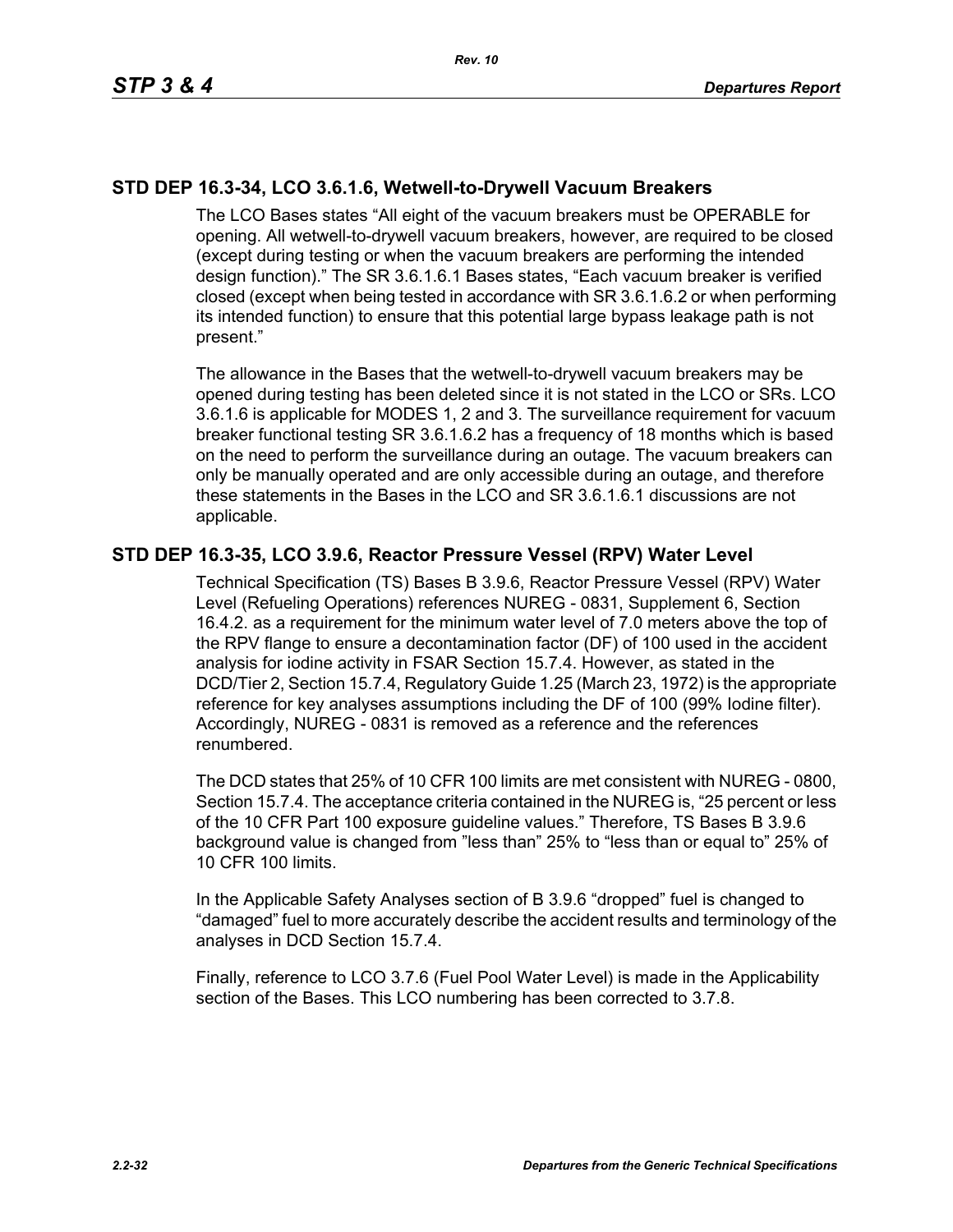# **STD DEP 16.3-36, LCO 3.6.2.3, Residual Heat Removal (RHR) Suppression Pool Cooling**

The Bases Background discussion states, "S/RV leakage, and high pressure core injection and Reactor Core Isolation Cooling System testing increase suppression pool temperature more slowly." The ABWR design does not include a "high pressure core injection system" therefore it has been deleted from the Background discussion.

## **STD DEP 16.3-37, LCO 3.6.2.3, Residual Heat Removal (RHR) Suppression Pool Cooling**

The Bases Reference 2 is the "ASME Boiler and Pressure Vessel Code, Section XI." This Reference is not used in the discussion and it has been deleted.

## **STD DEP 16.3-38, Not Used**

#### **STD DEP 16.3-39, Not Used**

## **STD DEP 16.3-40, LCO 3.8. 2, AC Sources-Shutdown**

The Bases LCO specifies the requirements for the requirements for OPERABILITY of the diesel generator. It states, "The Each DG must also be capable of accepting required loads within the assumed loading sequence intervals, and must continue to operate until offsite power can be restored to the ESF buses. These capabilities are required to be met from a variety of initial conditions such as: DG in standby with the engine hot, DG in standby parallel test mode." The last sentence has been changed to "These capabilities are required to be met from a variety of initial conditions such as: DG in standby with the engine hot, with the engine at ambient conditions, or DG operating in standby parallel test mode." The change is made to be consistent with the Bases of LCO 3.8.1 and 3.8.11.

## **STD DEP 16.3-41, LCO 3.8.2, AC Sources-Shutdown**

The Required Action for Condition A includes a Note that states, "Enter applicable Condition and Required Actions of LCO 3.8.10, with one required division deenergized as a result of Condition B." Condition B has been changed to Condition A since it is the intent of the Note as indicated in the associated Bases discussion. This change is a typographical misstatement in NOTE for CONDITION A in the REQUIRED ACTION section. The note erroneously requires entry into applicable Condition and Required Actions of LCO 3.8.10 with one required division de-energized as a result of Condition B. The entry should be as a result of Condition A.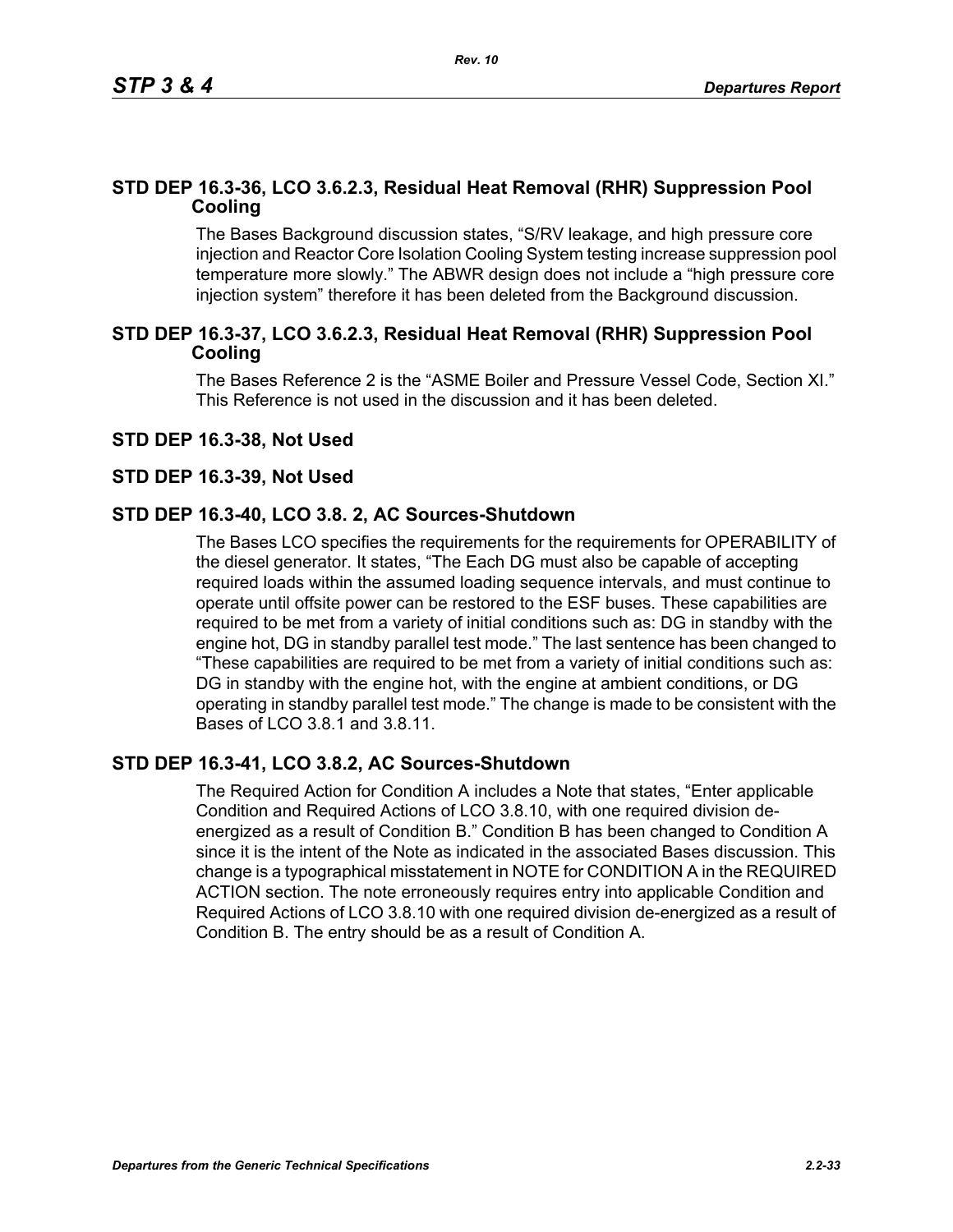# **STD DEP 16.3-42, LCO 3.8.4, DC Sources - Operating**

The Bases of Required Action D.1 and D.2 states that "If all inoperable DC electrical power subsystems cannot be restored to OPERABLE status within the associated Completion Times for Required Action A.1, B.2, and C.1 or C.2, the unit must be brought to a MODE in which the LCO does not apply." This incorrectly limits entry into Condition D only for failure to perform Required Actions A.1, B.2, C.1 or C.2 within their associated Completion Times. The intent of this specification is that each of the Required Actions for a given Condition (A, B or C) must be performed within its associated Completion Time for operation to continue with an inoperable DC electrical power subsystem without entering Condition D. Therefore, the first sentence of the Bases for Required Actions D.1 and D.2 has been changed to "The unit must be brought to a MODE in which the LCO does not apply if any Required Action of Condition A or B is not met within its associated Completion Time, or if Condition C is not met within its associated Completion Time, while a DC electrical power subsystem remains inoperable."

# **STD DEP 16.3-43, LCO 3.6.1.1, Primary Containment**

The Bases Background states "The primary containment air lock is OPERABLE, except as provided in LCO 3.6.1.2, "Primary Containment Air Locks." The ABWR Containment has two airlocks. Therefore, "air lock is" is changed to "air locks are." This change is made to be consistent with other LCOs and the containment design.

# **STD DEP 16.3-44, Not Used**

# **STD DEP 16.3-45, LCO 3.6.1.1, Primary Containment**

The Background Section states "This Specification ensures that the performance of the primary containment, in the event of a DBA, meets the assumptions used in the safety analyses of References 1 and 2."

Reference 1 is Tier 2 Section 6.2 "Containment Systems" and Reference 2 is Tier 2 Section 15.1. "Decrease in Reactor Coolant Temperatures." Section 15.1 is not the appropriate reference and it has been deleted and replaced with DCD Tier 2, Section 15.6 "Decrease in Reactor Coolant Inventory."

# **STD DEP 16.3-46, LCO 3.7.2, RCW, RSW, and UHS Applicability**

The Applicability of 3.7.2 is in MODE 5 except with the reactor cavity to dryer/separator storage pool gate removed and water level  $\geq 7.0$  m over the top of the reactor pressure vessel flange. The Applicability of LCO 3.7.3 is MODE 5 with the reactor cavity to dryer/separator storage pool gate removed and water level  $\geq 7.0$  m over the top of the reactor pressure vessel flange. The Applicability requirements of these supporting system Specifications should match the Applicability of the supported system Specifications 3.9.7 and 3.9.8. The applicability of Specification 3.9.7 is MODE 5 with irradiated fuel in the reactor pressure vessel (RPV) and with the water level > 7.0 m above the top of the RPV flange while the Applicability of LCO 3.9.8 is MODE 5 with irradiated fuel in the reactor pressure vessel (RPV) and with the water level < 7.0 m above the top of the RPV flange. The Applicability of Specification 3.7.2 has been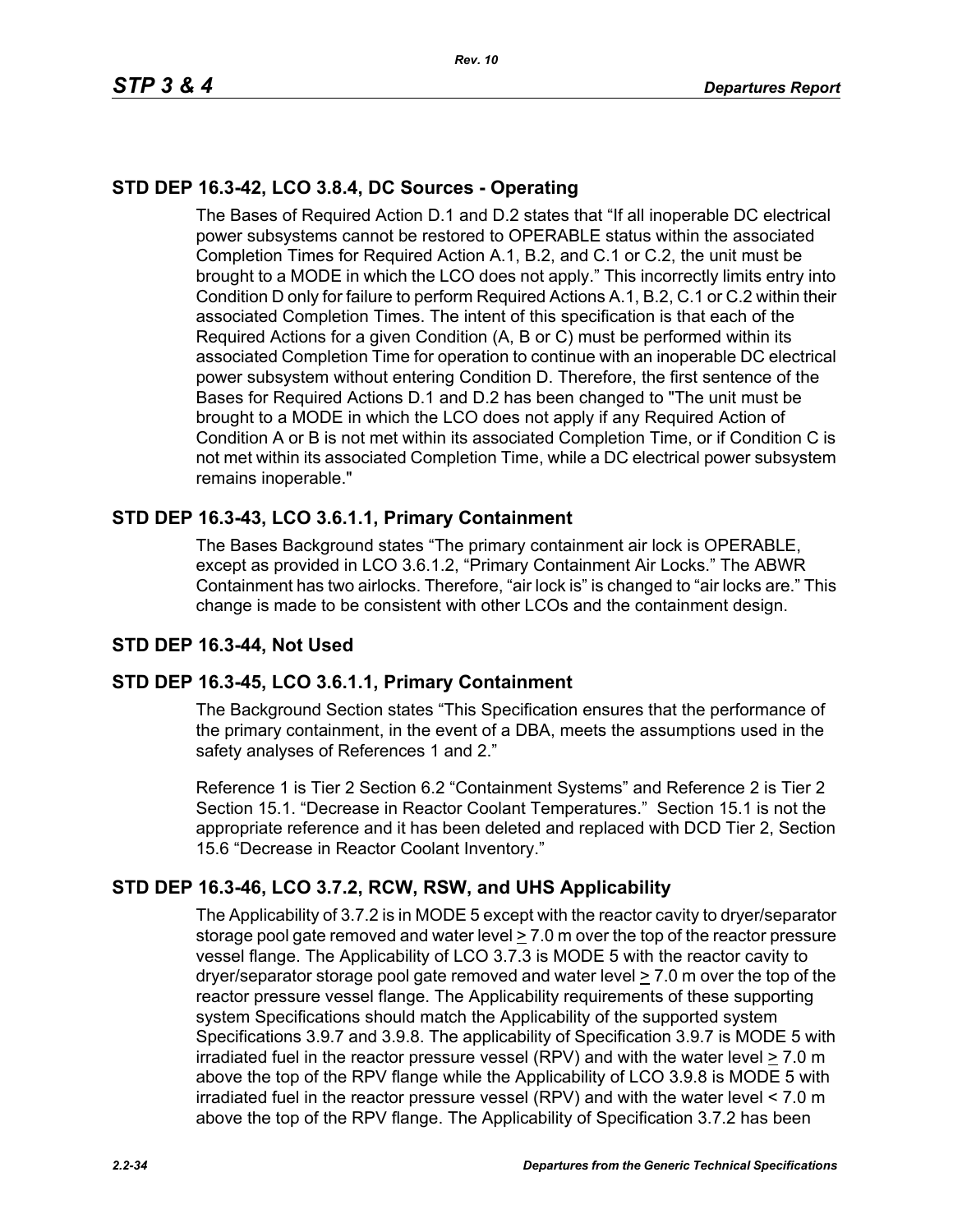changed to be consistent with the Applicability of 3.9.8 while the Applicability of Specification 3.7.3 has been changed to be consistent with the Applicability of 3.9.7. The Bases Background, Applicable Safety Analyses, LCO, and Applicability have also been corrected. In addition, the Bases discussion for SR 3.7.3.5 of the DCD states that the Logic System Functional Test (LSFT) in SR 3.3.5.1.4 overlaps this SR, which is incorrect. The correct references to the COMPREHENSIVE FUNCTIONAL TESTs (SR 3.3.1.1.9 and SR 3.3.1.4.4) in LCO 3.3.1.1 and LCO 3.3.1.4 are incorporated.

## **STD DEP 16.3-47, LCO 3.7.4, Control Room Habitability Area (CRHA)-Emergency Filtration (EF) System**

SR 3.7.4.4 requires verification that each EF division can maintain a positive pressure of > 3.2 mm water gauge relative to the atmosphere during the isolation mode of operation at a flow rate of < 360 m<sup>3</sup>/h. The flow rate of 360 m<sup>3</sup>/h has been changed to  $3400$  m<sup>3</sup>/h to be consistent with Tier 1 Table 2.15.5a Item 5.b. A similar change is made to the associated Bases of SR 3.7.4.4.

## **STD DEP 16.3-48, LCO 3.7.4, Control Room Habitability Area (CRHA)-Emergency Filtration (EF) System**

The Bases Background states, "Each division consists of an electric heater, a prefilter, a high efficiency particulate air (HEPA) filter, an activated charcoal adsorber section, a second HEPA filter, two 100% capacity fans, and the associated ductwork and dampers." The Bases has been revised to indicate that the CRHA System includes two 100% capacity fans. Therefore the Bases has been modified to reflect the actual design.

# **STD DEP 16.3-49, LCO 3.8.1, AC-Sources-Operating**

Note (b) of Table 3.8.1-1, Diesel Generator Test Schedule states that maintaining the table-specified DG test interval "until seven failure-free starts from standby conditions and load and run tests have been performed" is consistent with Regulatory Position of Regulatory Guide 1.9, Revision 3. The referenced Regulatory Guide has no Regulatory Position that specifies the seven consecutive failure-free starts credited to the Regulatory Position. The mention of the seven consecutive failure-free starts does appear in Generic Letter 84-15, "Example Technical Specifications" regarding DG testing. DG testing is not effected by this reference change. The change only deletes the statement that the test interval is consistent with the Regulatory Position in R.G. 1.9.

# **STD DEP 16.3-50, LCO 3.3.1.4, ESF Actuation Instrumentation**

The Applicable Modes or Other Specified Conditions for Table 3.3.1.4-1, Function 14.a and 14.b, is changed to include MODE 1. This is consistent with the Applicable Modes or Other Specified Conditions for Table 3.3.1.1-1, Function 3.b (i.e., MODE 1 also).

# **STD DEP 16.3-51, LCO 3.8.3, Diesel Fuel Oil, Lube Oil, and Starting Air**

The Bases Background states "Each DG has an air start system with adequate capacity for five successive start attempts on the DG without recharging the air start receiver(s)." The actual design will include two redundant DG air start subsystems,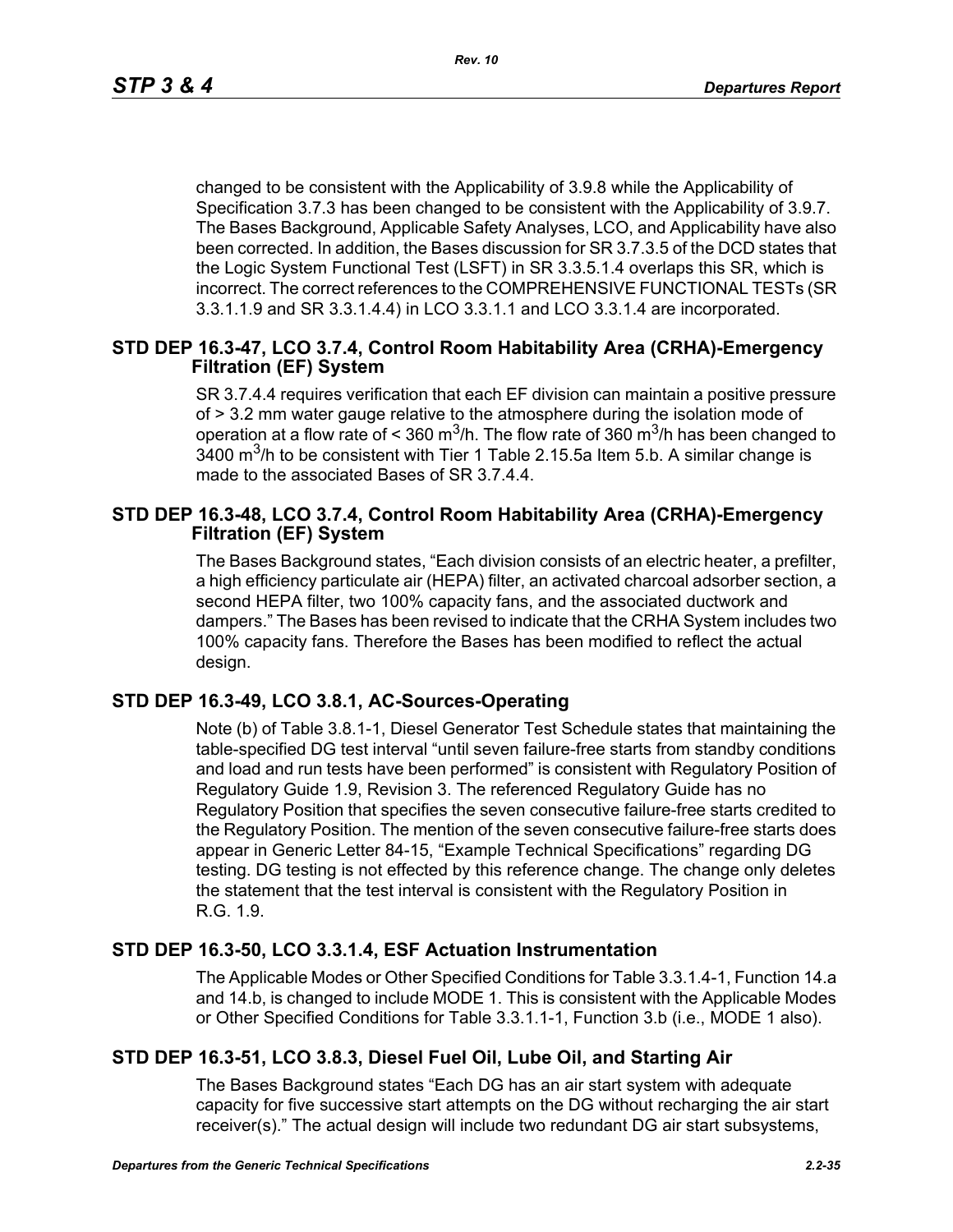each with adequate capacity for five successive start attempts on the DG without recharging the air start receiver(s). LCO 3.8.3 ACTION E, the BASES Background and the BASES LCO have been modified to reflect this clarification.

# **STD DEP 16.3-52, LCO 3.8.8, Inverters - Shutdown**

The Applicable Safety Analyses states, "The inverters are designed to provide the required capacity, capability, redundancy, and reliability to ensure the availability of necessary power to the Reactor Protection System (RPS) and Emergency Core Cooling Systems (ECCS) instrumentation and controls so that the fuel, Reactor Coolant System, and containment design limits are not exceeded."

The statement is revised to indicate that the inverters supply the Class 1E CVCF loads. This change is consistent with the description in the Applicable Safety Analyses of LCO 3.8.7, Inverters-Operating.

# **STD DEP 16.3-53, Not Used**

# **STD DEP 16.3-54, Not Used**

## **STD DEP 16.3-55, LCO 3.3.4.1, Anticipated Transient Without Scram (ATWS) and End-of-Cycle Recirculation Pump Trip (EOC-RPT) Instrumentation**

The Surveillance Requirement discussion has been changed to revise the time of EOC-RPT System Response Time to RPT System Response Time. The title and definition is being revised since ATWS and EOC response times are credited in the transient and accident analyses.

# **STD DEP 16.3-56, Not Used**

## **STD DEP 16.3-57, LCO 3.3.1.2, Reactor Protection System (RPS) and Main Steam Isolation Valve (MSIV) Actuation**

The Bases discussion for Required Action I.1 and I.2 is changed to remove the statement, "Note that the automatic actuation logic becomes 1/3 in this condition so there is an increased vulnerability to spurious trips" because it is incorrect. The automatic actuation logic is unaffected by placing the affected division in trip per Action I.1.

# **STD DEP 16.3-58, LCO 3.8.6, Battery Cell Parameters**

Condition A requires entry when "One or more batteries with one or more battery cell parameters not within limits." Condition A has been changed to require entry when "One or more batteries with one or more battery cell parameters not within Table 3.8.6-1 Category A or B limits."

Table 3.8.6-1 includes Category A, B, and C limits. Condition B, in part, requires entry when "One or more batteries with one or more battery cell parameters not within Category C limits." The change which adds "Table 3.8.6-1 Category A or B" to CONDITION A is a clarification that the limits within which the battery cell parameters must be maintained.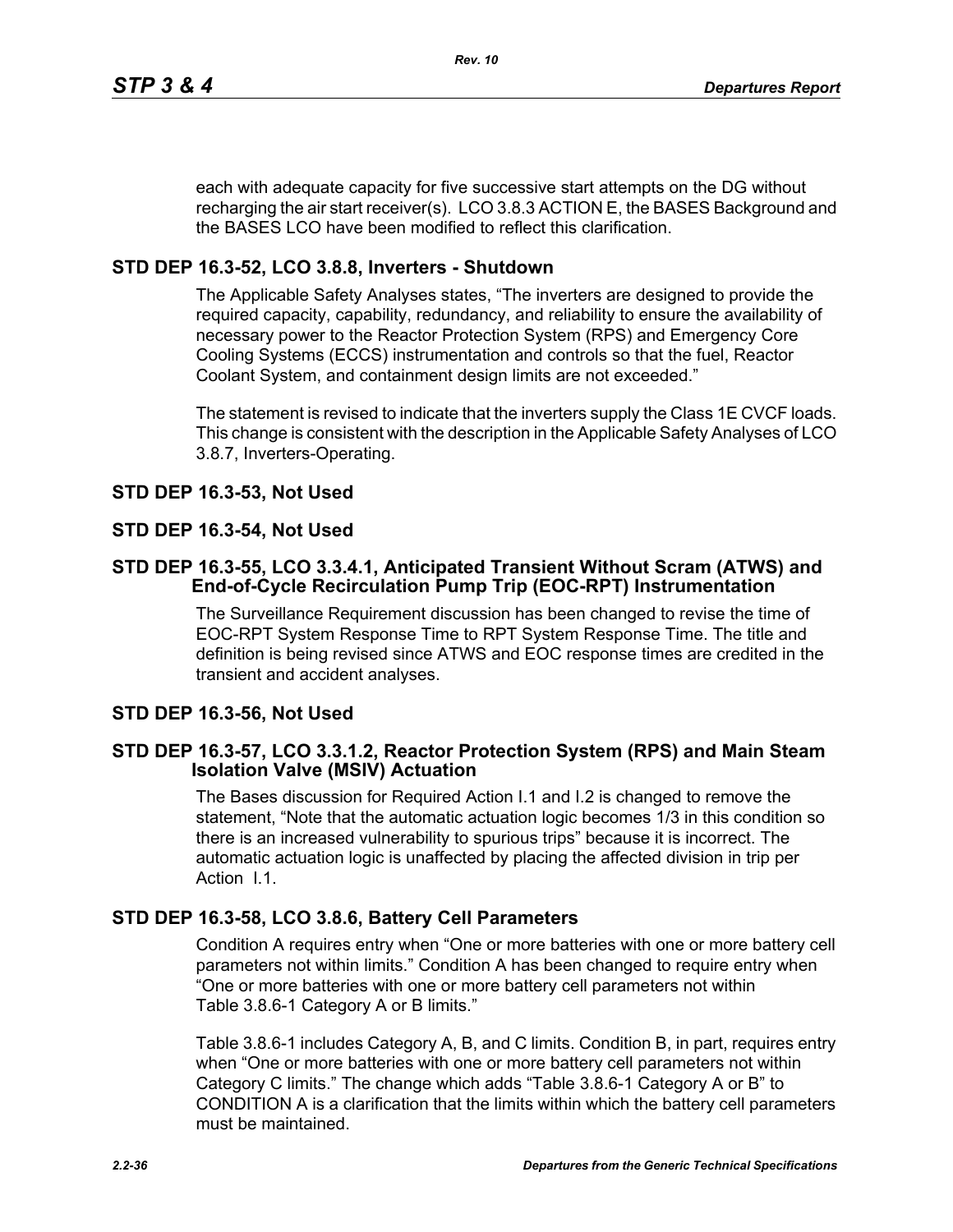## **STD DEP 16.3-59, LCO 3.3.6.2, Remote Shutdown System**

Function 13 of Table 3.3.6.2-1 is the "RPV Narrow Range Water Level." It has been changed to "RPV Shutdown Range Water Level." This change is consistent with DCD Section 7.4.1.4.4. Similar changes have been made to the Bases.

## **STD DEP 16.3-60, LCO 3.3.6.2, Remote Shutdown System**

RSW Strainer Differential Pressure Instrumentation has been added to the list of Remote Shutdown System parameters monitored as Function 17 consistent with DCD Figure 7.4-2.

## **STD DEP 16.3-61, LCO 3.3.7.1, CRHA EF System Instrumentation**

Table 3.3.7.1-1 includes two Footnotes that are not referenced in the Table. Footnotes (a) and (b) to Table 3.3.7.1-1 have been deleted. The Footnotes are associated with the Applicability of the instrumentation. Since the Applicability of the instrumentation is covered in the Applicability statement the Footnotes are not needed.

## **STD DEP 16.3-62, LCO 3.3.8.1, Electric Power Monitoring**

ACTION C requires entry when "Required Action and associated Completion Time of Condition A or B is not met in MODE 1, 2, or 3."

ACTION D requires entry when "Required Action and associated Completion Time of Condition A or B is not met in MODE 4 or 5."

The associated Bases refer only to Condition B. Therefore, Condition A has been added to the Bases descriptions for ACTIONS C and D.

## **STD DEP 16.3-63, LCO 3.3.8.2, Reactor Coolant Temperature Monitoring-Shutdown**

The Bases Background states, "The temperature monitoring instrumentation will provide temperature indication and trends to the operator in the main control room during RHR decay heat removal operation. One temperature monitoring for each RHR channel is available to monitor reactor coolant temperature at the inlet to the RHR heat exchanger." The word "transmitter" has been added after monitoring to be consistent with the terminology being used.

## **STD DEP 16.3-64, LCO 3.3.5.1, Control Rod Block Instrumentation**

Required Action B.2 states, "Verify RCIS blocks control rod movement by attempting to withdraw one rod or one gang or rods." The sentence is changed to "Verify RCIS blocks control rod movement by attempting to withdraw one rod or one gang of rods." Changes typographical misstatement in Required Action B.2 from "or" to "of" in referring to the withdrawal of one gang "of" control rods.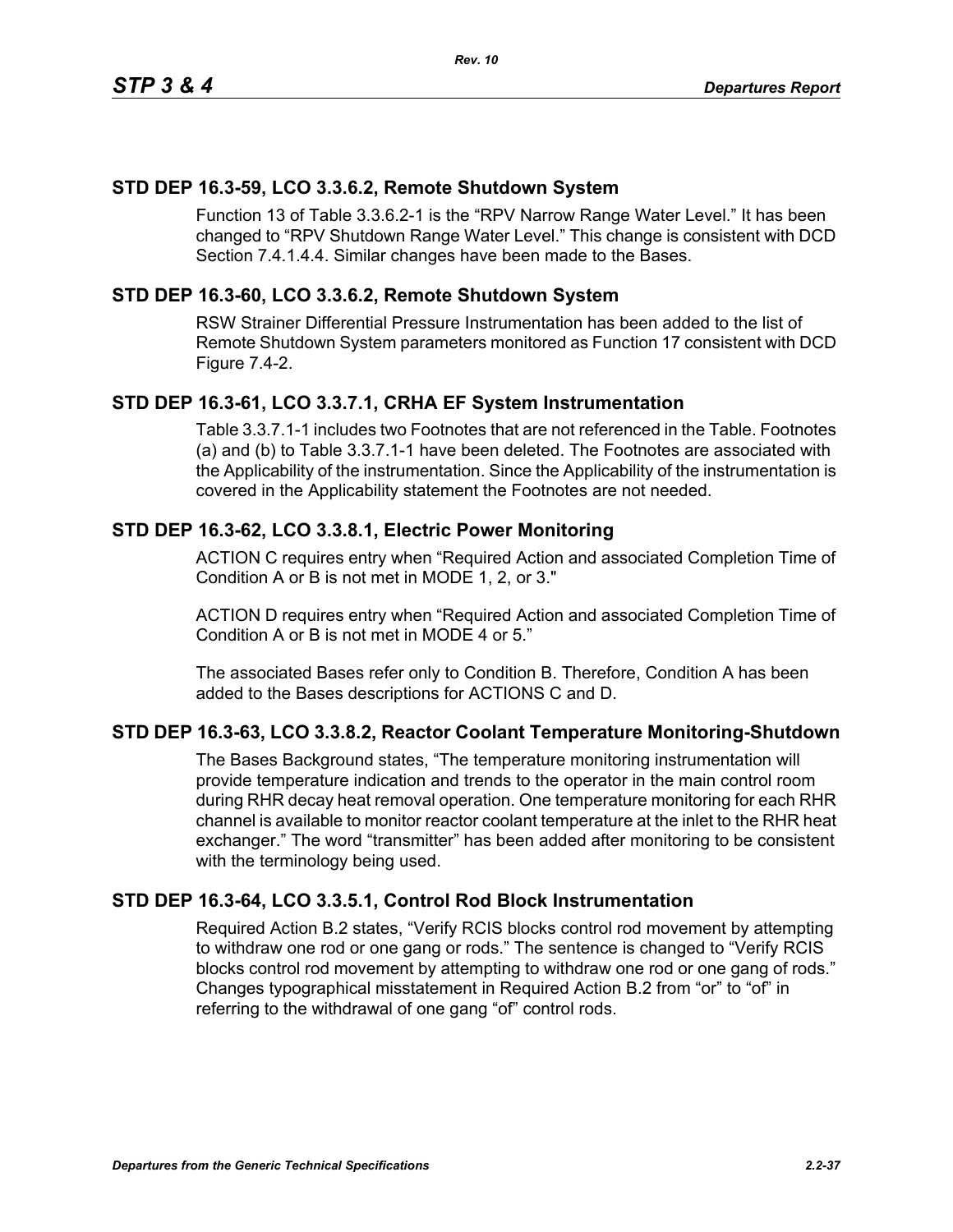# **STD DEP 16.3-65, LCO 3.3.5.1, Control Rod Block Instrumentation**

Changes typographical misstatement in the NOTE for SR 3.3.5.1.1 wherein the CHANNEL FUNCTIONAL TEST is not required to be performed until 1 hour after THERMAL POWER is >30% RTP. The 30% value, rather than the 10% value, in the NOTE is in agreement with TS Table 3.3.5.1-1, note (a) for the RCIS Automated Thermal Limit Monitor function.

## **STD DEP 16.3-66, LCO 3.3.5.1, Control Rod Block Instrumentation**

Changed the number of reactor mode switch position channels required to be OPERABLE when the reactor mode switch is in the shutdown position from three to four channels. This change is in agreement with TS Table 3.3.5.1-1, Function 2, Reactor Mode Switch - Shutdown Position requirements for required channels.

## **STD DEP 16.3-67, LCO 3.3.5.1, Control Rod Block Instrumentation**

This departure adds a further justification to the TS 3.3.5.1 Bases, ACTIONS A.1 and A.2 and ACTION C.1 for the Completion Time of 72 hours; namely, "the low probability of an event occurring coincident with a failure of the remaining OPERABLE channel." It also adds a further justification for the Frequency of SR 3.3.5.1.6; namely that the "Frequency is based upon operating experience that demonstrates channel failure is rare and on the online diagnostics that monitor the channels for proper operation," and adds the phrase "every 24 hours" to the same paragraph, to conform with the specification.

It changes a typographical misstatement in ACTIONS E.1 and E.2 by removing the word "in" in the phrase, "If there are failures 'in' of the Reactor Mode Switch - Shutdown Position Function the plant must be placed in a condition where the LCO does not apply." It also corrects the grammatical misstatement in the next sentence where, "…and initiating 'to fully inserting' of all…" should be changed to read, "…and initiating full insertion of all…"

These changes do not change the meaning or intent of these statements.

## **STD DEP 16.3-68, Not Used**

## **STD DEP 16.3-69, LCO 3.6.1.2, Primary Containment Air Locks**

Required Action B.2 states, "Lock an OPERABLE door closed in the affected air lock( )." The ABWR Containment has two airlocks. Therefore, "air lock( )" is changed to "air lock(s)."

## **STD DEP 16.3-70, LCO 3.6.1.2, Primary Containment Air Locks**

The Bases Background discussion states, "SR 3.6.1.1.1 leakage rate requirements conform with 10 CFR 50, Appendix J (Ref. 2), as modified by approved exemptions." Specification 3.6.1.2 is associated with primary containment air locks. Therefore, the appropriate SR to be utilized in the discussion is SR 3.6.1.2.1 not SR 3.6.1.1.1.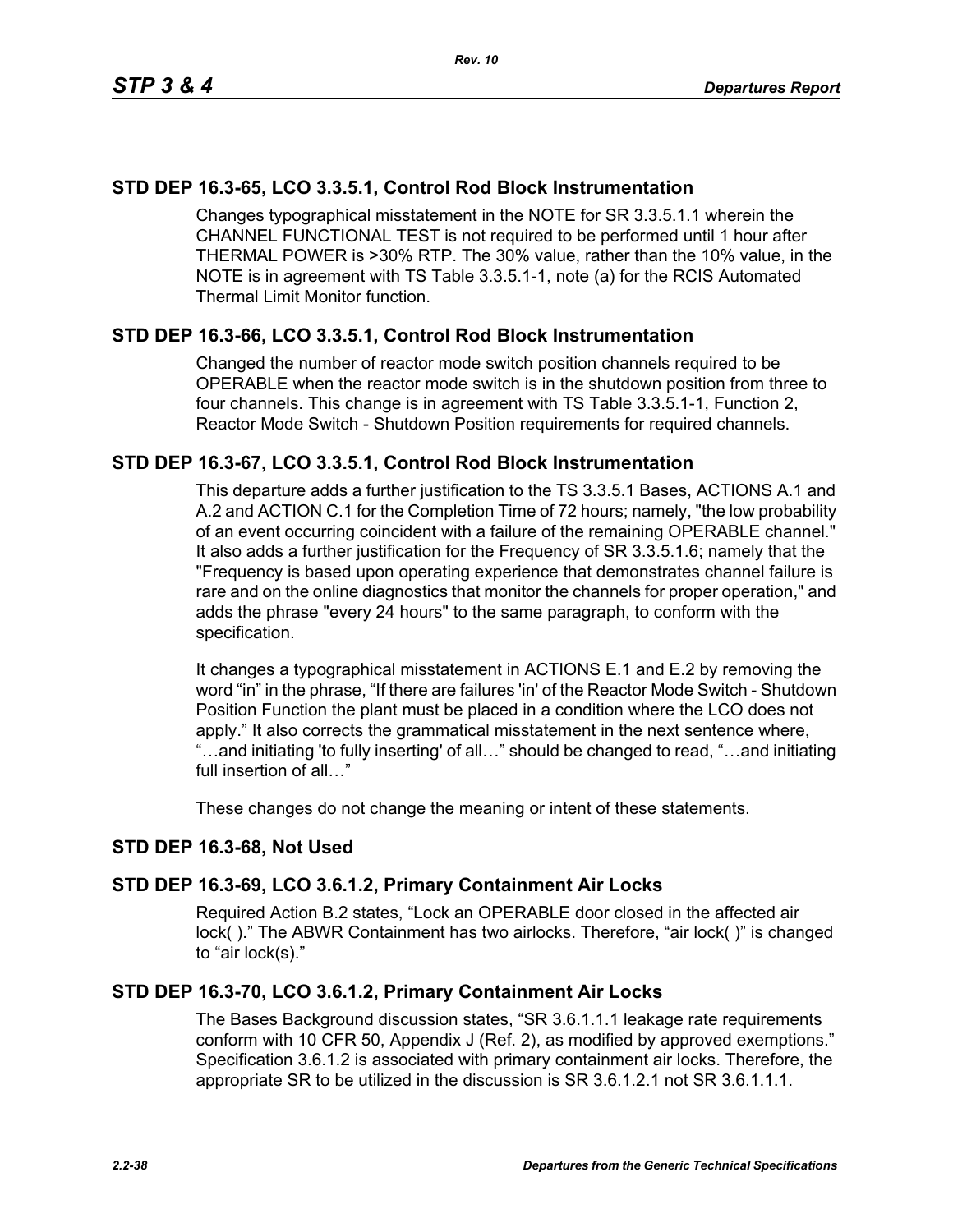# **STD DEP 16.3-71, Not Used**

## **STD DEP 16.3-72, Not Used**

# **STD DEP 16.3-73, LCO 3.6.1.3, Primary Containment Isolation Valves (PCIVs)**

The Background states, "Two additional redundant excess flow isolating dampers are provided on the vent line upstream of the Standby Gas Treatment (SGT) System filter trains. These isolation dampers, together with the PCIVs, will prevent high pressure from reaching the SGT System filter trains in the unlikely event of a loss of coolant accident (LOCA) during venting. Closure of the excess flow isolation dampers will not prevent the SGT System from performing its design function (that is, to maintain a negative pressure in the secondary containment). To ensure that a vent path is available, a 50 mm bypass line is provided around the dampers."

The statement has been corrected to reflect the DCD Tier 2 Figure 6.2-39 and discussion in Subsection 6.2.4.3, for the Atmosphere Control System. It now reads, "The PCIVs will close before fuel failure and prevent high pressure from reaching the SGT system filter trains in the unlikely event of a loss of coolant accident during venting."

The Applicable Safety Analyses specifies assumptions used for the purge valves in the analyses. The changes to the description provide the appropriate assumptions for the analyses. The Applicable Safety Analyses also discusses the assumptions used for closure times in the radiological analyses. This statement has been deleted since the analysis assumes a leakage of La from the start of the accident.

The Applicable Safety Analysis states, "The primary containment purge valves may be unable to close in the environment following a LOCA. Therefore, each of the purge valves is required to remain sealed closed during MODES 1, 2, and 3. In this case, the single failure criterion remains applicable to the primary containment purge valve due to failure in the control circuit associated with each valve. Again, the primary containment purge valve design precludes a single failure from compromising primary containment OPERABILITY as long as the system is operated in accordance with this LCO."

This statement has been deleted because the evaluation in FSAR Subsection 6.2.4.3 shows that the design of the primary containment purge valves is such, that they do not require blocking in order to isolate on a DBA.

## **STD DEP 16.3-74, LCO 3.6.1.3, Primary Containment Isolation Valves (PCIVs)**

This departure corrects and clarifies the LCO 3.6.1.3 Bases discussion regarding testing, required actions, and surveillance requirements. The Bases states, "Purge valves with resilient seals, secondary bypass valves, MSIVs, and hydrostatically tested valves must meet additional leakage rate requirements." The additional leakage rate requirements for the purge valves with resilient seals, MSIVs, and hydrostatically tested valves are provided in SR 3.6.1.3.7, SR 3.6.1.3.13, and SR 3.6.1.3.12, respectively. The words "secondary bypass valves" have been deleted from the phrase since there are no additional requirements for secondary bypass valve leakage.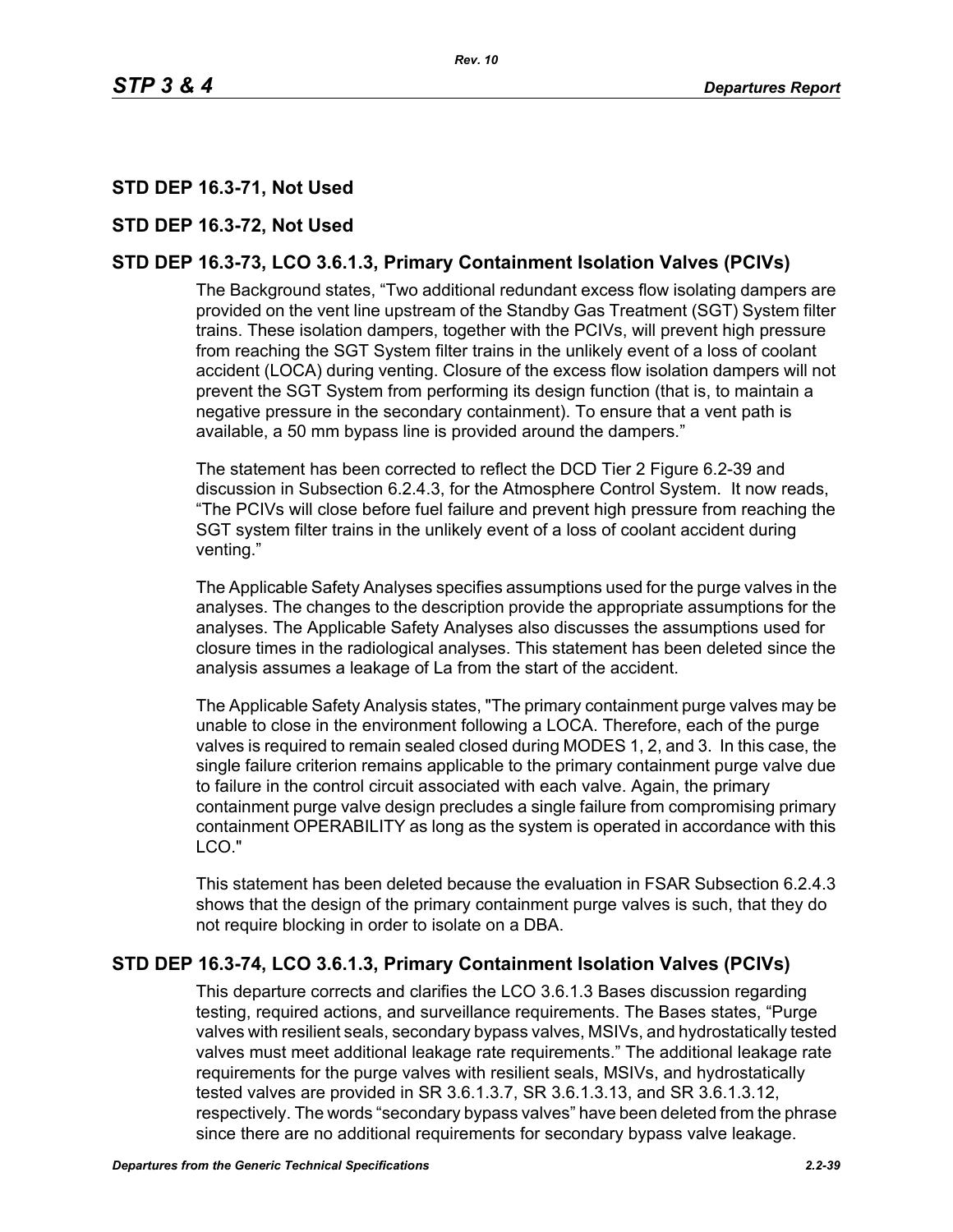Required Action A.2 Completion Time states that the verification of the isolation of the affected part must be verified "Once per 31 days for isolation devices outside primary containment, drywell, and steam tunnel. The Bases description in the Bases did not reflect the "drywell and steam tunnel." Therefore the words have been added to the Required Action discussion.

ABWR DCD SR 3.6.1.3.9 (STP SR 3.6.1.3.8) states that the "LOGIC SYSTEM FUNCTIONAL TEST in SR 3.3.6.3.6" overlaps this SR to provide complete testing of the safety function." This statement has been changed to "The COMPREHENSIVE FUNCTIONAL TESTs (SR 3.3.1.1.9 and SR 3.3.1.4.4) in LCO 3.3.1.1 and LCO 3.3.1.4 overlap this SR to provide complete testing of the safety function." This change is appropriate since SR 3.3.6.3.6 does not exist.

## **STD DEP 16.3-75, LCO 3.7.6, Main Condenser Offgas**

The Background section states "The radioactivity of the remaining gaseous mixture (i.e., the offgas recombiner effluent) is monitored downstream of the moisture separator prior to entering the holdup line." The description has been changed to "The radioactivity of the remaining gaseous mixture (i.e., the offgas recombiner effluent) is monitored downstream of the moisture separator prior to entering the charcoal adsorber vault." This change is made since there is no hold-up line in the description of the offgas system in DCD Section 11.3.4 or identified in Offgas System Figure 11.3-2.

#### **STD DEP 16.3-76, LCO 3.7.5, Control Room Habitability Area (CRHA) - Air Conditioning (AC) System**

SR 3.7.5.2 requires the performance of an actual or simulated initiation test. The Bases do not include the associated discussion. The Bases have been modified accordingly.

## **STD DEP 16.3-77, LCO 3.3.6.1, Post Accident Monitoring (PAM) Instrumentation**

The description of the Suppression Pool level instrumentation for Post Accident Monitoring in the technical specification bases has been changed to match the DCD ABWR certified design description.

## **STD DEP 16.3-78, LCO 3.3.6.1, Post Accident Monitoring (PAM) Instrumentation**

See Part 7, Section 2.2.2 for the description and evaluation of STD DEP 16.3-78.

#### **STD DEP 16.3-79, Not Used**

#### **STD DEP 16.3-80, LCO 3.8.1, AC-Sources-Operating**

The Bases Header for Required Actions D.1 and D.2 is not correctly located. The header was properly located to separate the Required Actions discussion for Required Actions C.4, C.5, and C.6 and Required Action D.1 and D.2.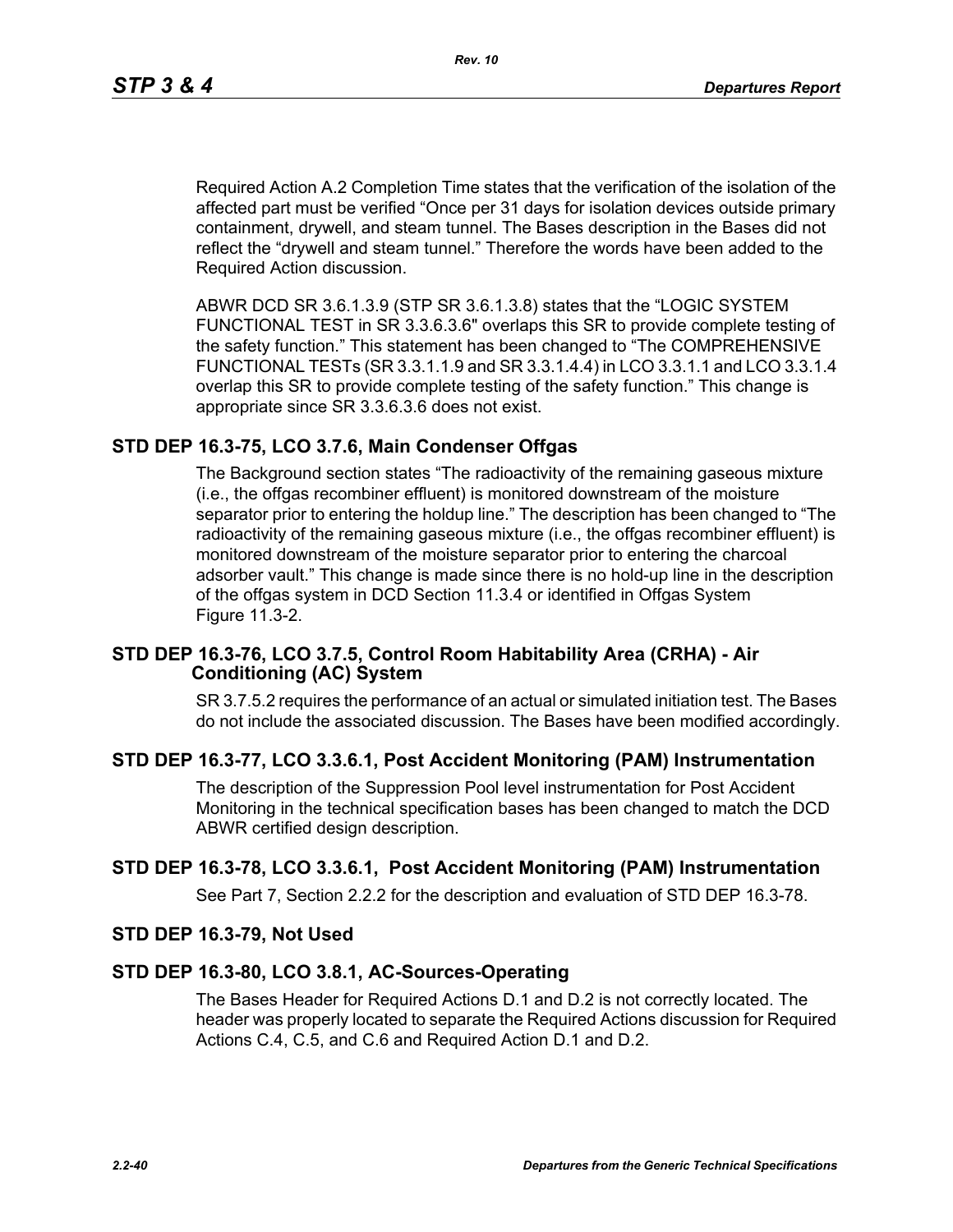## **STD DEP 16.3-81, LCO 3.3.1.2, Reactor Protection System (RPS) and Main Steam Isolation Valve (MSIV) Actuation**

The Applicable Modes or Other Specified Conditions for SRNM and APRM LOGIC CHANNELS (Function 1a) has been added as footnote (b) to Table 3.3.1.2-1. The footnote appropriately requires the SRNM and APRM LOGIC CHANNELS to be OPERABLE when the associated Function in LCO 3.3.1.1 is required to be OPERABLE.

The above can be clarified further. In Table 3.3.1.1-1, note that Functions 1a, 1b, and 1d sensor instrumentation are required to be Operable in MODE 5. The other subfunctions (1c, 2a, 2b, 2c, 2d, and 2e) are not required to be Operable in MODE 5. Therefore, footnote (b) is needed to clarify that RPS Actuation Logic Channels are only required to be Operable in MODE 5 for Functions 1a, 1b, and 1d in Table 3.3.1.1-1. These are the NMS "associated" functions in LCO 3.3.1.1 that are required to be operable in MODE 5.

Divisional Functional Test, SR 3.3.1.2.2, was incorrectly applied to Output Channels (in Items 1 and 2 of Table 3.3.1.2-1, RPS Actuation, and MSIVs and MSL Drain Valves Actuation) in the DCD and has been deleted. The Definition of Divisional Functional Test in the original DCD was: "The injection of simulated or actual signals into a division as close to the sensors as practicable to verify Operability of Sensor Channels and Logic Channels in that division. The Divisional Functional Test may be performed by means of a series of sequential or overlapping steps. The test shall comprise all of the equipment from the DTM (now changed to DTF) inputs to Logic Channel outputs….". From this definition, SR 3.3.1.2.2 should not be applied to Output Channels.

The bases discussion in the APPLICABLE SAFETY ANALYSIS, LCO, and APPLICABILITY has also changed based upon the changes to the specification.

#### **STD DEP 16.3-82, LCO 3.3.1.2, Reactor Protection System (RPS) and Main Steam Isolation Valve (MSIV) Actuation**

This departure is a clarification to Technical Specification (TS) B 3.3.1.2/LCO 3.3.1.2, Actions for Conditions B, F, J, K and L. The change is to specify and clarify that 1) Condition B or F occurs if two logic channels or two output channels "for the same Function" become inoperable, 2) Conditions J and K assure that appropriate actions are taken for "one or more" inoperable RPS Actuation Functions, and 3) Condition L assures appropriate actions are taken for "one or more" inoperable MSIV Actuation Functions. (Note: These changes are required in order to be consistent with the Conditions description for LCO 3.3.1.2 as shown in the Technical Specifications in COLA Part 2, Tier 2, Subsection 16.3.3.1.2.)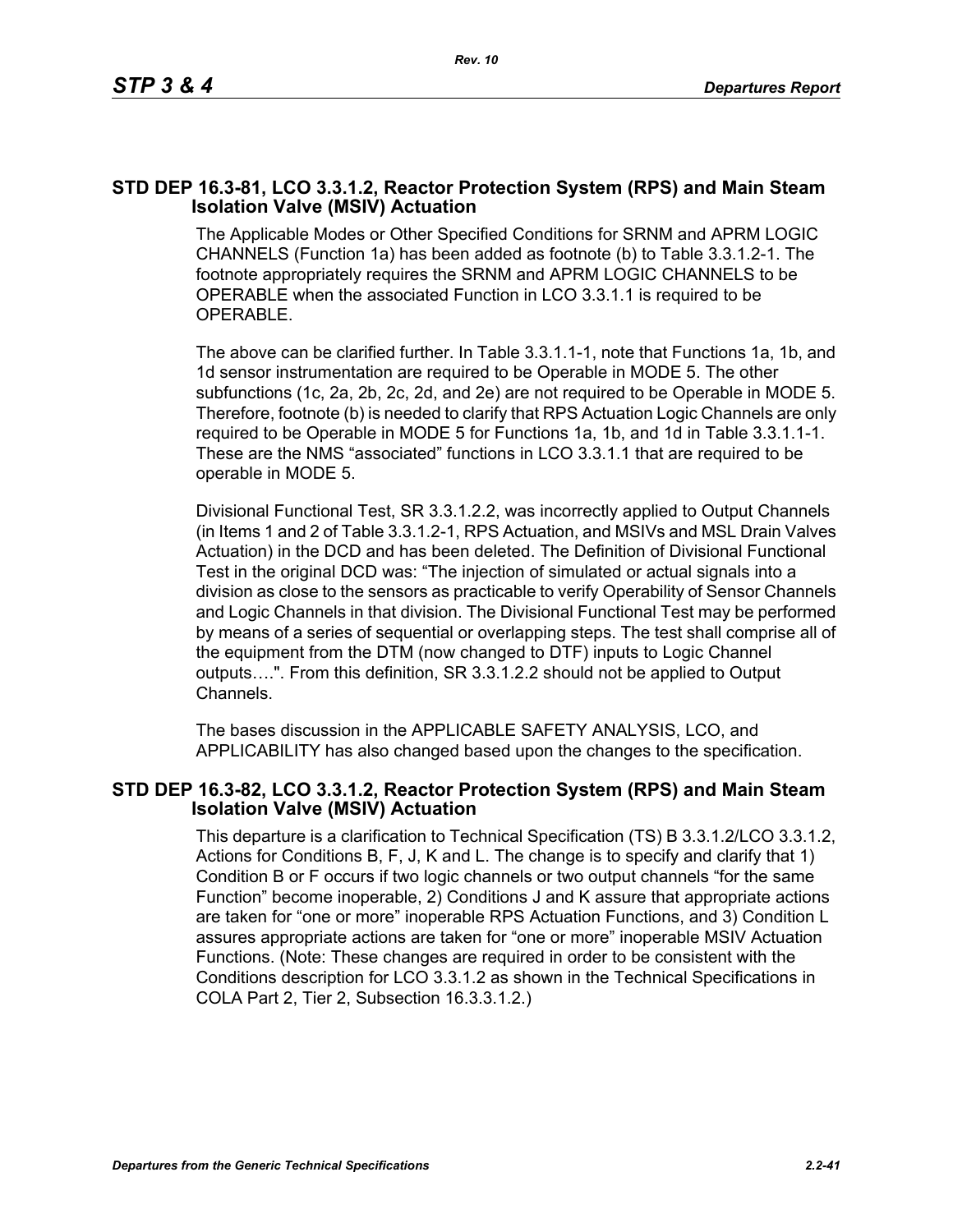## **STD DEP 16.3-83, LCO 3.3.1.3, Standby Liquid Control (SLC) and Feedwater Runback (FWRB) Actuation**

The bases discussion of the Manual ATWS-ARI/SLCS Initiation logic has been changed to describe the actual plant design. This Manual ATWS-ARI/SLCS discussion is illustrated in DCD Figures 15E-1a and 15E-1b. The Manual ATWS-ARI/SLCS Initiation originates at the Manual ATWS A and Manual ATWS B pushbuttons shown on DCD Figure 15E-1a. Each pushbutton represents a manual initiation channel with input from both switches required to satisfy the manual actuation logic.

# **STD DEP 16.3-84, LCO 3.3.1.1, SSLC Sensor Instrumentation**

The Applicable Conditions for Function 3c, Reactor Vessel Steam Dome Pressure - High, and Function 7c, SLCS and FWRB Initiation, in Table 3.3.1.1-1, are changed from Condition G to Condition H. The Applicable Modes or Other Specified Conditions for Functions 3c and 7c are MODE 1 and MODE 2, and the change to Condition H ensures that the Applicable Modes or Other Specified Conditions for these Functions are exited in the event that Condition E is entered. That is, per Condition E, if the Required Action and associated Completion Time of Condition A, B, C, or D are not met, the appropriate Required Action in Table 3.3.1.1-1 for the Function is H (i.e., Be in Mode 3).

# **STD DEP 16.3-85, LCO 3.3.1.1, SSLC Sensor Instrumentation**

The Bases discussion for the Automatic Depressurization System (ADS) is changed to correct the ADS accumulators' capacity to operate the safety relief valves with no external source of nitrogen.

The text change, supported by DCD Sections 7.3.1.1.1.2(3)(paragraph 2) and 5.2.2.4.1, states that the ADS accumulators have sufficient capacity to operate the safety relief one time at drywell design pressure or five times at normal drywell pressure with no external source of nitrogen.

# **STD DEP 16.3-86, LCO 3.3.1.4, ESF Actuation Instrumentation**

This departure addresses an inconsistency concerning use of the word "initiation" in SR 3.3.1.4.7 and in Footnote d to Table 3.3.1.4-1. There is no defined term "Manual Initiation CHANNEL FUNCTIONAL TEST," as shown in DCD SR 3.3.1.4.7. The defined term is "CHANNEL FUNCTIONAL TEST." SR 3.3.1.4-7 is the CHANNEL FUNCTIONAL TEST, and this test applies to functions: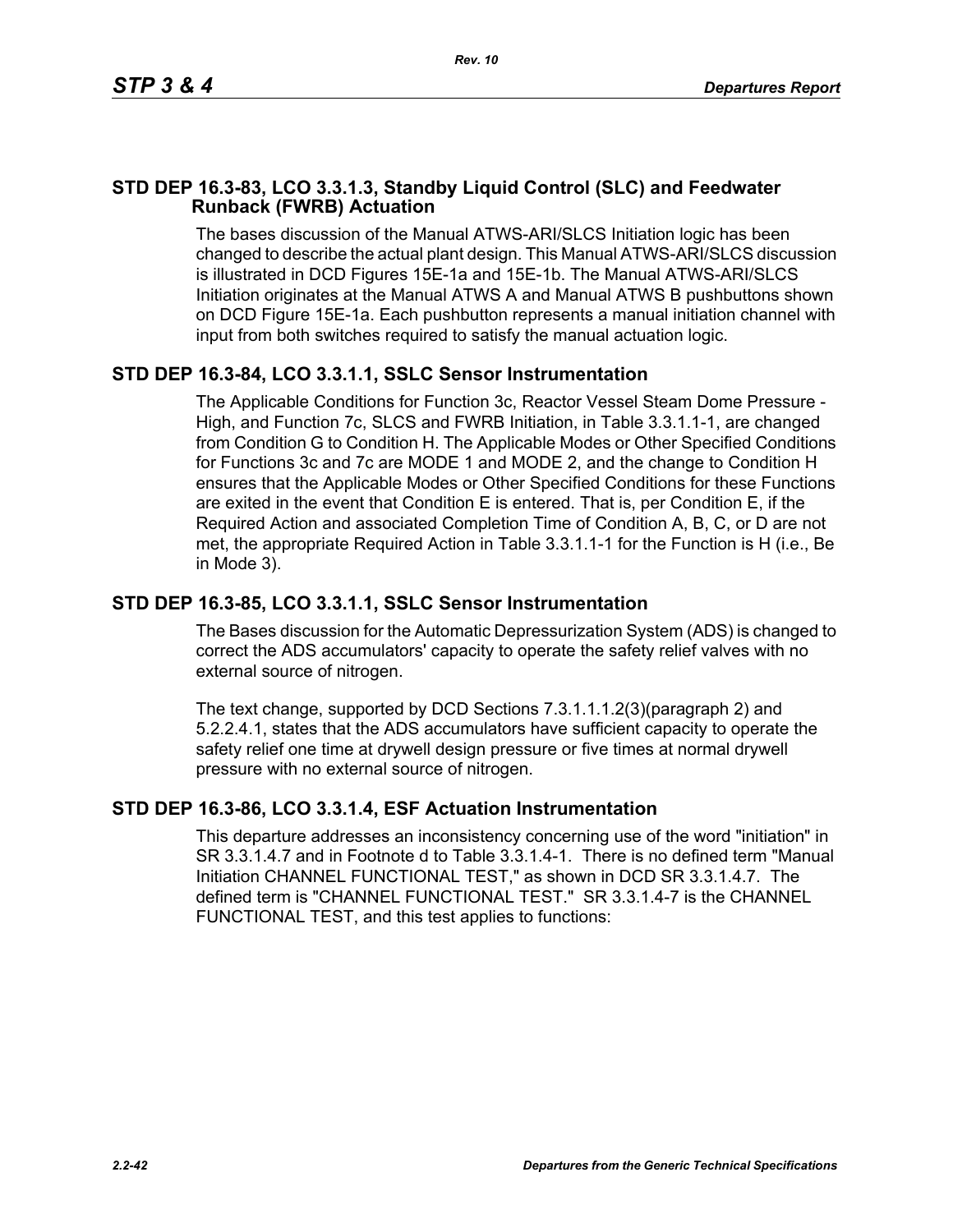- 1.e LPFL Manual Initiation of the LPCF Actuation,
- 2.f HPCF B Manual Initiation of the HPCF Actuation,
- 2.g HPCF C Diverse Logic Manual initiation of the HPCF Actuation,
- 3.e RCIC Manual Initiation of the RCIC Actuation,
- 4.c ADS Manual Initiation of ADS,
- 4.f ATWS Manual ADS Inhibit of ADS,
- 5.e DG Manual Initiation of Diesel-Generator Actuation,
- 7.c RCW/RSW Manual Initiation of RBCW/SW Actuation,
- 9.c SPC Manual Initiation of SPC Cooling Actuation,
- 11 CIV Division Manual Initiation,
- 12.c RCIC Manual Isolation Initiation of RCIC Isolation Actuation

Table 3.3.1.4-1. Function 4.f is an "inhibit" function, while the others are initiation functions. It is clear from the Table that SR 3.3.1.4.7 applies to both "manual initiation" as well as to "manual inhibit" functions.

The text of SR 3.3.1.4.7 is changed to clarify that the surveillance applies to both the manual inhibit as well as to the manual initiation channels in Table 3.3.1.4-1. Footnote (d) to Table 3.3.1.4-1 is also changed to reflect both the manual initiation as well as the manual inhibit channel Functions.

## **STD DEP 16.3-87, LCO 3.3.1.4, ESF Actuation Instrumentation**

The Bases discussion for Required Action G.1 is changed to correct the Conditions, that if not met within the specified Completion Times, result in entry into Condition and performance of Required Action G.1. The text change will make the Specification and its Bases agree. The correct Conditions, B, C, D, E, or F, are specified in TS Bases 3.3.1.4 Condition G.

#### **STD DEP 16.3-88, Not Used**

#### **STD DEP 16.3-89, Not Used**

**STD DEP 16.3-90, Not Used**

#### **STD DEP 16.3-91, LCO 3.3.1.1, SSLC Sensor Instrumentation**

The incorrect title of Function 33, "Control Building Basement Equipment Cubicle", in the Bases discussion is changed to its correct title, "RCW/RSW Heat Exchanger Room Water Level - High".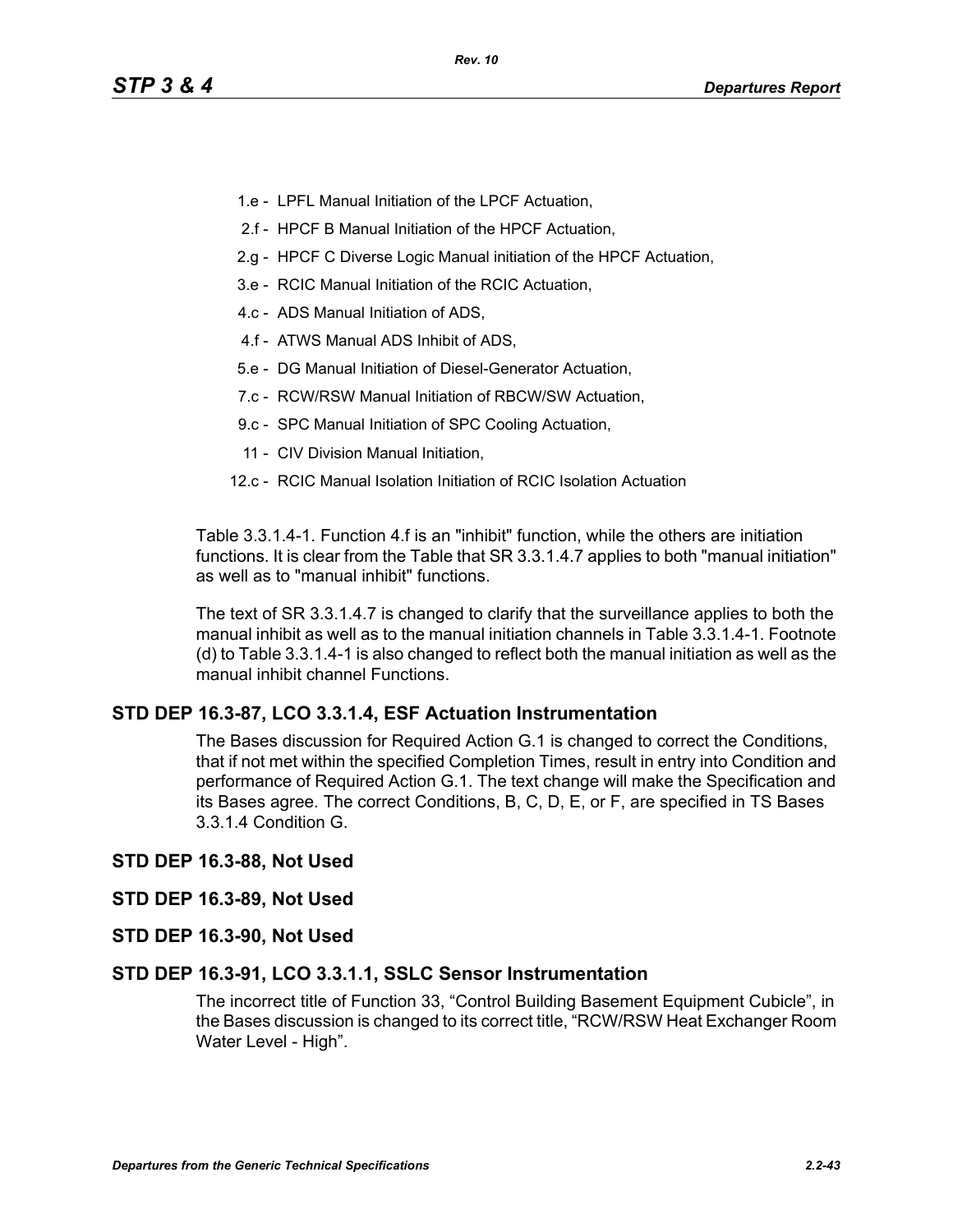# **STD DEP 16.3-92, LCO 3.3.1.1, SSLC Sensor Instrumentation**

The Bases discussion for Required Actions P.1, P.2, R.1, and R.2 is changed to include other conditions (e.g., not placed in trip, not isolated) that also result in entering the specified actions.

# **STD DEP 16.3-93, LCO 3.3.1.1, SSLC Sensor Instrumentation**

A typographical misstatement in the Bases discussion for SR 3.3.1.1.10 and 3.3.1.1.11 is changed to correct the specified SR number. Changed SR 3.2.1.1.10 to read SR 3.3.1.1.10.

# **STD DEP 16.3-94, LCO 3.3.1.4, ESF Actuation Instrumentation**

The Applicable Modes or Other Specified Conditions for Function 13c, CUW Isolation and SLC Initiation, in Table 3.3.1.4-1 is changed from MODE 1, MODE 2, and MODE 3, to only MODE 1 and MODE 2, since these are the MODES where the reactor can be critical, and these MODES are consistent with the Applicability for the SLC system in LCO 3.1.7.

# **STD DEP 16.3-95, LCO 3.2.3 Linear Heat Generation Rate (LHGR) (Non-GE Fuel)**

STP 3&4 Technical Specification LCO 3.2.3, Linear Heat Generation Rate (LHGR) (Non-GE Fuel) and its Bases are deleted from COLA Part 2, Tier 2, Chapter 16 and Part 4 because DC/COL-ISG-08, "Interim Staff Guidance - Necessary Content of Plant-Specific Technical Specifications When a Combined License Is Issued" requires the removal of all brackets within the Technical Specifications prior to granting a COL, and this Specification cannot stand on its own without the use of brackets if GE fuel is specified. As presently written, the COL application calls for GE fuel. Non-GE Fuel is not presently applicable and therefore, this Specification is not currently needed. It is anticipated that a license amendment request will be submitted to reinstate this Specification if a non-GE fuel type is chosen in the future.

# **STD DEP 16.3-96, LCO 3.4.1, RIPs Operating**

The optional flexibility to operate with fewer than 9 reactor internal pumps (RIPs) is not currently supported by analysis; therefore, the bracketed optional flexibility in LCO 3.4.1 is being removed. The Technical Specification LCO 3.4.1 information being removed is all contained within brackets; and therefore, its removal does not require an exemption per Section VIII.C.4 of Appendix A to 10 CFR Part 52. However, the Bases for this Specification contain several paragraphs and/or sentences describing this optional flexibility that are not contained within brackets. DC/COL-ISG-08, "Interim Staff Guidance - Necessary Content of Plant-Specific Technical Specifications when a Combined License is Issued," requires the removal of all brackets within the Technical Specifications prior to granting a COL. This departure is written to remove the Technical Specification 3.4.1 Bases information related to this optional flexibility (paragraphs 2 and 3 under "Applicable Safety Analyses," the second sentence of the single paragraph under "LCO" and Reference 3, requiring a plant specific analysis for fewer than 9 RIPs operating.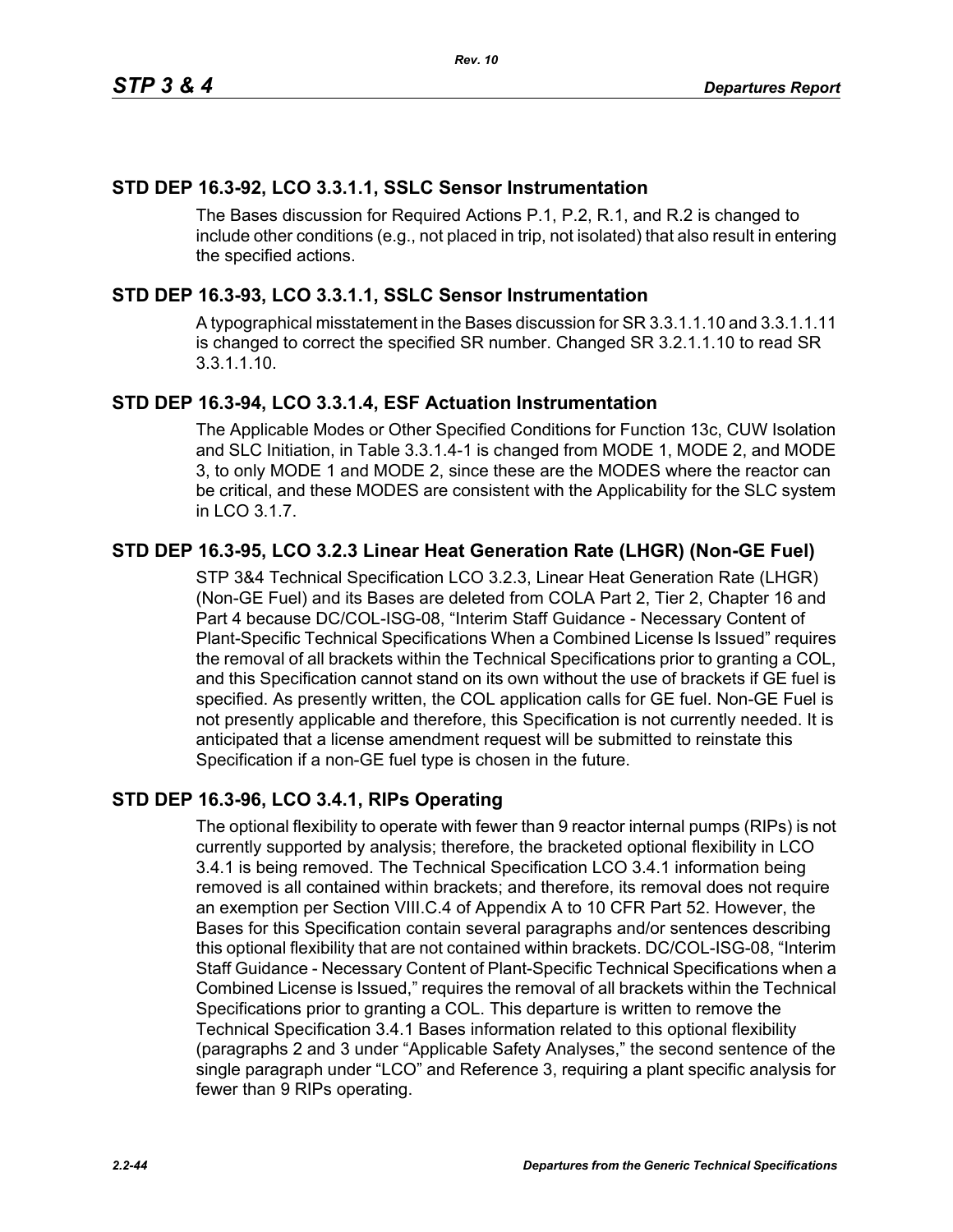# **STD DEP 16.3-97, Technical Specification Editorial Changes**

The following editorial changes have been made to COLA Part 4, and to a much lesser extent and only where indicated, to COLA Part 2, Chapter 16.3 to correct editorial and formatting discrepancies contained within the DCD:

## **General**

The periods are removed from all Table Function titles.

The following topics are separated into individual paragraphs:

- Number of channels required to be operable
- **Allowable Values**
- **Applicability**

The various forms of the term "Applicability Bases" and "Applicability" are changed to "Applicability Bases" and "Applicability" for consistency.

"DCD Tier 2, Section x.y.z" is changed to "FSAR, Section x.y.z."

"APPLICABLE SAFETY ANALYSIS, LCO, and APPLICABILITY" is changed to "APPLICABLE SAFETY ANALYSES, LCO and APPLICABILITY"

Formatting changes were made to conform to the latest accepted styles.

## **Specific**

## **Section 3.1 - Reactivity Control Systems**

Bases B3.1.1, SR 3.1.1.1, "ot" is replaced with "to."

Bases B3.1.3, ACTION "E.1" "Condition A, C, D or E" is replaced with "Condition A, C or D."

Bases B3.1.3, ACTIONS D.1 and D.2, a closed parenthesis is added following (BPWS).

Bases B3.1.6, ACTIONS B.1 and B.2, the word "modeswitch" is replaced with "mode switch."

Bases B3.1.7, ACTION C.1, the word "ACTIONS" is removed from the last sentence.

## **Section 3.2 - Power Distribution Limits**

**None**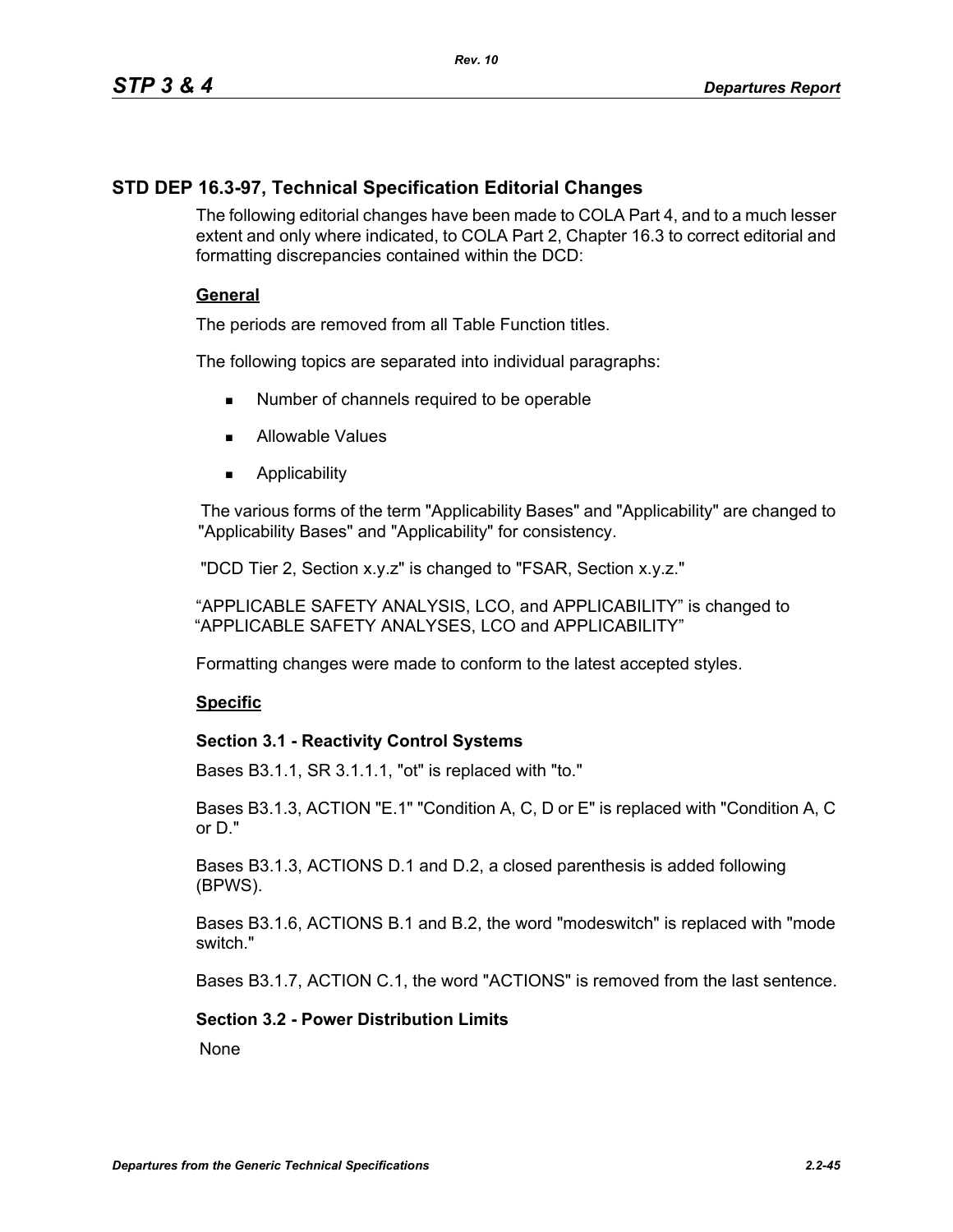# **Section 3.3 - SSLC Sensor Instrumentation**

## **3.3.1.1**

Technical Specifications

TS 3.3.1.1, ACTION A.2.2.2 and SR 3.3.1.1.8, "----NOTE----" is be revised to read "----NOTES----."

TS 3.3.1.1, Table 3.3.1.1-1 Function 31, the words "non-regenerative" in the Function 31 title are capitalized.

TS 3.3.1.3, Condition E, a period is added to the end of Condition E.

TS 3.3.1.3, Table 3.3.1.3-1, the period at the end of Function 1 is removed.

#### Bases

Page B 3.3.1.1-3, Background, second to last paragraph, the word "other" between the words "redundant" and "divisions" is deleted because it is redundant.

Page B 3.3.1.1-3, Background, the last paragraph is broken after the first sentence. The remaining sentence is combined with the first paragraph on Bases page B 3.3.1.1-4 to create a new paragraph.

Page B 3.3.1.1-4, Background, the last sentence in the third paragraph, the word "effect" is replaced with the word "affect."

Page B 3.3.1.1-10, Background, last paragraph, the word "then" is replaced with the word "than."

Page B 3.3.1.1-17, "Applicable Safety Analysis, LCO, and Applicability," the word "Polity" is replaced with the correct word "Policy."

Page B 3.3.1.1-18, "Applicable Safety Analysis, LCO, and Applicability," the word "normal" is replaced with the correct word "nominal."

Page B 3.3.1.1-26, "Applicable Safety Analysis, LCO, and Applicability," Function 2.f, the word "provided" is replaced with the correct word "provide."

Page B 3.3.1.1-28, "Applicable Safety Analysis, LCO, and Applicability," Function 2.g, the word "is" is replaced with the correct word "are."

Page B 3.3.1.1-28, "Applicable Safety Analysis, LCO, and Applicability," Functions 3.a, 3.b and 3.c, the word "results" is replaced with the correct word "result."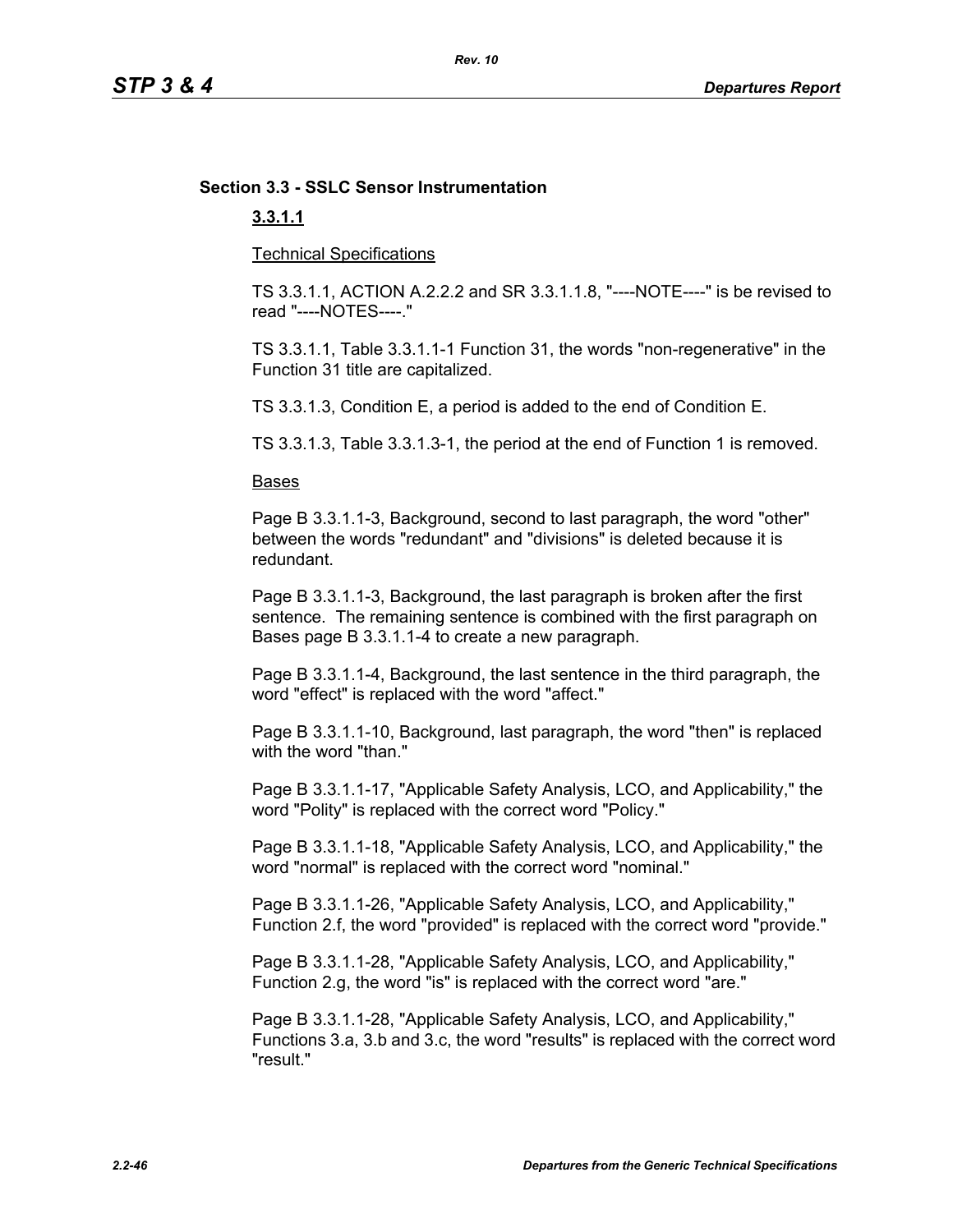Page B 3.3.1.1-36, "Applicable Safety Analysis, LCO, and Applicability, "Functions 9.a, 9.b and 9.c in the PTS 3.3.1.1 bases section entitled "ADS 0" will be replaced with "ADS B."

Page B 3.3.1.1-38, "Applicable Safety Analysis, LCO, and Applicability," Functions 11.a, 11b, 11.c, and 11.d, "Feedwater Line Break Differential Pressure - High" is capitalized.

Page B 3.3.1.1-39, Function 11, last paragraph, the phrase "isolation, and feedwater line break mitigation initiation" is written in title case as follows: "ESF, Isolation, and Feedwater Line Break Mitigation Initiation."

Page B 3.3.1.1-41, Function 15, the missing word "- High" is added to the title.

Page B 3.3.1.1-41, Function 15, the function title, Drywell Pressure - High, in the second sentence is capitalized.

Page B 3.3.1.1-42, Function 15, "measured drywell pressure" is changed to "feedwater line differential pressure" to be consistent with the Function title.

Page B 3.3.1.1-44, Function 18, "in MODE 1 and in MODES 2 and 3" is replaced with "in MODES 1, 2 and 3."

Pages B 3.3.1.1-48, -50 and -53, "Applicable Safety Analysis, LCO, and Applicability," Functions 23, 27, 30, 31, and 32, the units are revised from "1.58 x  $10^{-3}$  m<sup>3</sup>/s" to "95 L/min" for consistency.

Page B 3.3.1.1-50, "Applicable Safety Analysis, LCO, and Applicability," Function 27, "These Functions are not" is changed to "This Function is not."

Page B 3.3.1.1-60, Required Action N.1, second paragraph is revised from "Declaring the supported features inoperable will cause entry into the LCO that is appropriate for the inoperable Feature and suitable compensatory measurements taken" to "Declaring the supported features inoperable will cause entry into the applicable Conditions and Required Actions associated with the LCOs for the supported features, and will result in suitable compensatory measures being taken."

Page B 3.3.1.1-64, SR 3.3.1.1.5 and SR 3.3.1.1.6, "DIVISIONAL FUNCTIONAL TEST" is replaced with "DIVISION FUNCTIONAL TEST."

Pages B 3.3.1.1-64 through B 3.3.1.1-69, SRs 3.3.1.1.4, 3.3.1.1.9, 3.3.1.1.12, 3.3.1.1.13 and 3.3.1.1.14, the confusing participial phrases justifying the surveillance frequencies were modified for clarity.

Page B 3.3.1.1-69, References, Reference 8 is revised from "Overpressure protection" to "Overpressure Protection."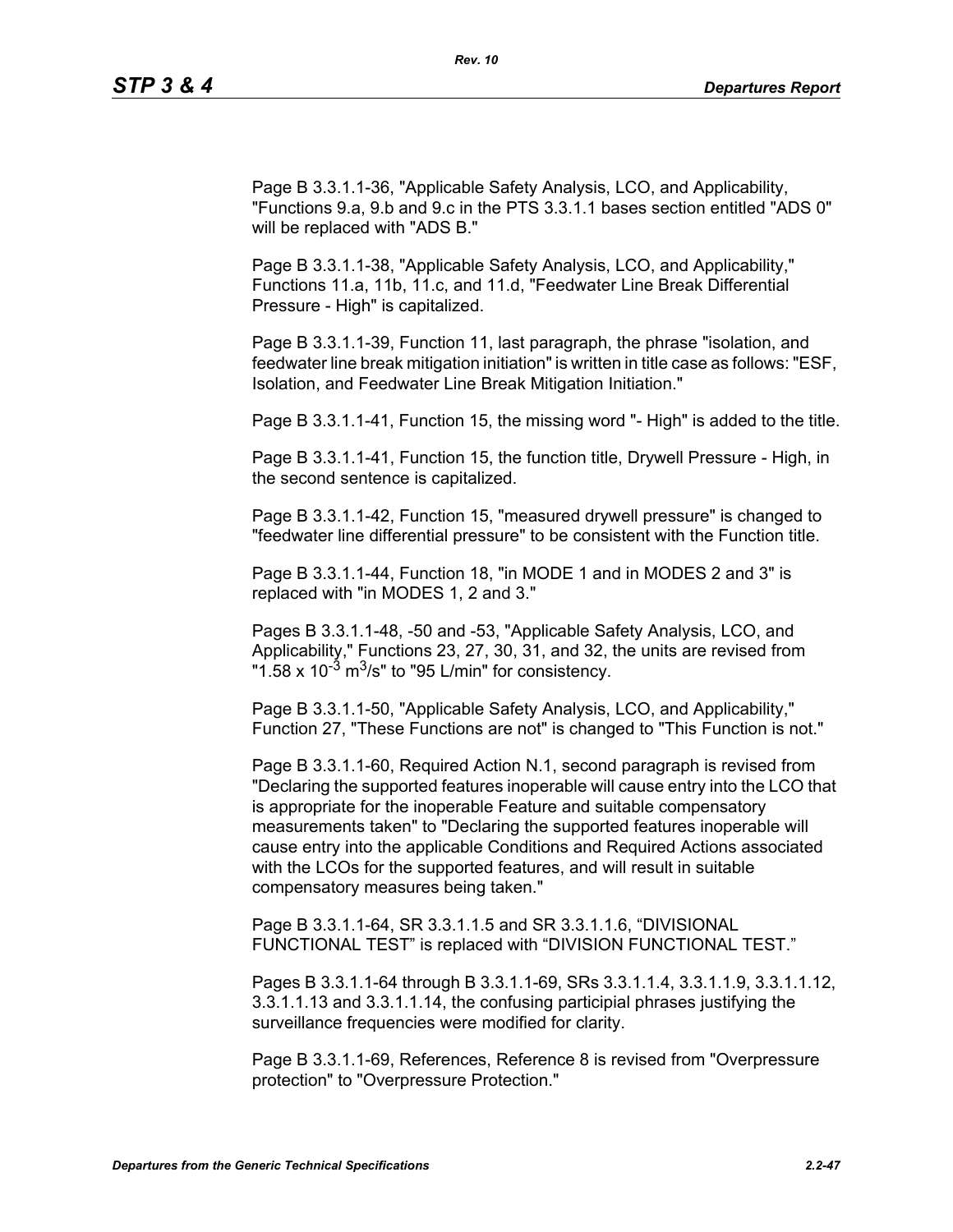Page B 3.3.1.1-71, Table 3.3.1.1-1, the title for Function 5 is revised from "Reactor Water Level - High, Level 8" to "Reactor Vessel Water Level - High, Level 8."

Page B 3.3.1.1-71, Table 3.3.1.1-1, the title for Function 8 is revised from "Reactor Vessel Water Level - Level 1.5" to "Reactor Vessel Water Level - Low, Level 1.5."

Pages B 3.3.1.1-71 through B 3.3.1.1-73, Table 3.3.1.1-1, Functions 1.a, 1.b, 2.b, 2.c, 9, 10, 11, 12, 13, 16, 20, 22, 23, 25, 26, 27, 28, 29, spaces are added to either side of the hyphens.

Page B 3.3.1.1-73, Function 31, the word "non-regenerative" is capitalized.

## **3.3.1.2**

Technical Specifications

Bases

Page B 3.3.1.2-8, Actions D.1 and D.2, second line, "on" is replaced with "one."

Pages B 3.3.1.2-12 and B 3.3.1.2-14, SRs 3.3.1.2.2 and 3.3.1.2.5, "DIVISIONAL FUNCTIONAL TEST" is replaced with "DIVISION FUNCTIONAL TEST."

Pages B 3.3.1.2-13 through B 3.3.1.1-15, SRs 3.3.1.2.4, 3.3.1.2.5, 3.3.1.2.6, and 3.3.1.2.7, the confusing participial phrases justifying the surveillance frequencies were modified for clarity.

## **3.3.1.3**

Technical Specifications

## Bases

Page B 3.3.1.3-1, a comma is placed after "LCO"

Page B 3.3.1.3-5, SR 3.3.1.3.1, "DIVISONAL FUNCTIONAL TEST" is replaced with "DIVISION FUNCTIONAL TEST."

Page B 3.3.1.3-6, SRs 3.3.1.3.2 and 3.3.1.3.3, the confusing participial phrases justifying the surveillance frequencies were modified for clarity.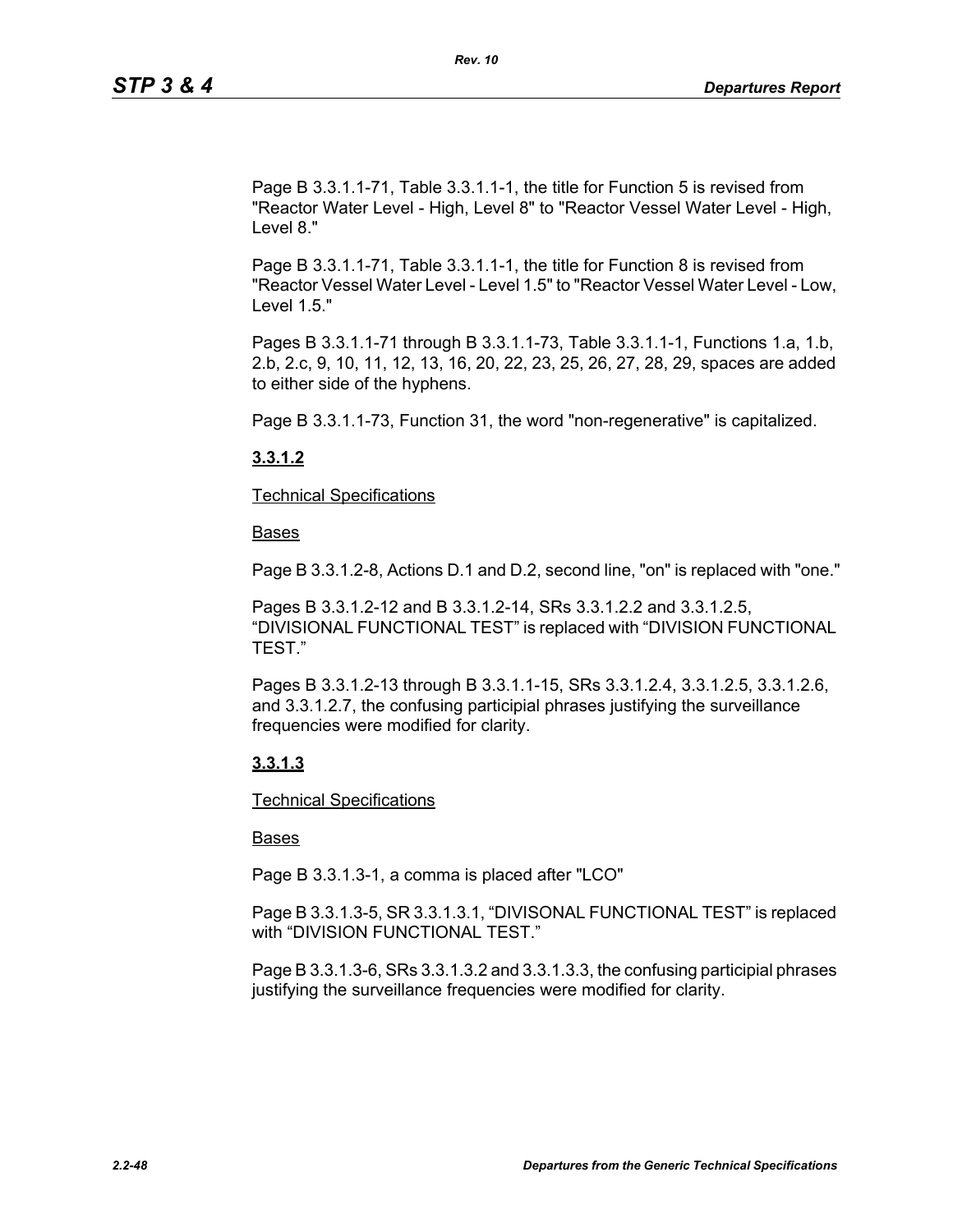# **3.3.1.4**

## Technical Specifications

SR 3.3.1.4.3, "DIVISIONAL FUNCTIONAL TEST" is replaced with "DIVISION FUNCTIONAL TEST."

## Bases

Page B 3.3.1.4-26, SR 3.3.1.4.3, "DIVISIONAL FUNCTIONAL TEST" is replaced with "DIVISION FUNCTIONAL TEST."

Pages B 3.3.1.4-26 through B 3.3.1.4-29, SRs 3.3.1.4.2, 3.3.1.4.4, 3.3.1.4.5, and 3.3.1.4.7, the confusing participial phrases justifying the surveillance frequencies were modified for clarity.

# **3.3.3.1**

## Technical Specifications

## Bases

Page B 3.3.3.1.5, SR 3.3.3.1.2, the confusing participial phrase justifying the surveillance frequency was modified for clarity.

# **3.3.4.1**

## Technical Specifications

## **Bases**

Page B 3.3.4.1-13, Actions C.1.1, C.1.2.1, and C.1.2.2 and C.2, C.2.1 is replaced with C.1.1, C.2.2.1 is replaced with C.1.2.1, and C.2.2.2 is replaced with C.1.2.2.

Page B 3.3.4.1-14, Actions F.1 and F.2, the word "for" in the first paragraph is deleted.

Page B 3.3.4.1-14, Action G.1, the period following the word "Functions" in the last sentence is replaced with a comma.

Page B 3.3.4.1-17, SR 3.3.1.1.4, "DIVISIONAL FUNCTIONAL TEST" is replaced with "DIVISON FUNCTIONAL TEST."

Pages B 3.3.4.1-17 and B. 3.3.4.1-18, SRs 3.3.4.1.4, 3.3.4.1.5 and 3.3.4.1.6, the confusing participial phrases justifying the surveillance frequencies were modified for clarity.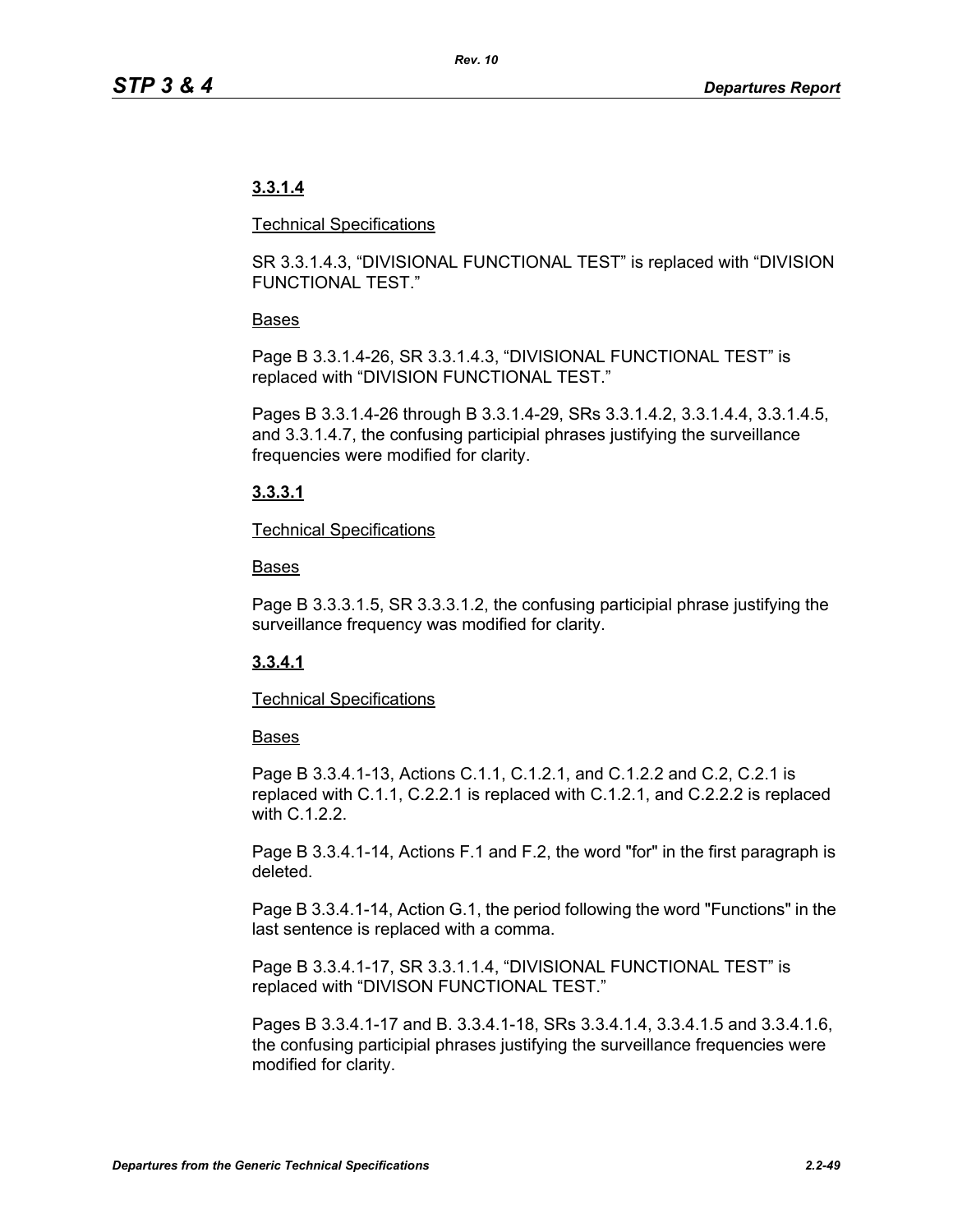## **3.3.4.2 (Part 2 and Part 4)**

#### Technical Specifications

The word "Pump" is added to the title for completeness.

#### Bases

The word "Pump" is added to the title for completeness.

## **3.3.5.1**

#### Technical Specifications

#### Bases

Page B 3.3.5.1-2, Background, second sentence, the redundant word "establish" is removed.

Page B 3.3.5.1-2, Applicable Safety Analysis, LCO, and Applicability, Function 1.a, "These analysis were…" is replaced with "This analysis was..."

Page B 3.3.5.1-3, Applicable Safety Analysis, LCO, and Applicability, Function 1.a, the words "rod withdrawal error" preceding RWE are deleted. The acronym "RTP" is replaced with "Rated Thermal Power (RTP)."

Page B 3.3.5.1.6, SR 3.3.5.1.1 and SR 3.3.5.1.2, the word "left" is deleted from the third sentence.

Page B 3.3.5.1-6, SR 3.3.5.1.1 and SR 3.3.5.1.2, the confusing participial phrases justifying the surveillance frequencies were modified for clarity.

Page B 3.3.5.1-7, SR 3.3.5.1.5, the extra phrase "one hour after" is removed and the word "provide" is replaced with "provides."

Page B 3.3.5.1-8, SR 3.3.5.1.7, the word "required" is replaced with "require".

## **3.3.6.1**

Technical Specifications

Page 3.3.6.1-1, ACTIONS and SURVEILLANCE "NOTE" is changed to "NOTES."

#### Bases

Page B 3.3.6.1-5, Functions 9 and 10, "10-6" is replaced with "1E-6."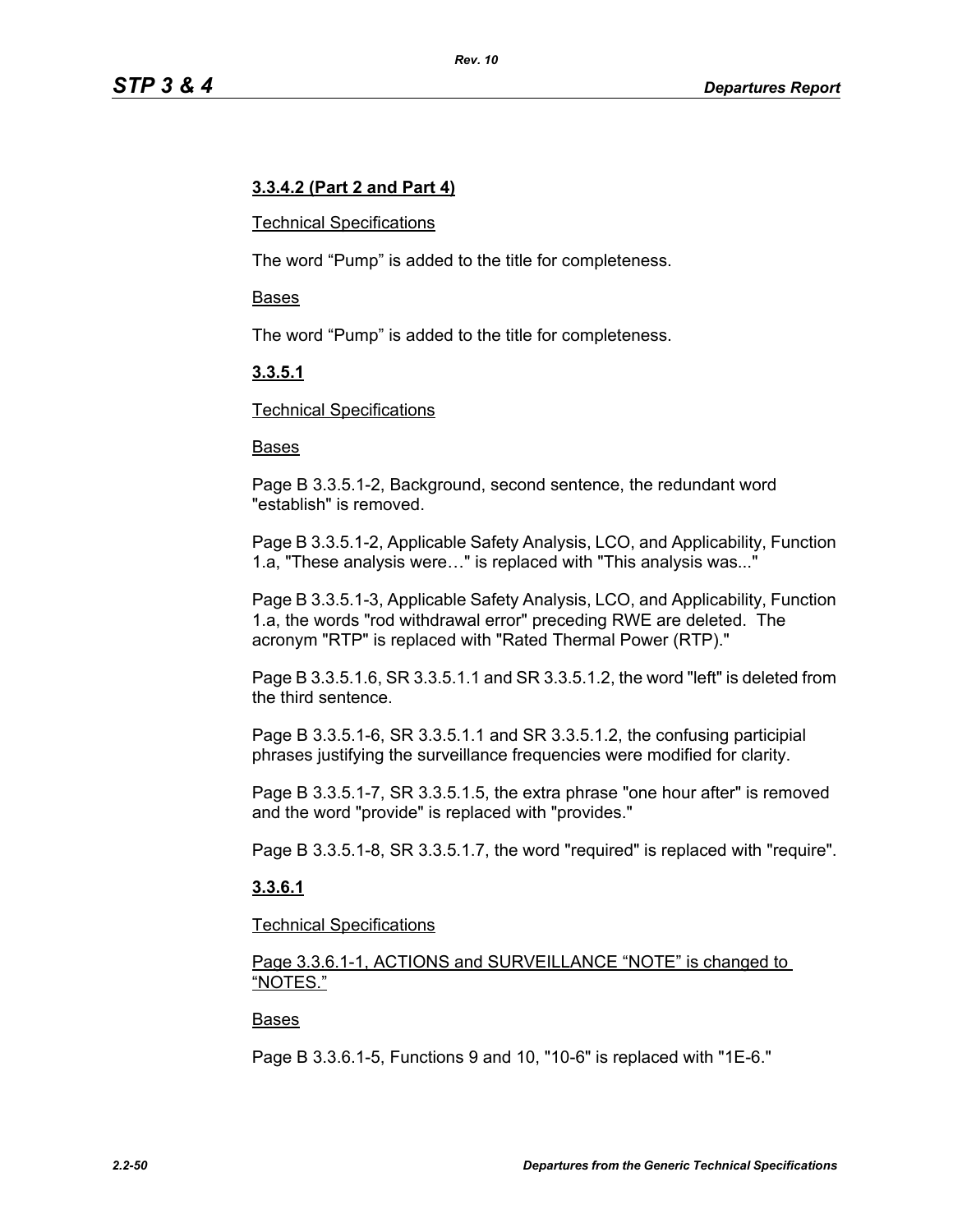# **3.3.6.2**

Technical Specifications

Bases

Page 3.3.6.2-1, ACTIONS "NOTE" is changed to "NOTES."

# **Bases**

# **3.3.7.1**

## Technical Specifications

## Bases

Page B 3.3.7.1.7, SR 3.3.7.1.4, the confusing participial phrase justifying the surveillance frequency was modified for clarity.

# **3.3.8.1 (Part 2 and Part 4)**

## Technical Specifications

The SR 3.3.8.1.2 is changed from [92] days to [18] months for consistency with the Bases

# **3.3.8.2**

# Technical Specifications

Pages 3.3.8.2-1 and 3.3.8.2-2, Headings and subsection title, "Reactor Coolant Temperature Monitoring - Shutdown" is changed to "Reactor Coolant Temperature Monitoring."

## Bases

# **Section 3.4 - Reactor Coolant System**

TS 3.4.2, ACTION A.1, Completion time is changed from "14 day" to "14 days."

Bases B3.4.4, Applicable Safety Analyses, a paragraph break is inserted prior to "RCS PIV leakage satisfies Criterion 2 of the NRC Policy Statement."

Bases B3.4.7, Applicable Safety Analyses, is revised to include the appropriate 10 CFR 50.36 criteria for LCO inclusion in Technical Specifications, namely Criterion 4.

Bases B3.4.7, Required Actions B.1, B.2 and B.3, "LCO Note" is replaced with "LCO Note 1" in the second line of the first paragraph.

Bases B3.4.8, Applicable Safety Analyses, is revised to include the appropriate 10 CFR 50.36 criteria for LCO inclusion in Technical Specifications, namely Criterion 4.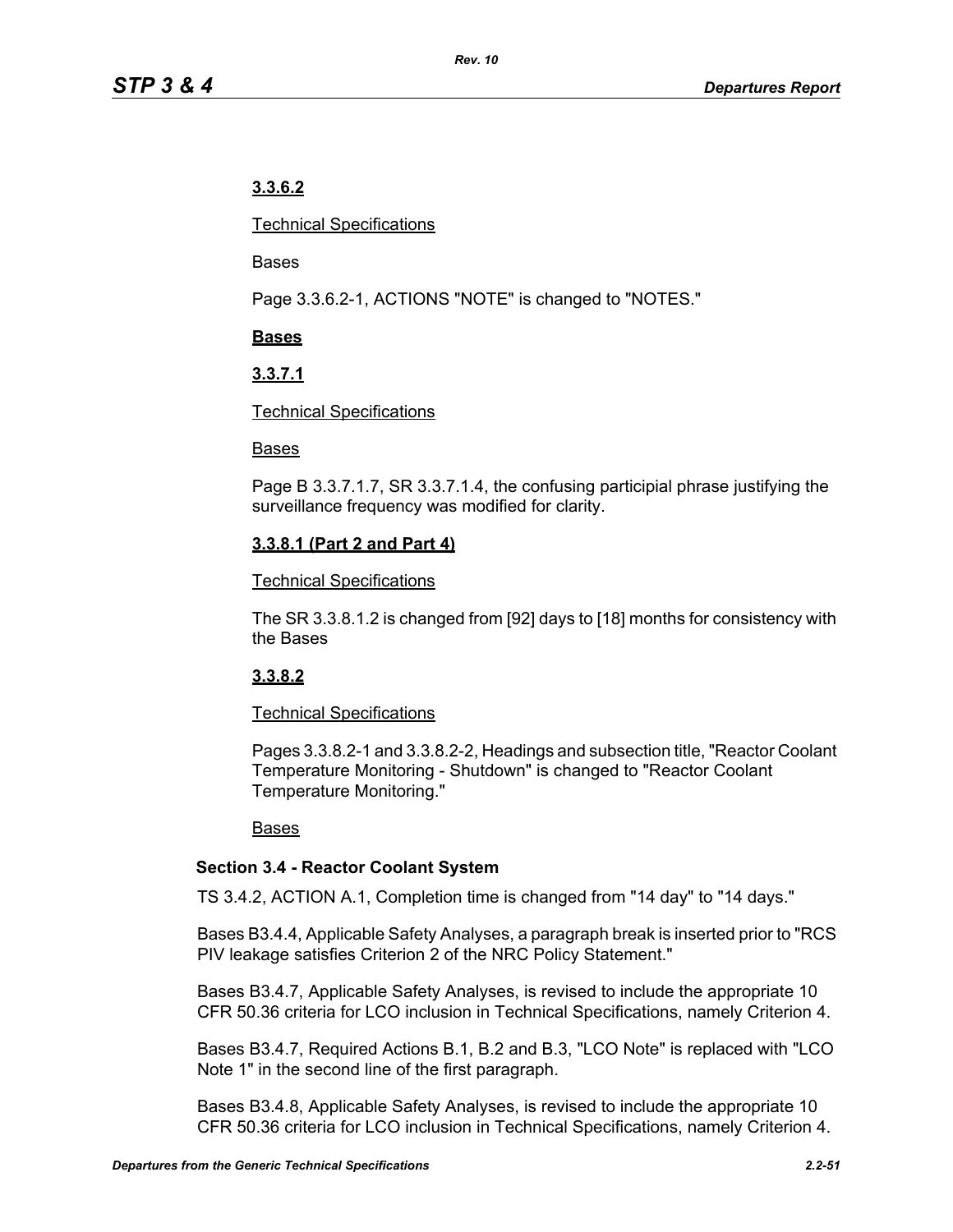Bases B3.4.8, Required Actions B.1 and B.2, "LCO Note" is replaced with "LCO Note 1" in the second line of the first paragraph.

## **Section 3.5 - Emergency Core Cooling Systems (ECCS)**

3.5.1

## Technical Specifications

Page 3.5.1-1 ACTION B and page 3.5.1-2 ACTION C, the "OR" is indented in accordance with the Technical Specifications Writer's Guide.

#### 3.5.2 (Part 2 and Part 4)

#### Technical Specifications

Page 3.5.2-2, SR 3.5.2.2.b, an "m" for meters is added following the brackets.

## **Section 3.6 - Containment Systems**

#### **Section 3.7 - Plant Systems**

## **Section 3.8 - Electrical Power Systems**

TS 3.8.2, APPLICABILITY, the conjunction "or" is removed, and the second condition of Operability begins on its own line, in alignment with the first line.

Bases B3.8.4 (Part 2 and Part 4), the missing heading SR 3.8.4.2 is inserted in the correct location.

## **Section 3.9 - Refueling Operations**

Bases B3.9.5 **(Part 2 and Part 4)**, LCO, the ">" symbol just prior to "12.75" is replaced by the "≥" symbol.

Bases B3.9.7, Applicable Safety Analyses is revised to include the appropriate 10 CFR 50.36 criteria for LCO inclusion in Technical Specifications, namely Criterion 4.

Bases B3.9.8, Applicable Safety Analyses is revised to include the appropriate 10 CFR 50.36 criteria for LCO inclusion in Technical Specifications, namely Criterion 4.

## **Section 3.10 - Special Operations**

TS 3.10.1, LCO 3.10.1.a - the closed bracket ( ] ) at the end of the line is removed.

# **STD DEP 16.3-98, SR 3.3.1.1.4, DIVISION FUNCTIONAL TEST for SRNMs**

The Bases for SR 3.3.1.1.4, DIVISION FUNCTIONAL TEST discuss the SRNM-High and the APRM-High Functions. SR 3.3.1.1.4 is specific to the SRNMs. The correct DIVISION FUNCTIONAL TEST for the APRMs is SR 3.3.1.1.5. Therefore, the SR 3.3.1.1.4 Bases are revised to remove mention of the APRM-High Function.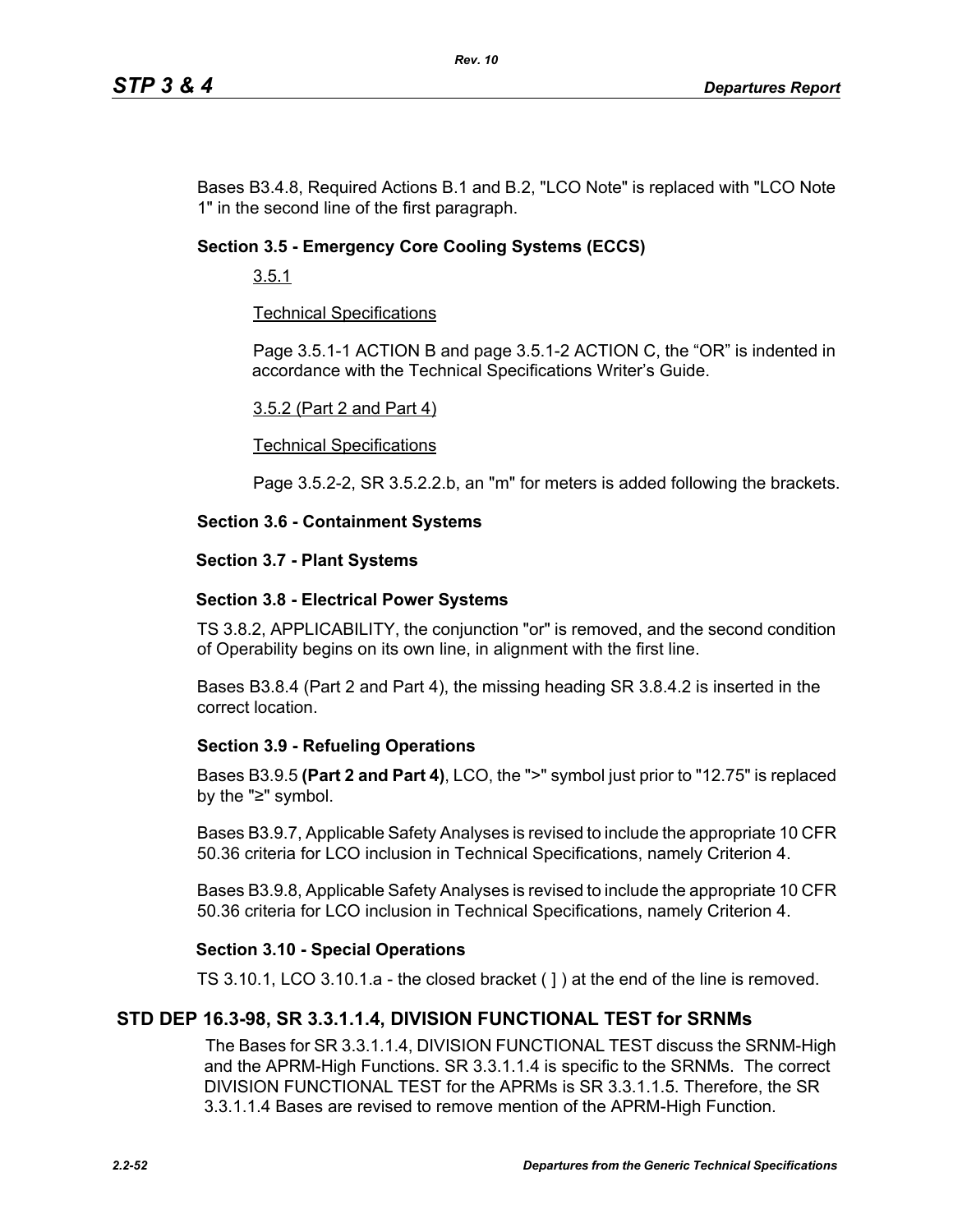## **STD DEP 16.3-99, Bases Allowable Value Misstatements**

The Bases for SRs 3.3.1.1.3, 3.3.1.1.5 and 3.3.1.1.6, 3.3.1.1.10 and 3.3.1.1.11, 3.3.1.4.6, 3.3.4.1.2, 3.3.4.1.3, 3.3.4.2.2, 3.3.4.2.3, 3.3.5.1.1 and 3.3.5.1.2, and 3.3.7.1.3 contain the following inaccurate statement "If the as found setpoint is not within its required Allowable Value, the plant specific setpoint methodology may be revised, as appropriate, if the history and all other pertinent information indicate a need for the revision," or something similar to this. These statements are deleted because they conflict with Specification 5.5.2.11, Setpoint Control Program. Additionally, the statements "The setpoint shall be left set consistent with the assumptions of the current plant specific setpoint methodology," and "The as left trip point shall be consistent with the assumptions of the current plant specific setpoint methodology," are redundant to the requirements of Specification 5.5.2.11, Setpoint Control Program and are deleted.

# **STD DEP 16.3-100, Setpoint Control Program Implementation**

#### **Description**

This departure adds a new Specification, 5.5.2.11, "Setpoint Control Program" in order to utilize the methodology approach (Option 3) specified in Interim Staff Guidance (ISG)-08 for instrument allowable values used in the Technical Specifications. The report upon which this methodology is based is WCAP-17119-P "Methodology for South Texas Project Units 3 & 4 ABWR Technical Specification Setpoints."

The resulting changes include removal of the "Allowable Value" columns and values from Tables 3.3.1.1-1, 3.3.1.4-1, 3.3.4.1-1 and 3.3.7.1-1, including applicable footnotes, restatement of the Allowable Values in SRs 3.3.4.2.3 and 3.3.8.1.2, addition of the SENSOR CHANNEL CALIBRATION (SR 3.3.1.1.10) to Functions 1b (SRNM Neutron Flux – Short Period), 1c (SRNM ATWS Permissive), 2a (APRM Neutron Flux – High Setdown), 2g (APRM ATWS ADS Permissive), 12 (CRD Water Header Charging Pressure – Low), 24a (Reactor Building Area Exhaust Air Radiation – High) and 24b (Fuel Handling Area Exhaust Air Radiation – High), modification of the definition for CHANNEL FUNCTIONAL TEST and DIVISIONAL FUNCTIONAL TEST to include instrument setpoint verification, restatement of the SENSOR CHANNEL CALIBRATION and CHANNEL CALIBRATION requirements in SRs 3.3.1.1.10, 3.3.1.1.11, 3.3.1.4.6, 3.3.4.1.3, 3.3.4.2.3, 3.3.7.1.3 and 3.3.8.1.2 and the CHANNEL FUNCTIONAL TEST and DIVISION FUNCTIONAL TEST requirements in SRs 3.3.1.1.3, 3.3.1.1.4, 3.3.1.1.5, 3.3.1.1.6, 3.3.1.4.3, 3.3.4.1.2, 3.3.4.2.2, 3.3.7.1.2 and 3.3.8.1.1 to reference TS 5.5.2.11, Setpoint Control Program. The corresponding changes are also made to the Bases and to the reference to the methodology document in Section 7.3.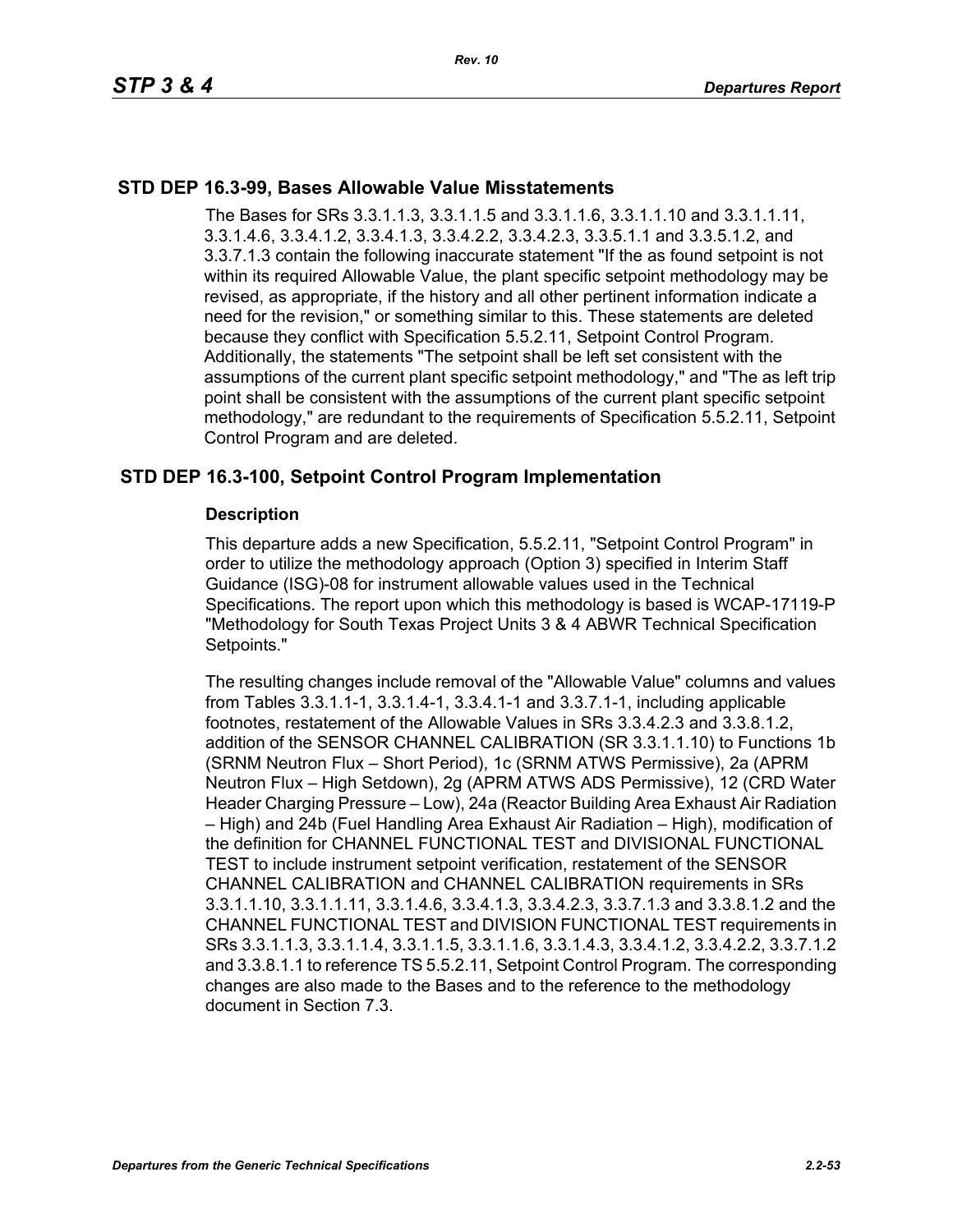# **STD DEP 16.3-101, Bases LCO 3.3.5.1, REQUIRED ACTIONS A.1 and C.1**

The Bases for LCO 3.3.5.1, REQUIRED ACTIONS A.1 and C.1 are revised to include additional justification for the restoration Completion Time of 72 hours for the Automated Thermal Limit Monitor (ATLM) and the Rod Worth Minimizer (RWM), namely, "the low probability of an event occurring coincident with a failure in the remaining OPERABLE channel."

## **STD DEP 16.3-102, Bases SR 3.3.5.1.6**

The SR 3.3.5.1.6 Bases are revised to include additional justification for the CHANNEL CHECK Frequency of 24 hours for the Automated Thermal Limit Monitor (ATLM); namely, the Frequency is based upon operating experience that demonstrates channel failure is rare and on the online-diagnostics that monitor the channels for proper operation.

## **STD DEP 16.3-103, SR 3.8.1.15, Note 1**

The values specified in SR 3.8.1.15, Note 1 of  $≥$  5225 kW and  $≤$  5500 kW for the emergency diesel generator continuous load rating of 5000 kW are replaced with the values ≥ 6480 kW and ≤ 7200 kW. In addition to changing the values based on larger, 7200 kW emergency diesel generators in accordance with STD DEP 8.3-1, the values are being changed by this standard departure to reflect 90 to 100% of the continuous rating rather than 105% to 110% of the continuous rating, as specified in the Note.

The values of ≥ 5225 kW and ≤ 5500 kW specified in SR 3.8.1.15, Note 1 are incorrect for the preliminary conditions necessary for performing SR 3.8.1.15, the hot restart test. SR 3.8.1.15, Note 1 contains the values for a load equal to 105% to 110% of the emergency diesel generator's continuous rating, based on the standard plant's 5000 kW emergency diesel generators. However, the Bases for SR 3.8.1.15, Note 1 specify that the surveillance will be performed after the diesel has operated for at least 2 hours at full load temperature conditions, not at the elevated load identified in SR 3.8.1.15, Note 1. Regulatory Guide (RG) 1.9, Revision 3, "Selection, Design, Qualification, and Testing of Emergency Diesel Generator Units used as Class 1E Onsite Electric Power Systems at Nuclear Power Plants," Section 2.2.10 Hot Restart Test confirms the Bases, stating that the test should be performed after the emergency diesel generator has operated for 2 hours at full load, not at the elevated 105% to 110% of continuous rating.

## **STD DEP 16.3-104, SR 3.3.4.2.2 - CHANNEL FUNCTIONAL TEST - Feedwater Pump and Main Turbine Trip Instrumentation**

The Bases for SR 3.3.4.2.2 state simply that the [92] - day Frequency is based on "the system capability to automatically perform self-tests and diagnostics." Additional justification, including the "specified high reliability, redundancy and low drift of the devices used to implement the Feedwater Pump and Main Turbine Trip Function" is provided for consistency with the Frequency statements for other similar instruments.